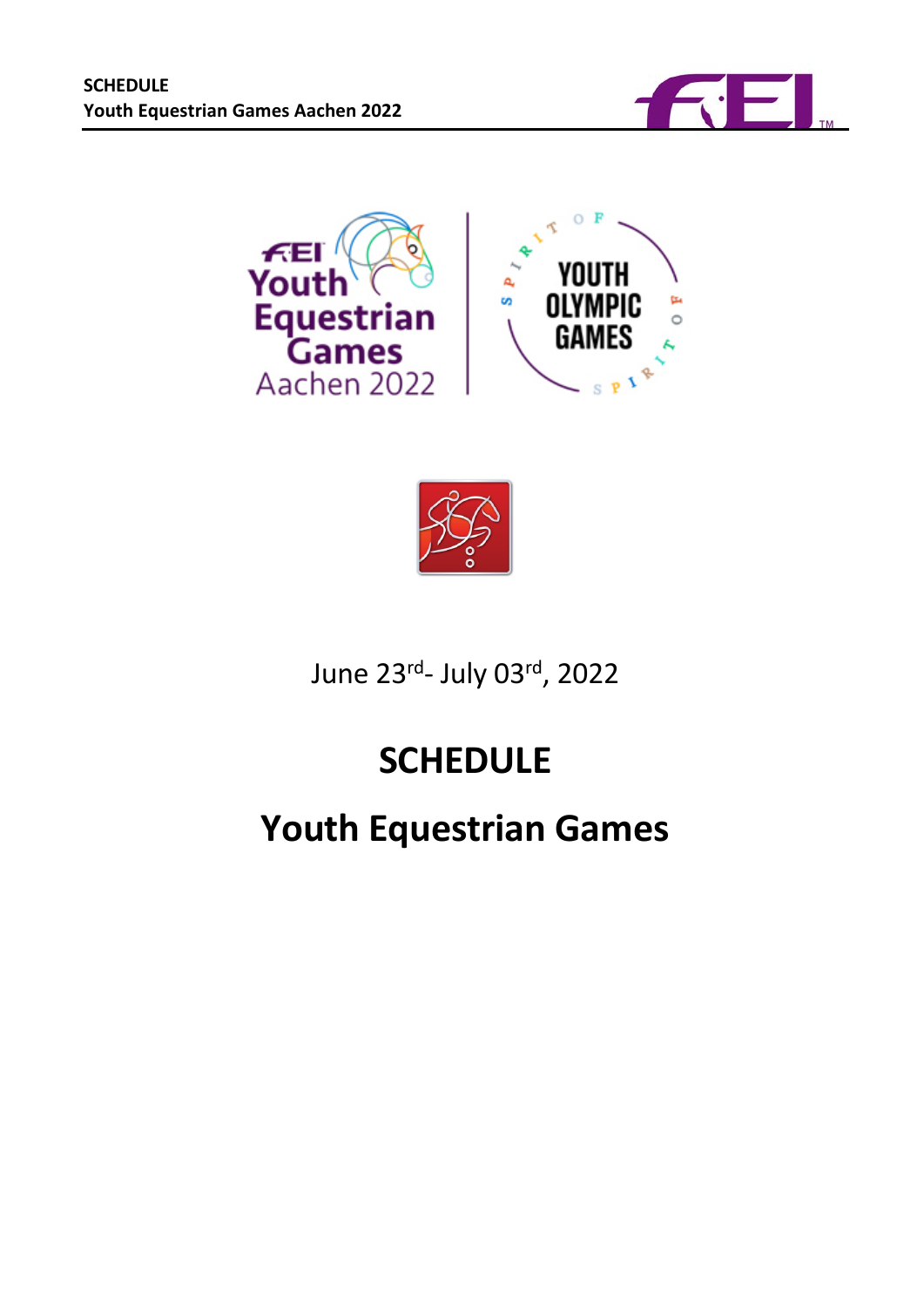# **I. DENOMINATION OF THE EVENT**

| Venue:                                                                                                             | Aachen                                                                                                                                                                          |                                                                                                       |                                                                                        |  |  |  |  |  |
|--------------------------------------------------------------------------------------------------------------------|---------------------------------------------------------------------------------------------------------------------------------------------------------------------------------|-------------------------------------------------------------------------------------------------------|----------------------------------------------------------------------------------------|--|--|--|--|--|
| Date:                                                                                                              | 23 June - 03 July 2022                                                                                                                                                          | NF:<br><b>GER</b>                                                                                     |                                                                                        |  |  |  |  |  |
| Indoor:                                                                                                            |                                                                                                                                                                                 | $\boxtimes$<br>Outdoor:                                                                               |                                                                                        |  |  |  |  |  |
|                                                                                                                    | <b>EVENT CATEGORIES:</b>                                                                                                                                                        |                                                                                                       |                                                                                        |  |  |  |  |  |
| $CSIO5*$<br>$CSIO4*$<br>$CSIO3*$<br>$CSIO2*$<br>$CSIO1*$<br><b>CSIOY</b><br>CSIOJ<br><b>CSIOP</b><br><b>CSIOCh</b> | $CSI5*$<br>$CSI5*-W$<br>$CSI4*-W$<br>$CSI4*$<br>$CSI3*-W$<br>$CSI3*$<br>$CSI2*-W$<br>$CSI2*$<br>$CSI1*$ -W<br>$CSI*$<br>$CSIL1*$<br>CSIYH <sub>2</sub> *<br>CSIYH1 <sup>*</sup> | CSIU25-A<br>CSIY-A<br>CSIJ-A<br>CSIC <sub>h</sub> -A<br>CSIV-A<br>CSIA <sub>m</sub> -A<br><b>CSIP</b> | CSIU25-B<br>CSIY-B<br>CSIJ-B<br>CSIC <sub>h</sub> -B<br>CSIV-B<br>CSIA <sub>m</sub> -B |  |  |  |  |  |

# <span id="page-1-0"></span>Championship  $\Box$  Games  $\boxtimes$ **II. GENERAL CONDITIONS**

- FEI Statutes, 24<sup>th</sup> edition, effective 17<sup>th</sup> November 2021
- FEI General Regulations, 24<sup>th</sup> edition, 1<sup>st</sup> January 2020, updates effective 1<sup>st</sup> January 2022
- FEI Veterinary Regulations, 14<sup>th</sup> edition, 1<sup>st</sup> January 2018, updates effective 1<sup>st</sup> January 2022
- The Jumping Rules and its Annexes, 27<sup>th</sup> edition, effective 1<sup>st</sup> January 2022 https://inside.fei.org/fei/regulations/jumping and
- FEI Regulations for the Youth Equestrian Games 2022
- FEI Regulations & Guidelines for the Youth Equestrian Games
- Longines Rankings Groups Categories 2022
- https://inside.fei.org/sites/default/files/Final%20Longines%20Ranking%20Groups%20-%202022.pdf
- Equine Anti-Doping and Controlled Medication Regulations (EADCMR), 3<sup>rd</sup> Edition, effective 1<sup>st</sup> January 2021 + EADCMRs version exclusively for the Youth Equestrian Games
- FEI Anti-Doping Rules for Human Athletes (ADRHA), based upon the 2021 WADA Code, effective 1st January 2021
- The FEI Policy for Enhanced Competition Safety during the Covid-19 Pandemic, effective as of 1<sup>st</sup> July 2020 (updated 12th October 2020) and until further notice
- All subsequent published revisions/updates, the provisions of which will take precedence.

\*\*\*\*\*\*\*\*\*\*\*\*\*\*\*\*\*\*\*\*\*\*\*\*\*\*\*\*\*\*\*\*\*\*\*\*\*\*\*\*\*\*\*\*\*\*\*\*\*\*\*\*\*\*\*\*\*\*\*\*\*\*\*\*\*\*\*\*\*\*\*

**THE ANNEXE(S) IS/ARE PART OF THIS APPROVED AND SIGNED SCHEDULE AND MUST BE DISTRIBUTED TO ALL OFFICIALS AND NFs AND IS AVAILABLE TO OTHERS UPON REQUEST** Approved by the FEI, Lausanne, on 08/06/2022.

Municipal

Marco Fusté Jumping Director

**NB: No modifications to the approved Schedule will be accepted less than two weeks prior to the event. Additionally, no change may be made to a Longines Ranking competition once the schedule has been approved. Prizes in kind, to be accepted as prize money to count for Longines Ranking competitions and total event prize money, must be easily convertible into cash (GRs Art. 127).**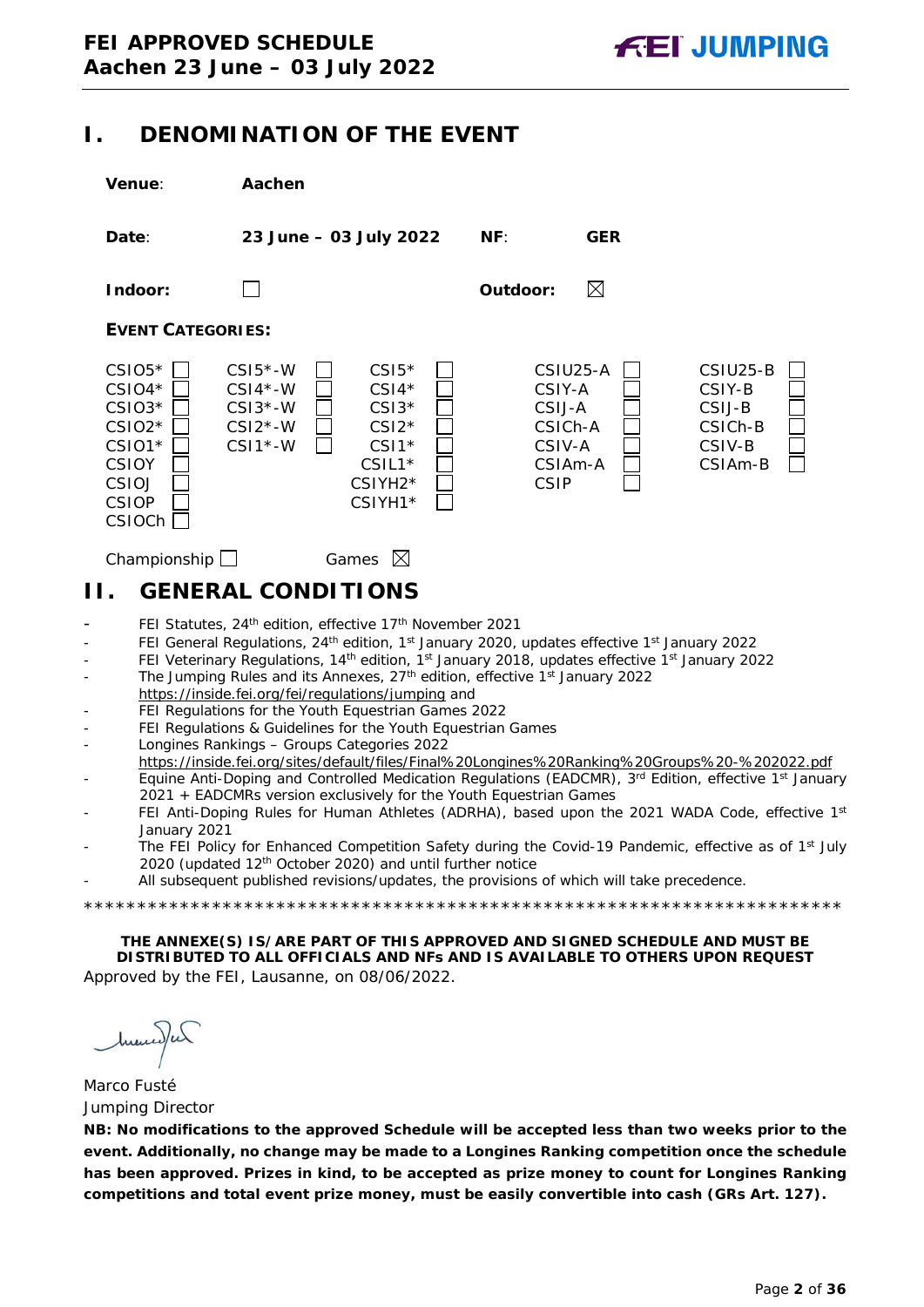# FEI APPROVED SCHEDULE Aachen 23 June - 03 July 2022

### **TABLE OF CONTENTS**

| Ι.                                     |                                                                                              |  |
|----------------------------------------|----------------------------------------------------------------------------------------------|--|
| II.                                    |                                                                                              |  |
| III.                                   |                                                                                              |  |
| IV.                                    |                                                                                              |  |
| $\mathbf{1}$ .<br>2.<br>3.<br>4.<br>5. |                                                                                              |  |
|                                        |                                                                                              |  |
| V.                                     |                                                                                              |  |
| VI.                                    |                                                                                              |  |
| 1.                                     |                                                                                              |  |
| VII.                                   |                                                                                              |  |
| 1.                                     |                                                                                              |  |
| VIII.                                  |                                                                                              |  |
| IX.                                    |                                                                                              |  |
| Х.                                     |                                                                                              |  |
|                                        |                                                                                              |  |
| $\mathbf{1}$ .<br>2.                   |                                                                                              |  |
|                                        |                                                                                              |  |
| XI.                                    |                                                                                              |  |
| 1.                                     |                                                                                              |  |
| 2.                                     |                                                                                              |  |
| 3.                                     |                                                                                              |  |
| 4.                                     |                                                                                              |  |
| 5.                                     |                                                                                              |  |
| 6.                                     |                                                                                              |  |
| 7.                                     |                                                                                              |  |
| 8.                                     |                                                                                              |  |
| 9.                                     |                                                                                              |  |
| 10.<br>11.                             |                                                                                              |  |
| 12.                                    |                                                                                              |  |
| 13.                                    |                                                                                              |  |
| 14.                                    |                                                                                              |  |
| 15.                                    |                                                                                              |  |
| 16.                                    |                                                                                              |  |
| 17.                                    |                                                                                              |  |
| XII.                                   |                                                                                              |  |
| 1.                                     |                                                                                              |  |
| 2.                                     |                                                                                              |  |
| 3.                                     |                                                                                              |  |
| 4.                                     |                                                                                              |  |
| 5.<br>6.                               |                                                                                              |  |
| 7.                                     |                                                                                              |  |
| 8.                                     | EQUINE ANTI-DOPING AND CONTROLLED MEDICATION PROGRAMME (EADCMP). FEI VETERINARY REGULATIONS, |  |
|                                        |                                                                                              |  |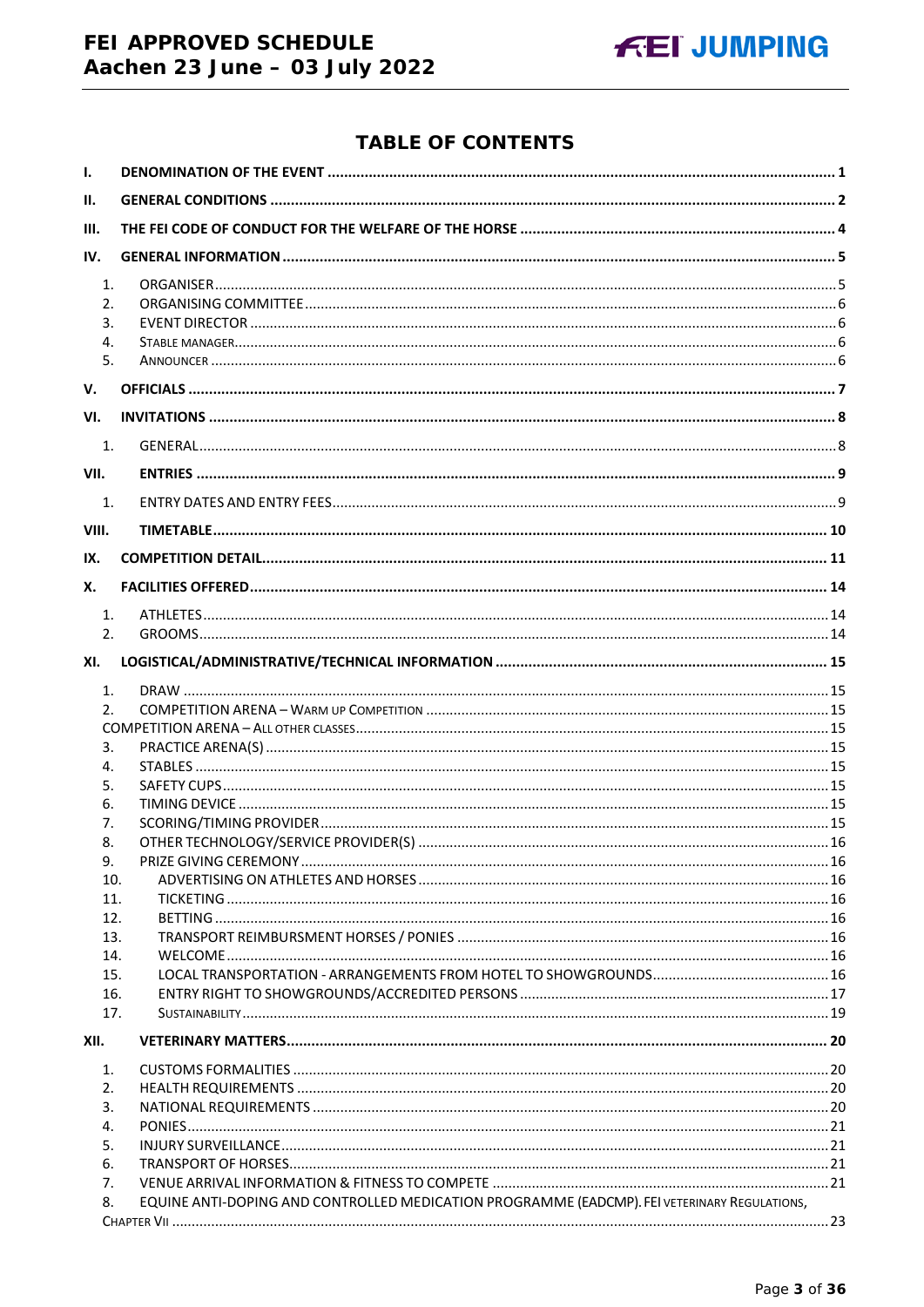| XIII.          |  |
|----------------|--|
| XIV.           |  |
| $\mathbf{1}$ . |  |
| 2.             |  |
| 3.             |  |
| 4.             |  |
| 5.             |  |
| 6.             |  |
| 7 <sub>1</sub> |  |
| 8.             |  |
| 9.             |  |
| 10.            |  |
| XV.            |  |

# <span id="page-3-0"></span>**III. THE FEI CODE OF CONDUCT FOR THE WELFARE OF THE HORSE**

The Fédération Equestre Internationale (FEI) expects all those involved in international equestrian sport to adhere to the FEI's Code of Conduct and to acknowledge and accept that at all times the welfare of the horse must be paramount and must never be subordinated to competitive or commercial influences.

- 1. At all stages during the preparation and training of competition horses, welfare must take precedence over all other demands. This includes good horse management, training methods, farriery and tack, and transportation.
- 2. Horses and Athletes must be fit, competent and in good health before they are allowed to compete. This encompasses medication use, surgical procedures that threaten welfare or safety, pregnancy in mares and the misuse of aids.
- 3. Events must not prejudice horse welfare. This involves paying careful attention to the competition areas, ground surfaces, weather conditions, stabling, site safety and fitness of the horse for onward travel after the event.
- 4. Every effort must be made to ensure that horses receive proper attention after they have competed and that they are treated humanely when their competition careers are over. This covers proper veterinary care, competition injuries, euthanasia and retirement.
- 5. The FEI urges all involved with the sport to attain the highest levels of education in their areas of expertise.

The Long version of this Code can be obtained from the Fédération Equestre Internationale, HM King Hussein I Building, Chemin de la Joliette 8, 1006 Lausanne, Switzerland. Telephone: +41 21 310 47 47. The Code is available in English. The Code is also available on the FEI's website: [http://inside.fei.org/.](http://inside.fei.org/)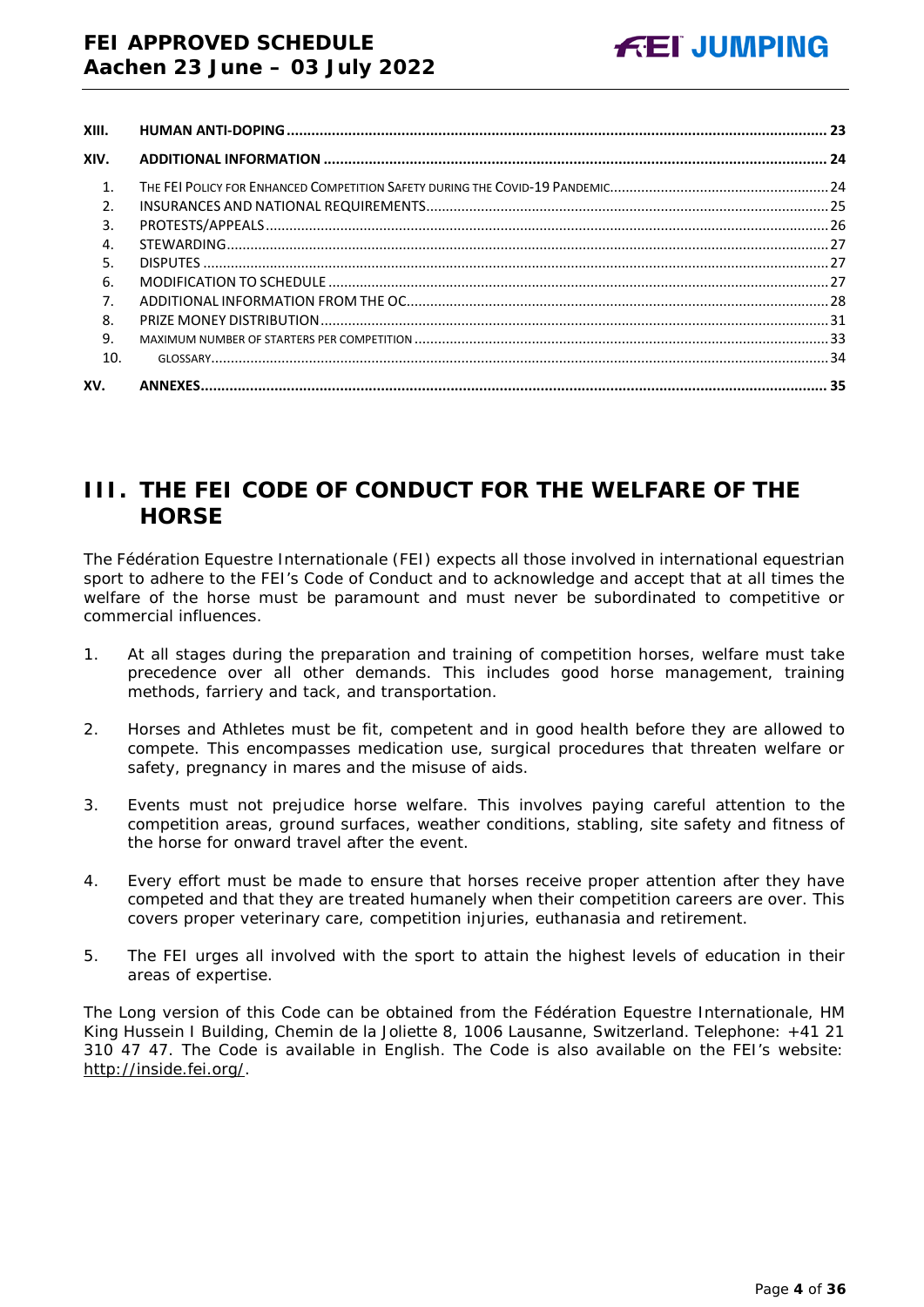

# <span id="page-4-1"></span><span id="page-4-0"></span>**IV. GENERAL INFORMATION**

#### **1. ORGANISER**

| Name:      | Aachen-Laurensberger Rennverein e.V.  |
|------------|---------------------------------------|
| Address:   | Albert-Servais Allee 50, 52070 Aachen |
| Telephone: | $+49$ 241 9171 139/-164               |
| Fax:       | +49 241 9171 198                      |
| Email:     | showoffice@chioaachen.de              |
| Website:   | www.chioaachen.de                     |

#### Contact Details Show Ground:

| Address:                | Albert-Servais Allee 50, 52070 Aachen, Germany                 |
|-------------------------|----------------------------------------------------------------|
| Telephone:              | +49 241 9171 0                                                 |
| <b>GPS Coordinates:</b> | Latitude: 51, Longitude: 10                                    |
|                         | Navigation Adress: Hubert-Wienen-Straße, 52070 Aachen, Germany |

Accessibility details (directions by road, nearest airport / train station):

#### Arrival by road:

From direction Cologne

- A 4 (Köln Aachen)
- Exit Würselen/Aachen Zentrum
- turn right into Krefelder Straße
- follow the signs

#### From direction Düsseldorf

- A 44 to Autobahnkreuz Aachen
- A 4 direction Aachen/Heerlen
- Exit Würselen/Aachen Zentrum
- turn right into Krefelder Straße
- follow the signs

#### From direction Belgium

- follow the A 44 up to the Autobahnkreuz Aachen
- A 4 direction Antwerpen
- Exit Würselen/Aachen Zentrum
- turn right into Krefelder Straße
- follow the signs

#### From direction Netherlands

- follow the A 4
- Exit Würselen/Aachen Zentrum
- turn right into Krefelder Straße
- follow the signs

| Arrival by train: | Hauptbahnhof (Central Station) Aachen, Lagerhausstraße     |      |     |                    |
|-------------------|------------------------------------------------------------|------|-----|--------------------|
| Arrival by plane: | Cologne/Bonn, Duesseldorf<br>Maastricht-Aachen Airport/NED | (but | not | Düsseldorf-Weeze), |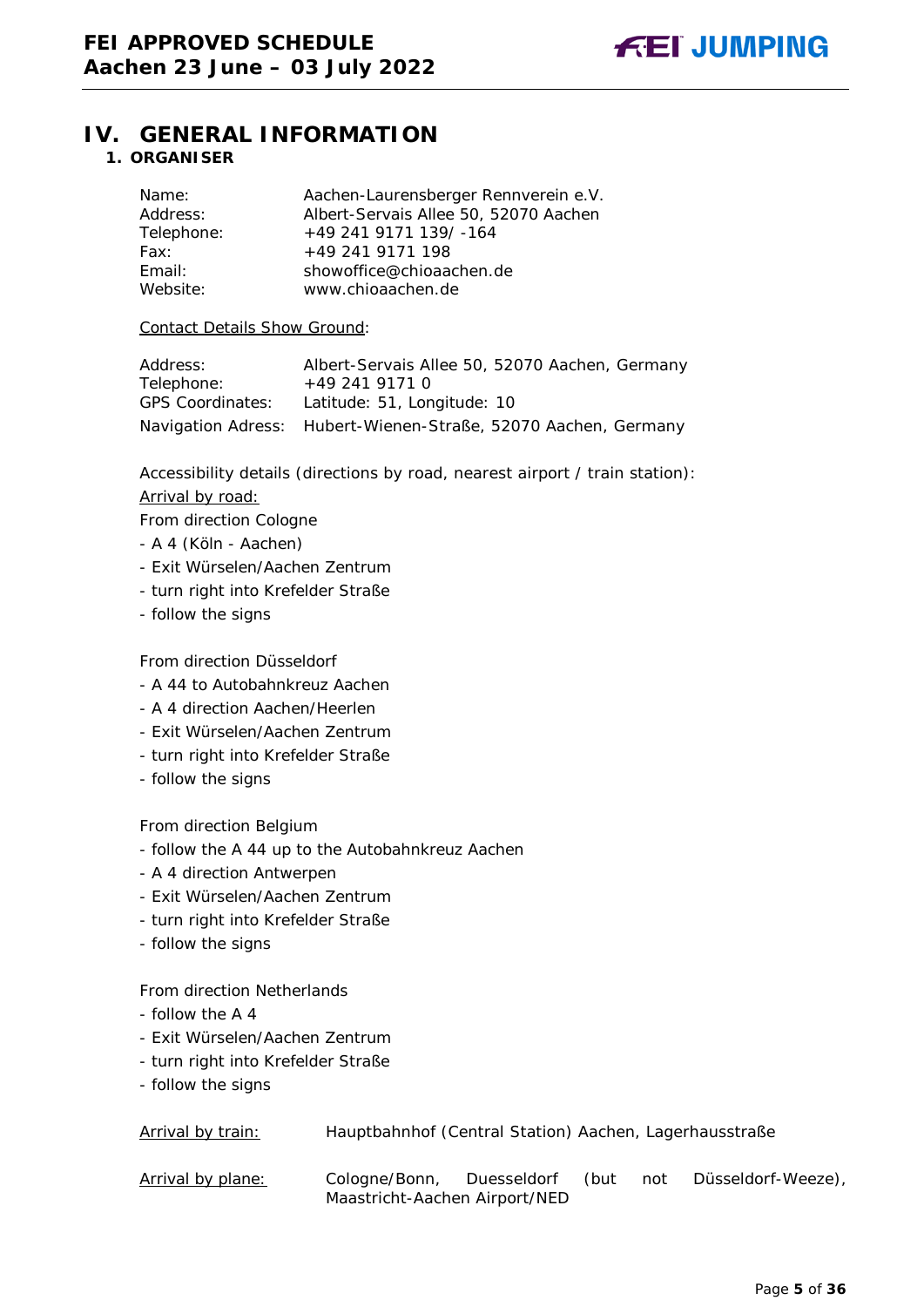

#### <span id="page-5-0"></span>**2. ORGANISING COMMITTEE**

| President of the Event:  | Stefanie Peters                   |
|--------------------------|-----------------------------------|
| Commissioner for Ethics, |                                   |
| Animal Welfare           |                                   |
| and Fairplay:            | Baron Wolf von Buchholtz          |
| Show Secretary:          | Yvonne van Bergen / Thomas Töpfer |
| Press Officer:           | Niels Knippertz                   |

#### <span id="page-5-1"></span>**3. EVENT DIRECTOR**

| Frank Kemperman & Birgit Rosenberg                              |
|-----------------------------------------------------------------|
| Albert-Servais Allee 50, 52070 Aachen, Germany                  |
| +49 241 9171 107/-109                                           |
| +49 172 2924947                                                 |
| +49 241 9171 199                                                |
| frank.kemperman@chioaachen.de<br>birgit.rosenberg@chioaachen.de |
|                                                                 |

#### <span id="page-5-2"></span>**4. STABLE MANAGER**

| <b>Before</b> the event:<br>Email: | stablemanager@chioaachen.de     |
|------------------------------------|---------------------------------|
| <b>Only</b> during the event:      |                                 |
| Name:                              | Martin Ravenshorst              |
| Telephone:                         | +49 241 9171 229                |
| Email:                             | stableoffice@mail.chioaachen.de |

#### <span id="page-5-3"></span>**5. ANNOUNCER**

| Name:  | Christian Graf von Plettenberg |
|--------|--------------------------------|
| Email: | christian.plettenberg@inode.at |
| Name:  | Arnaud Petit                   |
| Email: | mail@arnaud-petit.de           |
| Name:  | Kaj Christian Warnecke         |
| Email: | kaj.warnecke@web.de            |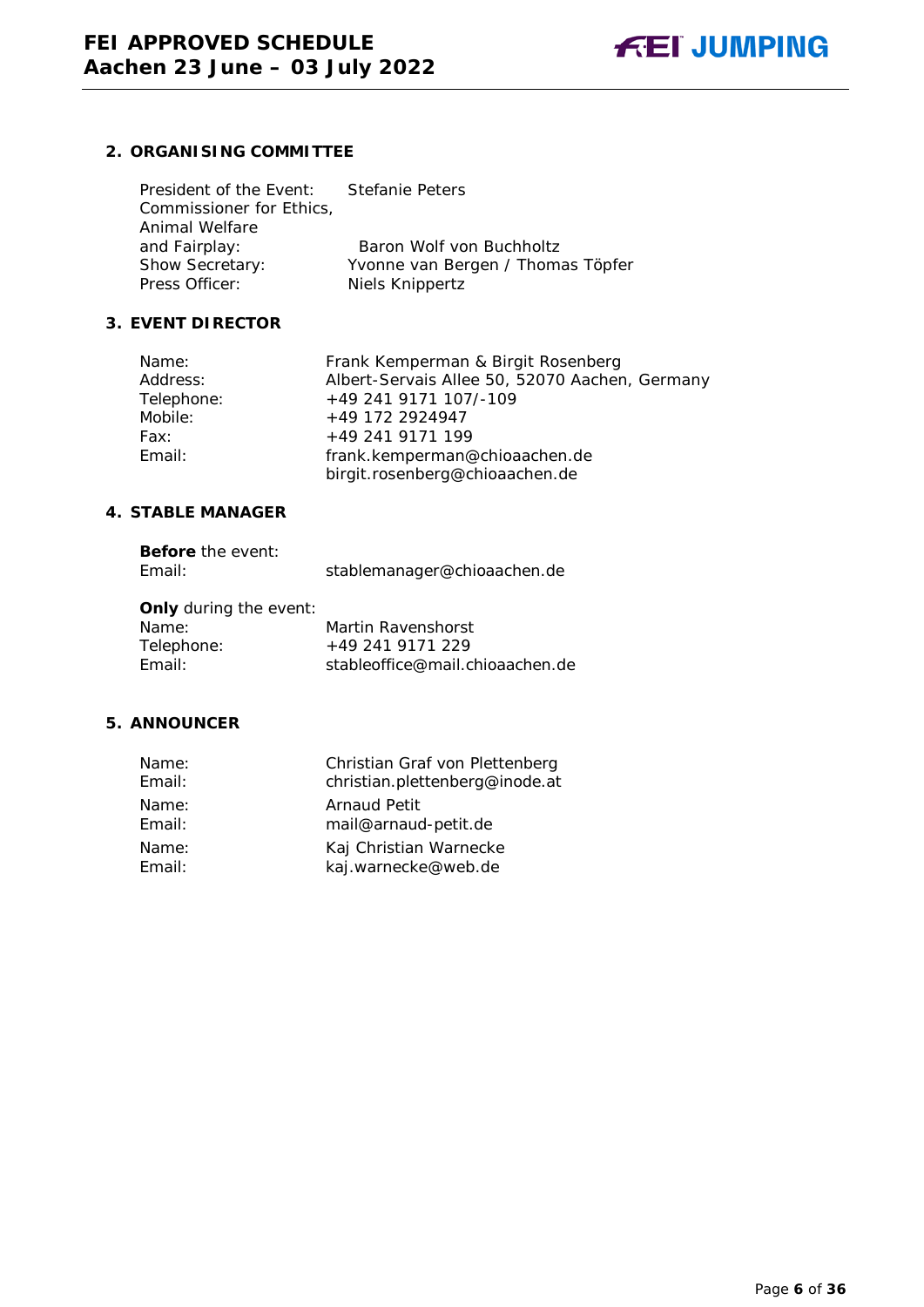# **FEI JUMPING**

# **V. OFFICIALS**

<span id="page-6-0"></span>

| Ref.                    | Panel                                                                          | <b>Function</b>                           | <b>FEIID</b> | <b>Name</b>                     | <b>NF</b>  | Level          | <b>E-mail &amp; Mobile</b>                             |
|-------------------------|--------------------------------------------------------------------------------|-------------------------------------------|--------------|---------------------------------|------------|----------------|--------------------------------------------------------|
| $\mathbf{1}$            |                                                                                | Ground Jury President                     | 10049364     | Stephan Ellenbruch              | <b>GER</b> | $\overline{4}$ | stephan.ellenbruch@t-online.de<br>+49 171 2838637      |
|                         |                                                                                | Ground Jury Member                        | 10056291     | Peter-Jürgen Nissen             | <b>GER</b> | 3              |                                                        |
|                         | <b>Ground Jury</b>                                                             | <b>Ground Jury Member</b>                 | 10052108     | Anna Lindqvist                  | <b>SWE</b> | $\overline{4}$ |                                                        |
|                         |                                                                                | Ground Jury Member                        | 10051393     | Carsten Andre Soerlie           | <b>NOR</b> | $\overline{4}$ |                                                        |
|                         |                                                                                | Ground Jury Member                        | 10109437     | Dr. Anastasios Moschos          | PAN        | 3              |                                                        |
| $\overline{2}$          | Foreign Judge                                                                  | Foreign Judge                             | 10050866     | Harrij Braspenning              | <b>NED</b> | 3              | raskram@kpnmail.nl<br>+31622444312                     |
| 3                       | <b>Foreign Technical Delegate</b>                                              | Foreign Technical Delegate                | 1005285      | Isabel Fernandez De Canete      | <b>ESP</b> | 3              |                                                        |
|                         |                                                                                | Course Designer                           | 10050086     | Frank Rothenberger              | <b>GER</b> | $\overline{4}$ | frank@frank-rothenberger.de<br>+49 172 5188223         |
| 4                       | <b>Course Designer</b>                                                         | Assistant Course Designer                 | 10062895     | Olaf Herrmann                   | <b>GER</b> | 3              |                                                        |
|                         |                                                                                | Assistant Course Designer                 | 10002525     | Peter Schumacher                | <b>GER</b> | 3              |                                                        |
|                         |                                                                                | Assistant Course Designer                 | 10052089     | Christian Wiegand               | <b>GER</b> | $\overline{4}$ |                                                        |
| 5                       | <b>Chief Steward</b>                                                           | <b>Chief Steward</b>                      | 10051328     | Peter Bort                      | <b>GER</b> | 3              | peter_bort@gmx.de<br>+49 1741689104                    |
| 6                       | <b>Foreign Steward</b>                                                         | Foreign Steward                           | 10049006     | Cesar Hirsch                    | <b>VEN</b> | 3              |                                                        |
|                         | <b>Assistants Stewards</b>                                                     | <b>Assistant Steward</b>                  | 10051929     | Michael Wassmann                | <b>GER</b> | 3              |                                                        |
|                         |                                                                                | <b>Assistant Steward</b>                  | 10049858     | Heinz Orth                      | <b>GER</b> | $\overline{2}$ |                                                        |
|                         |                                                                                | <b>Assistant Steward</b>                  | 10099444     | Marc Maes                       | <b>BEL</b> | $\overline{2}$ |                                                        |
|                         |                                                                                | <b>Assistant Steward</b>                  | 10093339     | Hermann Erver                   | <b>GER</b> | 3              |                                                        |
| $\overline{\mathbf{z}}$ |                                                                                | <b>Assistant Steward</b>                  | 10195594     | Martin Ahaus                    | <b>GER</b> | $\overline{2}$ |                                                        |
|                         |                                                                                | <b>Assistant Steward</b>                  | 10052623     | Gilles Chanteloube              | FRA        | 3              |                                                        |
|                         |                                                                                | Assistant Steward                         | 10075706     | Wim Knops                       | <b>NED</b> | 3              |                                                        |
|                         |                                                                                | <b>Assistant Steward</b>                  | 10093351     | Roy-Ricky Walter                | <b>GER</b> | $\overline{2}$ |                                                        |
|                         |                                                                                | <b>Assistant Steward</b>                  | 10075708     | Ton van de Venne                | <b>NED</b> | $\overline{a}$ |                                                        |
|                         |                                                                                | <b>Assistant Steward</b>                  | 10093787     | Fons Brok                       | <b>NED</b> | 3              |                                                        |
| 8                       | <b>Veterinary Commission</b>                                                   | Veterinary Commission<br>President        | 10048947     | Dr. Friedrich-Wilhelm Hanbücken | <b>GER</b> | 3              | hanbuecken@skynet.be<br>+49 170 9352251                |
|                         |                                                                                | Foreign Veterinary Delegate               | 10089591     | Maria Cecilia Sgobba            | <b>ITA</b> | 3              |                                                        |
|                         |                                                                                | Assistant FEI Delegate                    | 10049612     | Dr. Julius W. E. Peters         | <b>NED</b> | 3              |                                                        |
| 9                       | <b>Veterinary Service</b><br>Manager/Permitted<br><b>Treating Veterinarian</b> | Veterinary Service Manager                | 10050710     | Dr. Friedrich Appelbaum         | <b>GER</b> |                | friedrich.appelbaum@t-online.de<br>+49 171 2746930     |
|                         |                                                                                | <b>Permitted Treating</b><br>Veterinarian | 10094172     | Anna Endrikat                   | <b>GER</b> |                | anna.endrikat@web.de<br>+491709352252                  |
| 10                      | <b>Medical Doctor</b>                                                          | <b>Medical Doctor</b>                     |              | Prof. Dr. med. Frank Hildebrand | <b>GER</b> |                | fhildebrand@ukaachen.de<br>+49 176 23203803            |
| 11                      | Farrier                                                                        | Farrier                                   |              | Team Paffen/Lamberty            | <b>GER</b> |                | +49 172 9845171 (Paffen)<br>+49 171 4251031 (Lamberty) |
| 12                      | <b>NF Delegate</b>                                                             | NF Delegate                               |              | Stephan Ellenbruch              | <b>GER</b> |                | stephan.ellenbruch@t-online.de<br>+49 171 2838637      |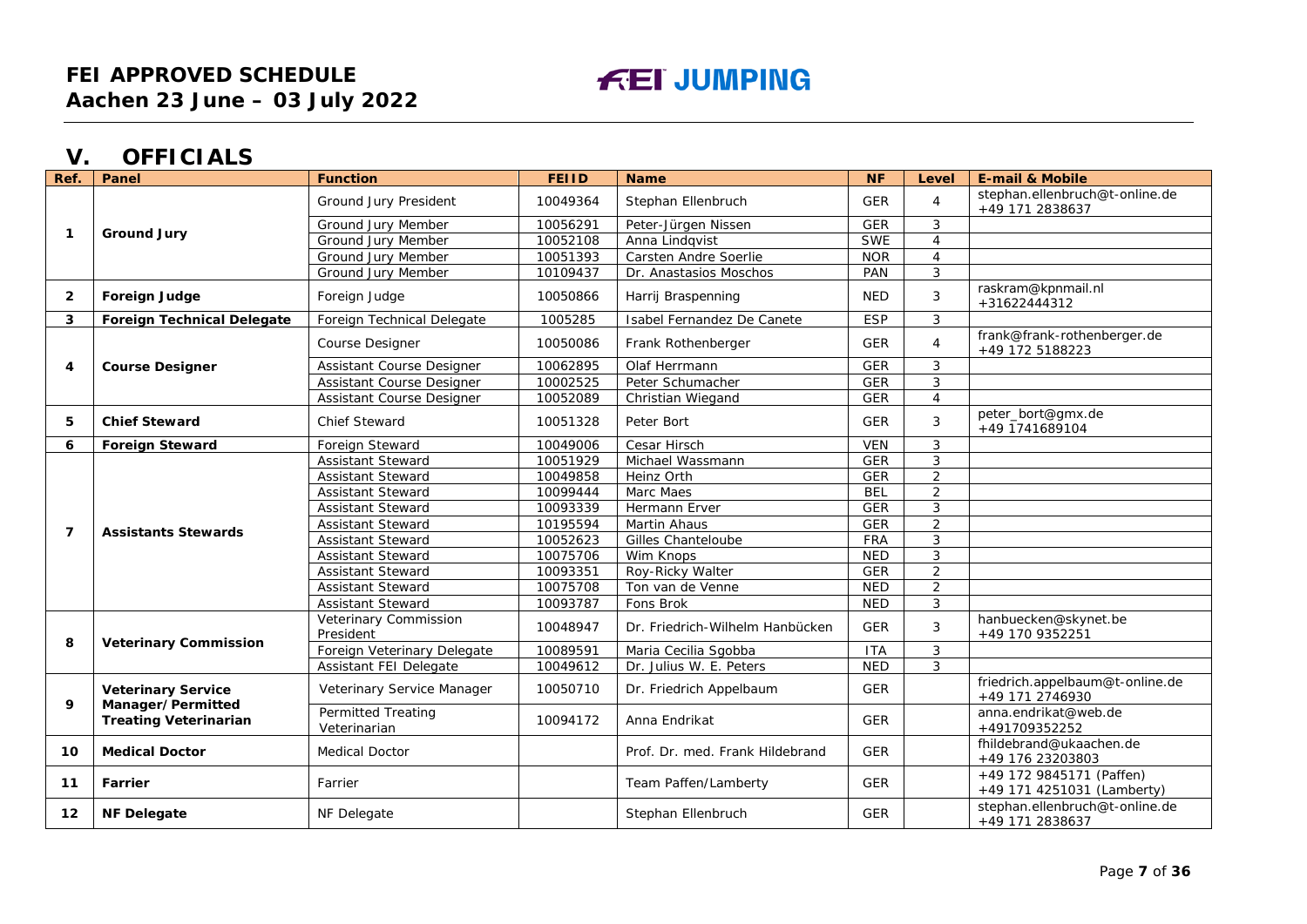# <span id="page-7-0"></span>**VI. INVITATIONS**

#### <span id="page-7-1"></span>**1. GENERAL**

Horses entered in one CSI star level/category may not enter another CSI star level/category at the same Show.

Horses may take part in national Competitions and international Competitions at the same Show only under the following conditions:

- Horses may take part in national Events up to two hours prior to the start of the international Event's Horse Inspection;
- If the national Event includes Competitions after the international Event ends, either on the same day or on the following day(s), horses having taken part in the international Event may take part in national Competitions only, following the conclusion of the international Event.

#### **Invitations**

NFs invited : As per FEI Regulations & Guidelines for the Youth Equestrian Games 2022

| Total number of athletes:          | 30 |
|------------------------------------|----|
| Number of home athletes:           |    |
| <b>Number of foreign athletes:</b> | 29 |
| Number of horses per athlete:      |    |
| Number of borrowed horses          | 30 |
| Number of reserved horses          |    |

Athletes are invited by the Organiser through their National Federation.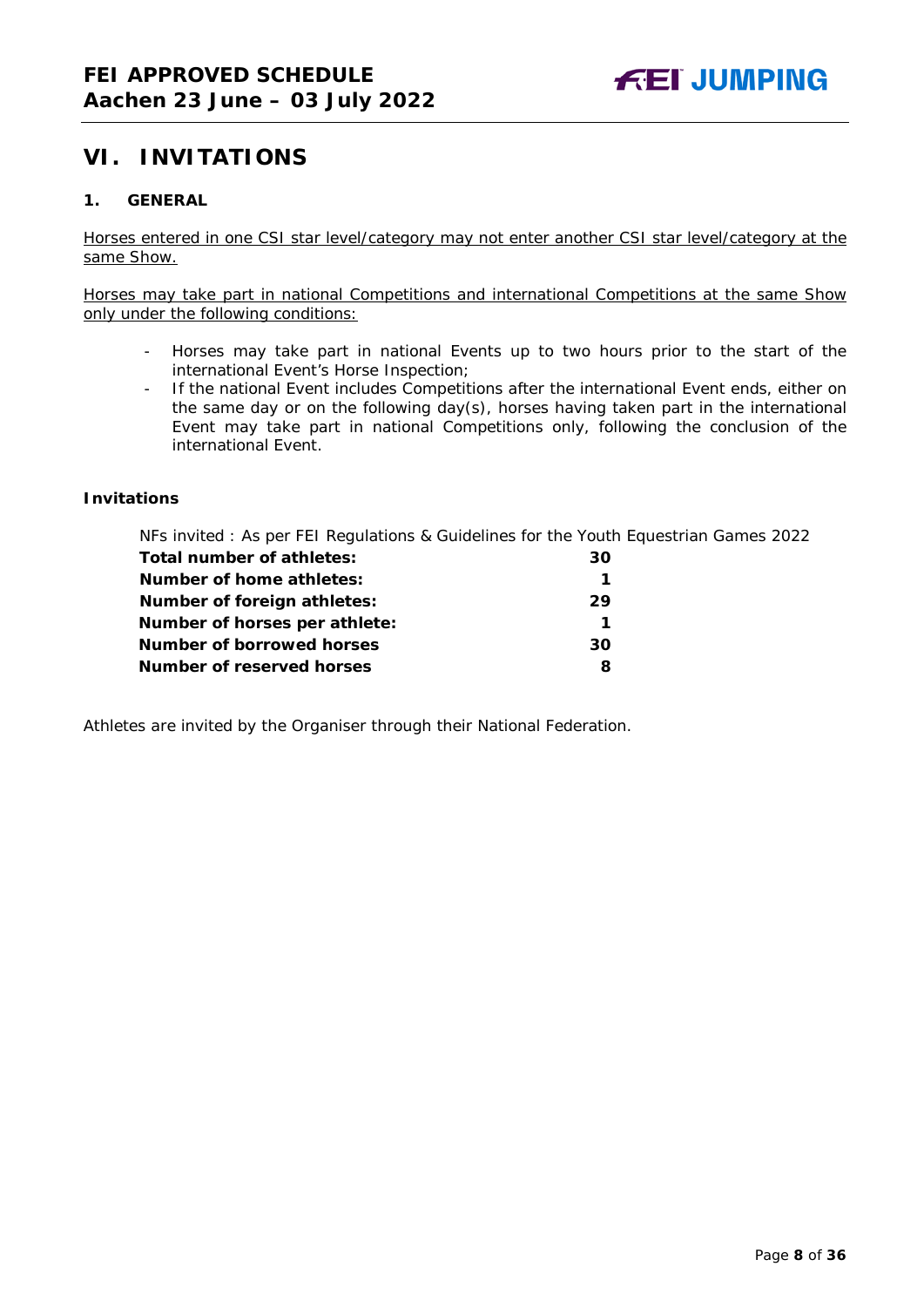# <span id="page-8-0"></span>**VII. ENTRIES**

#### **IMPORTANT**

- Entries must be made by NFs through the FEI Entry System for this Event [\(https://invitation.fei.org/login\)](https://invitation.fei.org/login);
- Additional documentation can be found at: [https://inside.fei.org/fei/your-role/it-services/fei-entry-system/fei-entry-system-jumping;](https://inside.fei.org/fei/your-role/it-services/fei-entry-system/fei-entry-system-jumping)
- All Athletes and Horses participating in any International Competition must be registered with the FEI;
- Athletes and/or Horses present at the Event without having been entered through the FEI's Online Entry System will be automatically disqualified unless compelling circumstances warrant otherwise.

We kindly ask you to fill out the entry form and return it at the latest by 15/05/2022 to the FEI at the attention of Andreina Wipraechtiger: andreina.wipraechtiger@fei.org or fax:+41 21 310 47 60. Additionally we ask you to attach pictures of athletes/coaches/accompanying people so the accreditation passes can be prepared.

Each athlete receives up to 2 additional accreditations for accompanying people.

Privacy Policy Declaration:

Based on Article 6 paragraph 1 a, b & f, GDPR (General Date Protection Regulation of the European Union), presenting the entries for the CHIO Aachen and Youth Equestrian Games Aachen 2022 all parties concerned (Chefs d'Equipe, athletes, horse owners, grooms, vets, trainers and other accompanying persons) consent that the organising committee Aachen-Laurensberger Rennverein e.V. (ALRV) may process their personal data for the purpose of organisation and safe execution of this CHIO and may also forward them to third parties for this purpose. Dependent of the role and possibly already elsewhere given consent, this personal data may be processed as long as up to 3 months after the next CHIO.

The Privacy Policy of the ALRV can be viewed here [www.chioaachen.com.](http://www.chioaachen.com/)

The consent may be revoked in writing at any time with effect for the future. Revoking the consent may result in withdrawal of entry right as well as withdrawal of show pass.

#### <span id="page-8-1"></span>**1. ENTRY DATES AND ENTRY FEES**

Entries have to be in accordance with Art.251 of the FEI Jumping Rules, 27th edition, effective 1 January 2022

#### **Deadlines for Entries:**

| Nominated Entries:           | 15 May 2022                                           |
|------------------------------|-------------------------------------------------------|
| Definite Entries:            | 01 June 2022                                          |
| Last date for substitutions: | 28 June 2022.<br>1 hour prior Second Horse Inspection |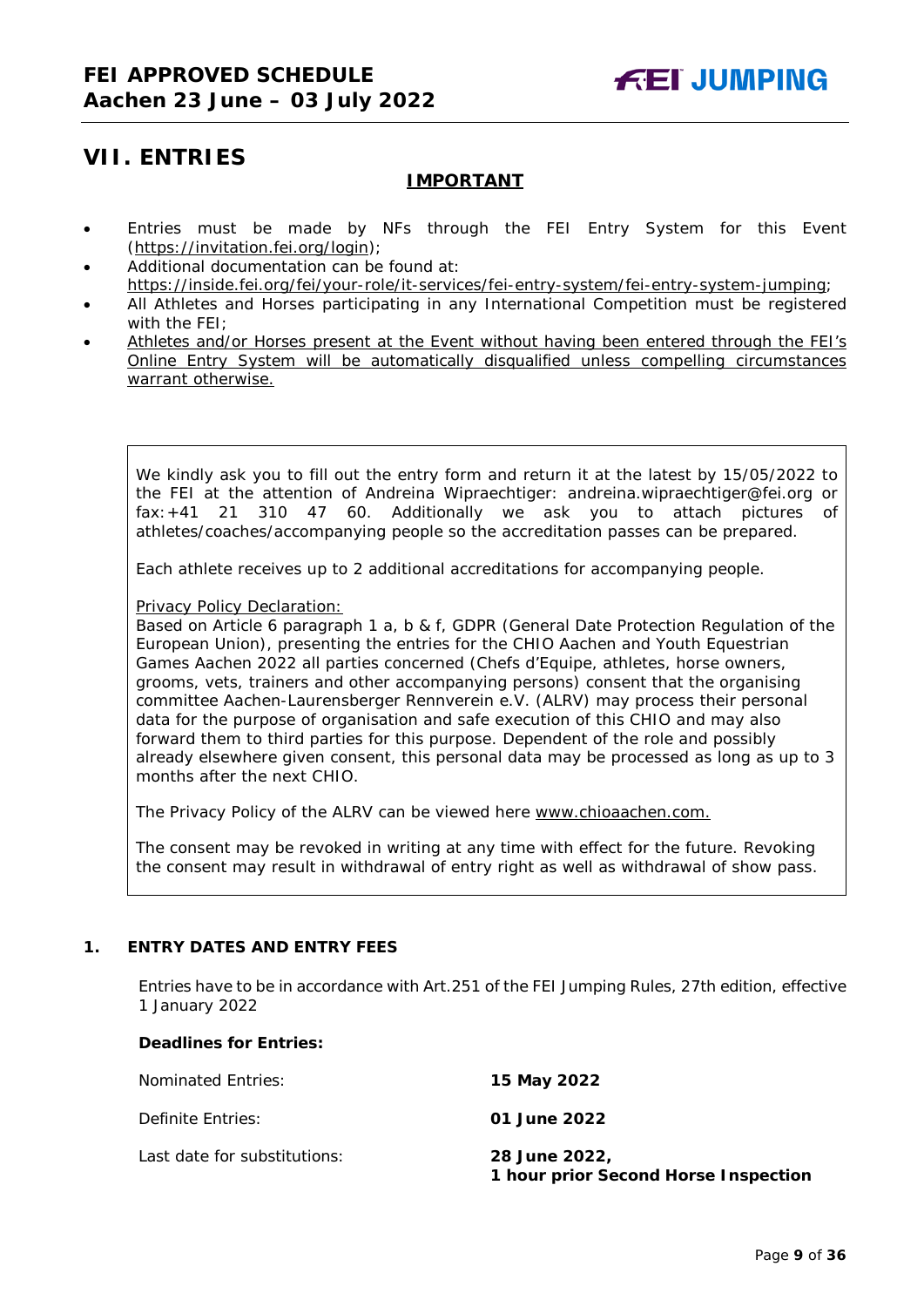# <span id="page-9-0"></span>**VIII. TIMETABLE**

#### **Competitions must not start before 08:00 h and must not finish after 23:00 h, unless prior approval is granted by the FEI.**

#### **As per Jumping Rules Annex VI: combined competitions are not permitted.**

*The scheduling of competitions must take into account mandatory maintenance breaks as follows. In principle, there should be one maintenance break for every 40 starters; at a minimum, it is compulsory to include one maintenance break in competitions with 50-99 starters after half of the starters have competed. Competitions with 100 starters or more must have three maintenance breaks. The start list must indicate when the maintenance break will take place (e.g. after N° 25).*

|                                                                          | Day                       | Date         | Time   |
|--------------------------------------------------------------------------|---------------------------|--------------|--------|
| • Opening of stables                                                     | Wednesday                 | 22 June 2022 | 12.00h |
| (Arrivals are ONLY allowed within this time slot. Due to                 |                           |              | 20.00h |
| the actual FEI regulations with regard to the FEI Horse                  |                           |              |        |
| App all horses need to be checked upon arrival.)                         |                           |              |        |
| Examination on arrival                                                   | Wednesday                 | 22 June 2022 |        |
| Draw of horses                                                           | Thursday                  | 23 June 2022 | 15.00h |
| Horse Inspection All horses taking part at this Event must be            | Thursday                  | 23 June 2022 | 13.00h |
| present during the first horse inspection, unless unable to do so due to |                           |              |        |
| "force majeure"                                                          |                           |              |        |
| Horse Re-Inspection                                                      | Thursday                  | 23 June 2022 | 14.00h |
| Second Horse Inspection                                                  | Tuesday                   | 28 June 2022 | 15.00h |
| Third Horse inspection                                                   | Friday                    | 1 July 2022  | 17.00h |
| Training with the borrowed horses                                        | Acc. to training schedule |              |        |
| Opening times of exercise areas                                          | Acc. to training schedule |              |        |

| <b>Competitions YEG</b>               | Day       | Date         | Time   | Art          | Prize Money             |
|---------------------------------------|-----------|--------------|--------|--------------|-------------------------|
| <b>Declaration of Starters</b>        |           |              |        |              | /////////////////////// |
| Training session                      | Saturday  | 25 June 2022 | 08.40h |              | /////////////////////// |
| Warm Up Competition in the main arena | Sunday    | 26 June 2022 | 08.30h |              | /////////////////////// |
| Training session                      | Tuesday   | 28 June 2022 | 08.00h |              | /////////////////////// |
| Team Competition - 1st round          | Wednesday | 29 June 2022 | 11.30h | 273.3.2 none |                         |
| Team Competition - Final              | Thursday  | 30 June 2022 | 16.15h | 273.3.2 none |                         |
| Individual Competition - Final        | Saturday  | 02 July 2022 | 13.15h | 238.1.2 none |                         |
| Farewell of the Nations               | Sunday    | 03 July 2022 | 17.35h |              | /////////////////////// |
|                                       |           |              |        |              |                         |
| Prizes in Kind                        | see below |              |        |              |                         |

#### **PRIZES**

Individual Medals and diplomas are awarded to the individual competitors placed  $1^{st}$ ,  $2^{nd}$  and  $3^{rd}$ Diplomas are awarded to the individual competitors placed  $4<sup>th</sup>$ ,  $5<sup>th</sup>$ ,  $6<sup>th</sup>$ ,  $7<sup>th</sup>$  and  $8<sup>th</sup>$ .

Teams Medals and diplomas are awarded to all members of teams placed 1<sup>st</sup>, 2<sup>nd</sup> and 3<sup>rd</sup> providing competitors that have taken part in at least one competition or test.

Diplomas are awarded to each team member placed 4<sup>th</sup>, 5<sup>th</sup>, 6<sup>th</sup>.

Horses Rosettes (ribbons) and stable plaques provided by the OC will be awarded to the horses of all competitors who have received a medal or a diploma.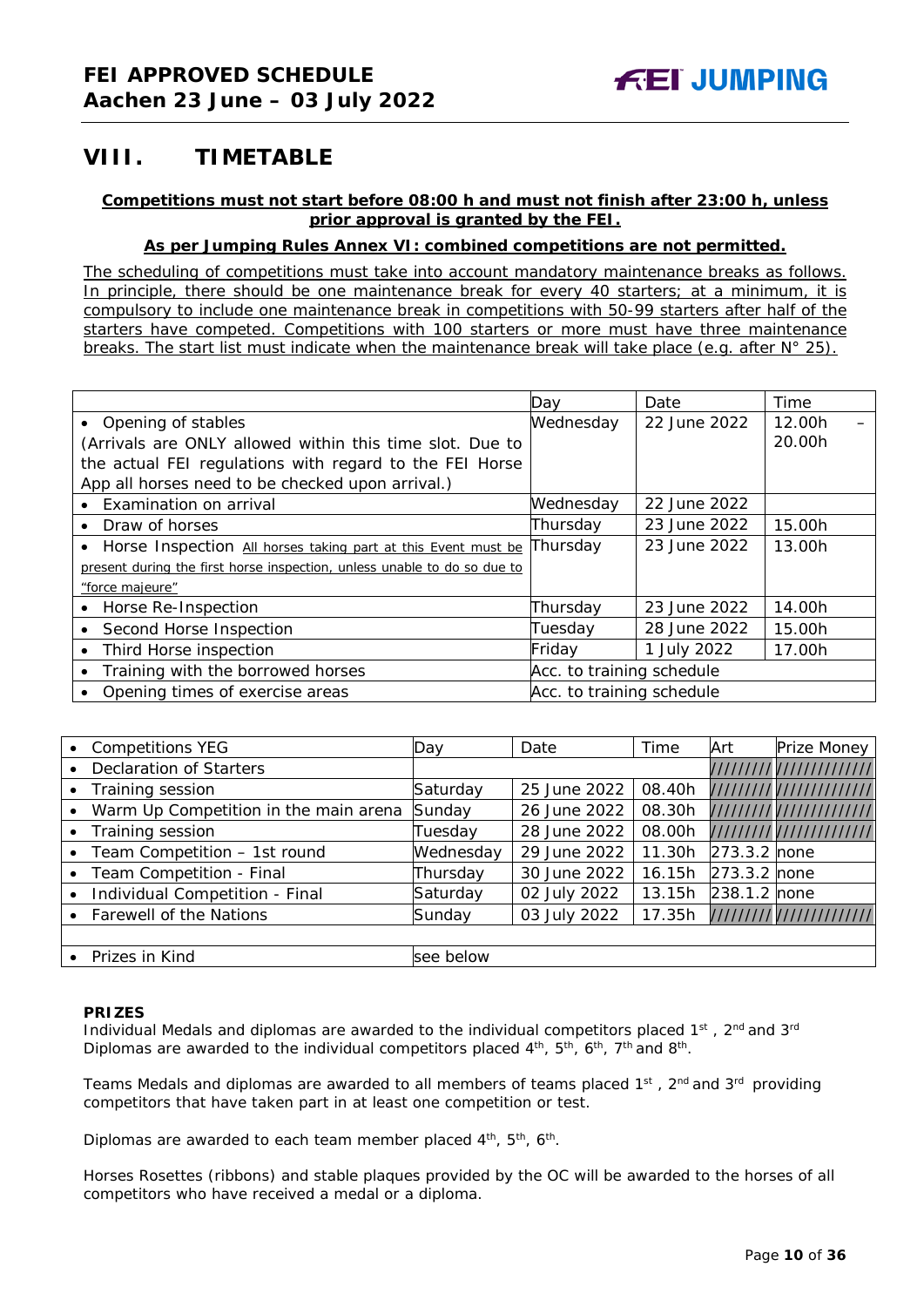# <span id="page-10-0"></span>**IX. COMPETITION DETAIL**

#### **FIRST DAY : Saturday DATE: 25/06/2022**

Training session with some jumps for familiarization with the drawn horses in a practice arena for 40 minutes per Team followed by walk/flat work in the Main Stadium for 20 minutes per Team

\* \* \* \* \* \* \* \* \* \*

#### **SECOND DAY : Sunday**  DATE: 26/06/2022

#### **COMPETITION No: YEG 1**

#### **Warm Up Competition**

Type of Competition: Warm Up Competition in the main Arena, Table A not against the clock

| Jump-off:                     | Nο     |
|-------------------------------|--------|
| Speed:                        | 350 m/ |
| Height of obstacles:          | 115 cm |
| Number of horses per athlete: | 1      |
| Number of Starters:           | 30     |
|                               |        |

\* \* \* \* \* \* \* \* \* \* \*

m/min

#### **THIRD DAY : Tuesday DATE: 28/06/2022**

#### **COMPETITION No: YEG 2 --**

#### **Training**

| Type of Competition:                                                                                    | <b>Training Session</b><br>Acc. to Article: 16.1.1 and 22.3 of the Regulations & Guidelines<br>for the YEG                                                                                                                                                              |
|---------------------------------------------------------------------------------------------------------|-------------------------------------------------------------------------------------------------------------------------------------------------------------------------------------------------------------------------------------------------------------------------|
| Competition description:                                                                                | An Official Training Session will be take place the day prior to the<br>first official competition. A course will be provided with maximum<br>ten (10) obstacles including a combination. Jumping the course is<br>optional in agreement with the Chef d'Equipe and OC. |
|                                                                                                         | A draw will take place the day prior to the training session to<br>determine the starting order of the nations in the training session.<br>Chefs d'Equipe will determine the starting order of the<br>competitors within the teams.                                     |
| Jump-off:<br>Fixed time:<br>Height of obstacles:<br>Number of horses per athlete<br>Number of Starters: | No.<br>90 seconds<br>max. 125 cm<br>1<br>30                                                                                                                                                                                                                             |

\* \* \* \* \* \* \* \* \* \* \*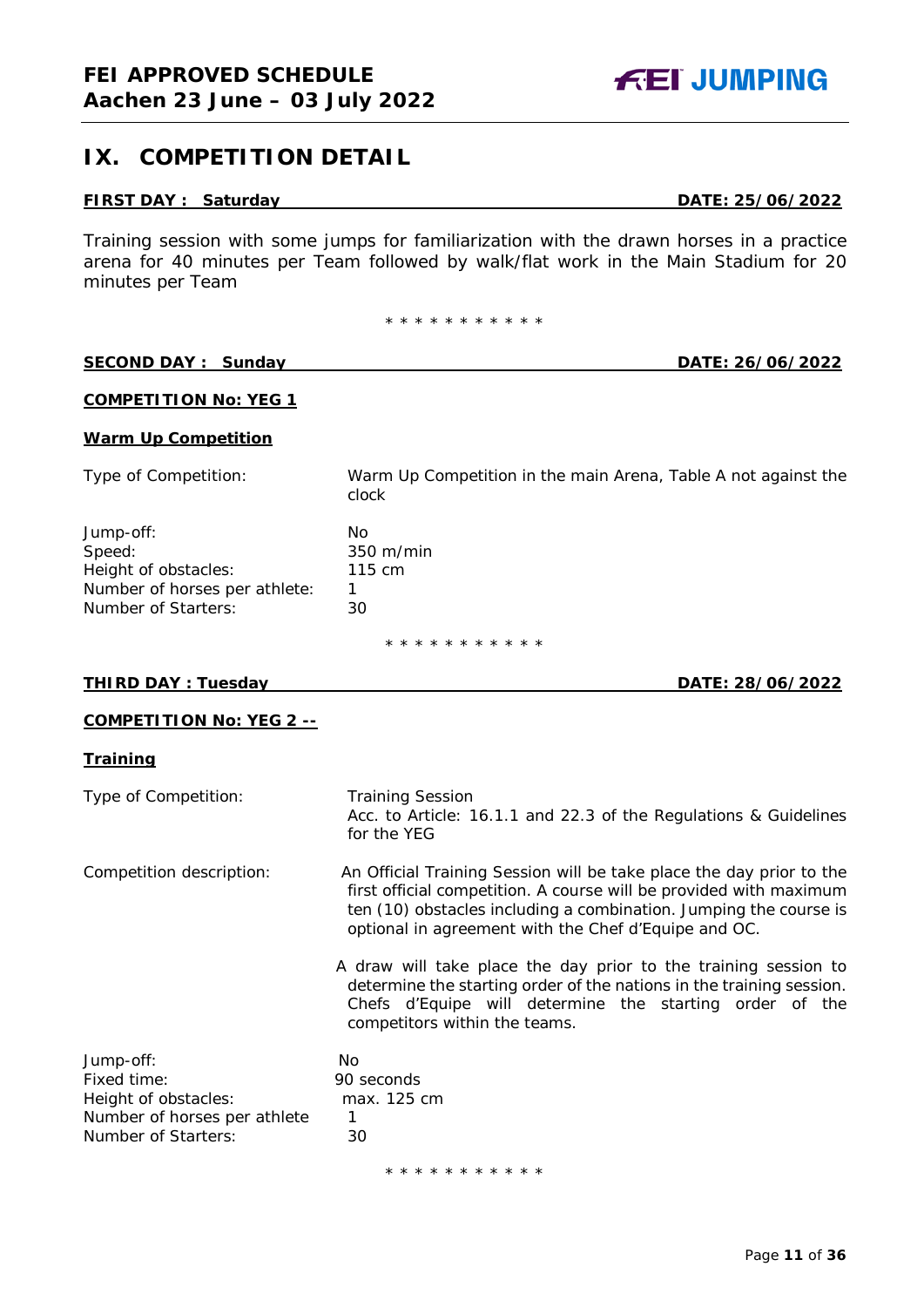**FEI JUMPING** 

#### **FOURTH DAY : Wednesday DATE: 29/06/2022**

#### **COMPETITION No: YEG 3**

#### **FEI Youth Equestrian Games – Team Competition 1st Round**

| Type of Competition:<br>Competition description: | Team Competition – $1st$ Round acc. to Article: 273.2 + 16.2.1 of<br>the Regulations & Guidelines for the YEG<br>First round not against the clock                                                                          |
|--------------------------------------------------|-----------------------------------------------------------------------------------------------------------------------------------------------------------------------------------------------------------------------------|
|                                                  |                                                                                                                                                                                                                             |
| Starting order:                                  | The starting order of the teams in the first round is established<br>according to a draw. As this is a Continental Team competition<br>format, the order of starting in each team will be decided by the<br>Chefs d'Equipe. |
| Jump-off:                                        | No.                                                                                                                                                                                                                         |
| Sneed:                                           | $350 \text{ m/min}$                                                                                                                                                                                                         |

| Speed:                       | $350 \text{ m/min}$   |
|------------------------------|-----------------------|
| Height of obstacles:         | 120 cm                |
| Number of horses per athlete |                       |
| Number of Starters:          | 6 Teams               |
|                              | * * * * * * * * * * * |

#### **FIFTH DAY : Thursday DATE: 30/06/2022**

#### **COMPETITION No: YEG 4**

| FEI Youth Equestrian Games - Team Competition Final                                                 |                                                                                                                                                                                                                                                                                                                                                                                                                                                                                                                                                                                                                             |
|-----------------------------------------------------------------------------------------------------|-----------------------------------------------------------------------------------------------------------------------------------------------------------------------------------------------------------------------------------------------------------------------------------------------------------------------------------------------------------------------------------------------------------------------------------------------------------------------------------------------------------------------------------------------------------------------------------------------------------------------------|
| Type of Competition:                                                                                | Team Competition - Final<br>Acc. to Article: $273.2 + 16.2.1$ of the Regulations & Guidelines for<br>the YEG                                                                                                                                                                                                                                                                                                                                                                                                                                                                                                                |
| Competition description:                                                                            | Second round not against the clock over the same course with a<br>jump-off against the clock in case of equality of penalties for 1st,<br>2nd and/or 3rd place. All six (6) teams return for the second<br>round. Only one competitor per team take part in the possible<br>jump-off.                                                                                                                                                                                                                                                                                                                                       |
| Starting order:                                                                                     | The starting order of the teams in the second round is according<br>to the reverse order of the total penalties incurred by the three<br>(3) best competitors in each team in the first round. Teams with<br>equality of penalties will retain the starting order of the first<br>round.<br>The order of starting in the possible jump-off will be the same as<br>in the second round. If more than one jump-off is required to<br>determine medal placing, the jump-off for third place will take<br>place before the jump-off for first and second place. Teams retain<br>the same order of starting as the second round. |
| Jump-off:<br>Speed:<br>Height of obstacles:<br>Number of horses per athlete:<br>Number of Starters: | Yes<br>350 m/min<br>120 cm<br>1<br>6 Teams                                                                                                                                                                                                                                                                                                                                                                                                                                                                                                                                                                                  |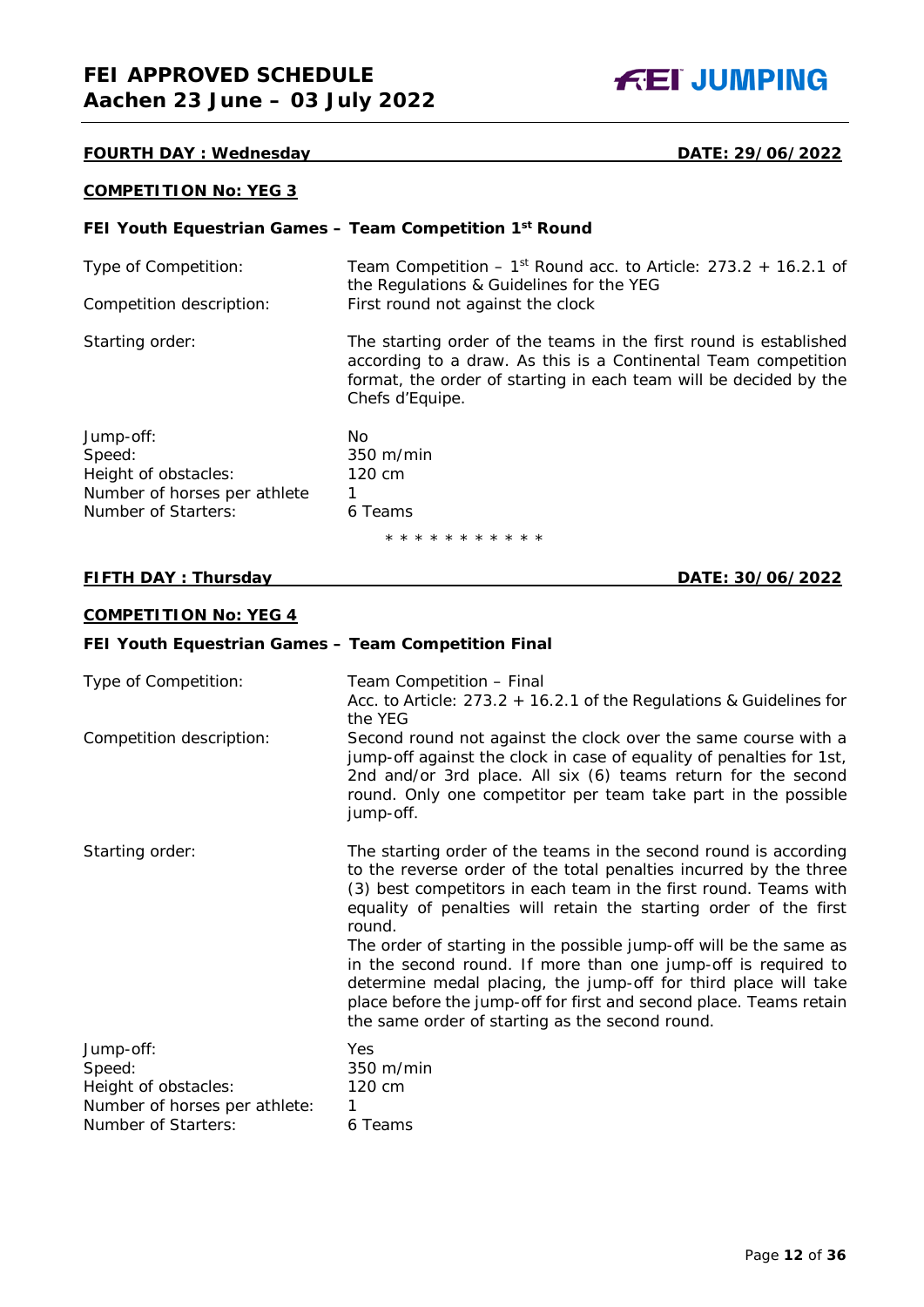#### *Classification*

The team classification is decided by adding the penalties incurred by the best three (3) competitors of each team in each of the two (2) rounds. In the case of equality of penalties between the teams for first, second and/or third place, a jump-off against the clock is compulsory in which all team competitors participate. The score in the jump-off is obtained by adding the penalties incurred by the three (3) best competitors in each team, but in the event of further equality of penalties, the times of these three (3) competitors in the jump-off added together will decide the winning team as well as those placed second or third. Teams with equality of total penalties for other places are placed equal.

\* \* \* \* \* \* \* \* \* \* \*

**SIXTH DAY : Saturday DATE: 02/07/2022**

#### **COMPETITION No: YEG 5**

#### **FEI Youth Equestrian Games – Individual Competition Final**

| Type of Competition:         | Individual Competition Acc. to Article: $238.1.2 + 16.2.2$ of the<br>Regulations & Guidelines for the YEG                                                                             |
|------------------------------|---------------------------------------------------------------------------------------------------------------------------------------------------------------------------------------|
| Competition description:     | One rounds judged under Table A not against the clock with a<br>jump-off against the clock in case of equality of penalties for 1st,<br>2 <sup>nd</sup> and/or 3 <sup>rd</sup> place. |
| Starting order:              | The starting order is established according to a draw. The order<br>of starting in the possible jump-off will be the same as the first<br>round.                                      |
| Jump-off:                    | <b>Yes</b>                                                                                                                                                                            |
| Speed:                       | 350m/min                                                                                                                                                                              |
| Height of obstacles:         | 130 cm                                                                                                                                                                                |
| Number of horses per athlete |                                                                                                                                                                                       |
| Number of Starters:          | 30                                                                                                                                                                                    |

#### *Classification*

The Individual classification is determined for each competitor by the penalties incurred in the first round. In case of equality of penalties for first, second and/or third place, a jump-off against the clock is compulsory. If more than one jump- off is required to determine medal placing, the jumpoff for the third place will take place before the jump-off for the first and second place. In case of equality of penalties and time for any of the medal placing after the first jump-off, there is a second jump-off over the same course. In case of equality of penalties and time after the second jumpoff, the competitors concerned are placed equal. Athletes not participating in the jump-off will be placed according to their Penalties in the first round.

\* \* \* \* \* \* \* \* \* \* \*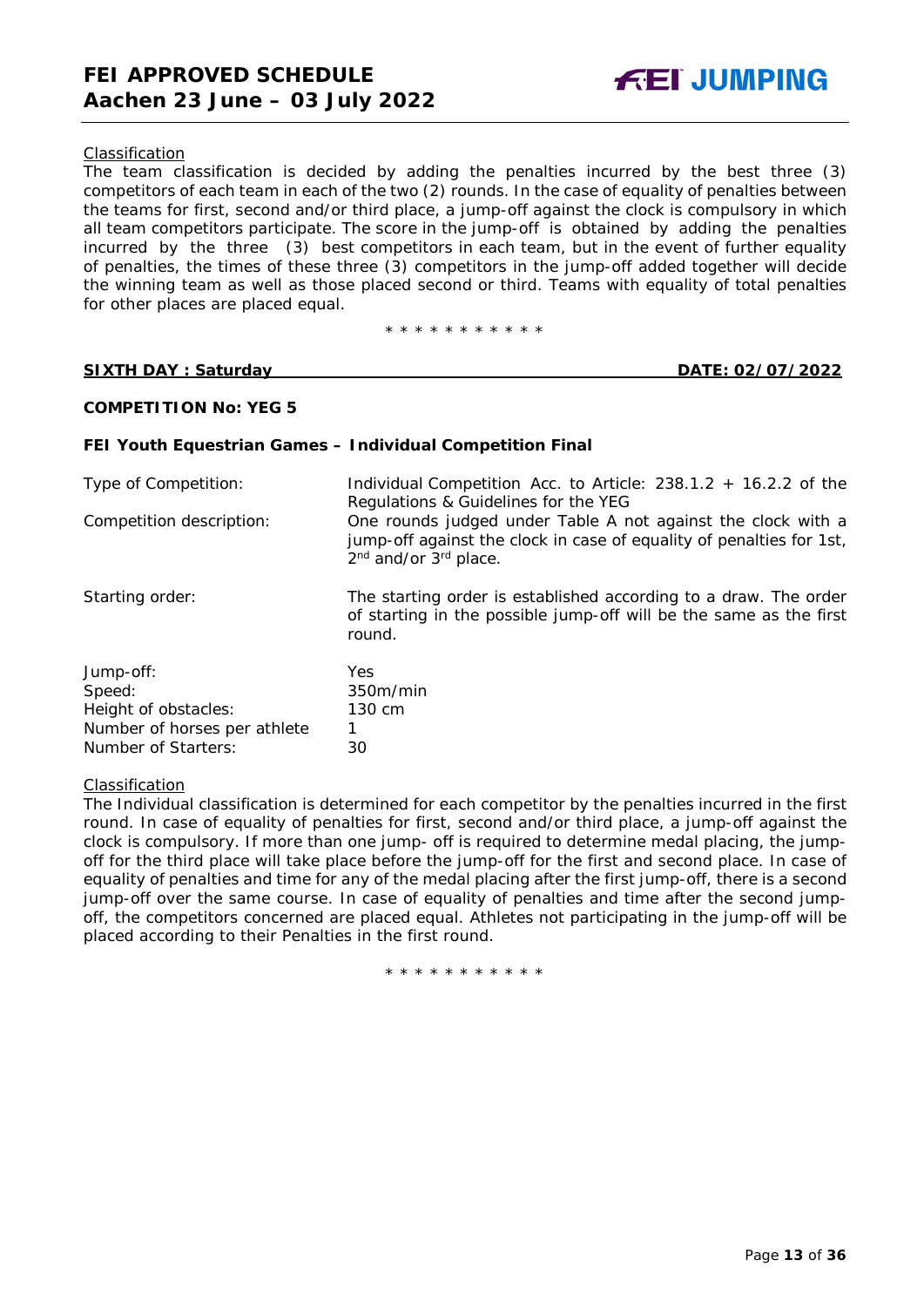

# <span id="page-13-0"></span>**X. FACILITIES OFFERED**

#### <span id="page-13-1"></span>**1. ATHLETES**

#### **Accommodation**

Hotel: **B&B HOTEL AACHEN-CITY** Address: Großkölnstraße 57-63, 52062 Aachen, Germany Telephone: +49 241 9437967-0

Accommodation (bed and breakfast) from 22/06/2022 to 04/07/2022 will be at the expense of the FEI.

#### **Meals**

Meals will be available from 23/06/2022 to 03/07/2022 at the expense of the Organiser

Facilities offered for all athletes and coaches.

#### <span id="page-13-2"></span>**2. GROOMS**

#### **Accommodation.**

Accommodation (bed and breakfast) from 22/06/2022 to 03/07/2022 will be at own expense.

#### **Meals.**

Meals will be available from 22/06/2022 to 03/07/2022 at the expense of the Organiser

**NB**: If applicable, Organiser must provide proper sanitary conditions. The showering facilities should be sufficient for both male and female grooms with hot and cold water. Shower facilities as well as restrooms should at all times be in a state of cleanliness.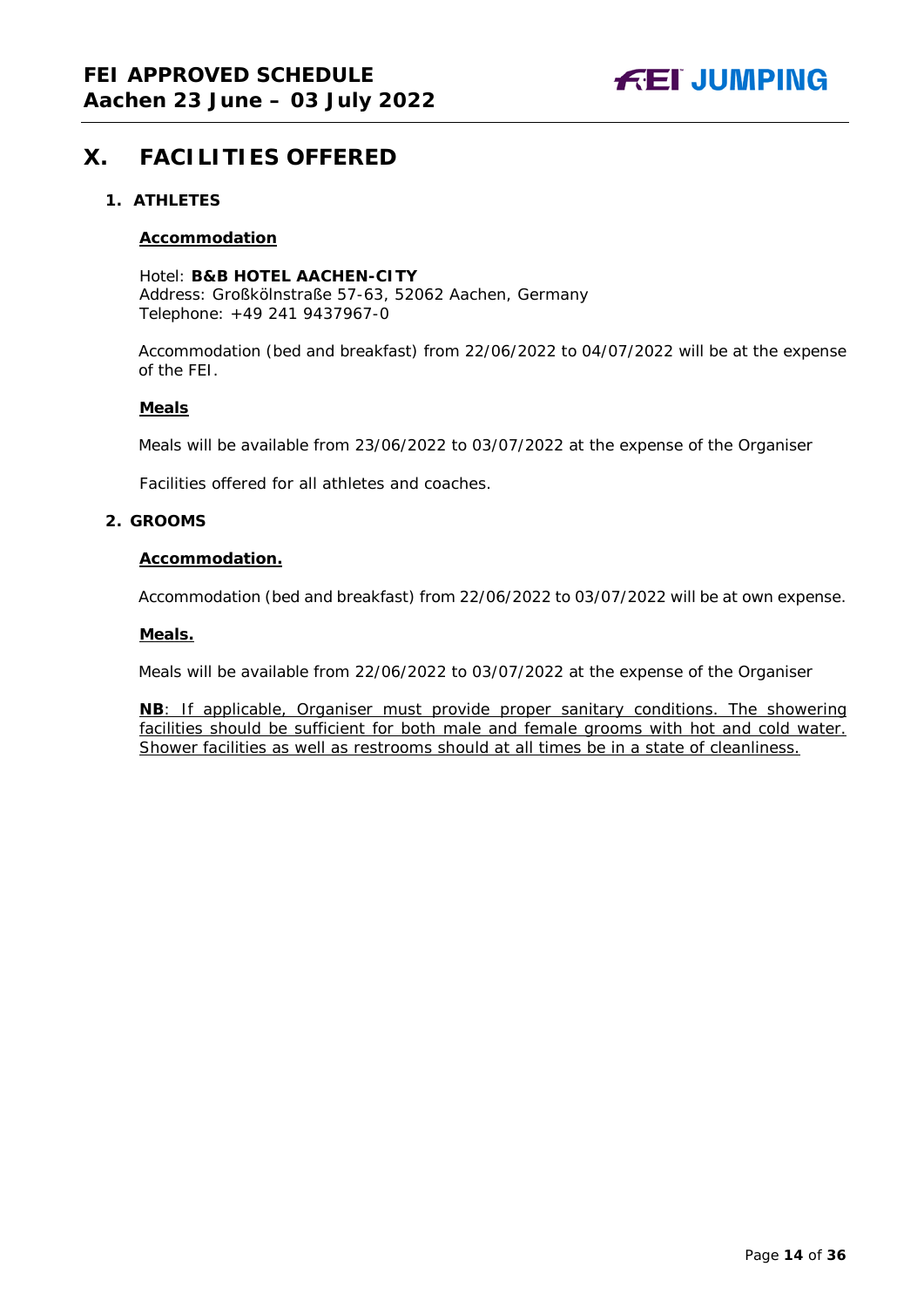# <span id="page-14-0"></span>**XI. LOGISTICAL/ADMINISTRATIVE/TECHNICAL INFORMATION**

#### <span id="page-14-1"></span>**1. DRAW**

Draw of the horses: 23/06/2022 at 15.00 h on the training arena (sand) in front of the Deutsche Bank Stadium.

#### <span id="page-14-2"></span>**2. COMPETITION ARENA – WARM UP COMPETITION**

| Dimensions:      | 125 x 145 m |
|------------------|-------------|
| Type of Footing: | grass       |

#### <span id="page-14-3"></span>**COMPETITION ARENA – ALL OTHER CLASSES**

| Dimensions:      | $125 \times 145$ m |
|------------------|--------------------|
| Type of Footing: | grass              |

#### <span id="page-14-4"></span>**3. PRACTICE ARENA(S)**

| Dimensions:      | 110 x 130 m        |
|------------------|--------------------|
| Type of Footing: | grass              |
| Dimensions:      | 40 x 70 m          |
| Type of Footing: | grass              |
| Dimensions:      | $20 \times 60$ m   |
| Type of Footing: | sand; roofed arena |

Riders must have the possibility to exercise their horses in an exercise area under a Steward's supervision at least 30 minutes per day outside of the competition warm-up period. Details of opening times of exercise areas must be included in the timetable.

#### <span id="page-14-5"></span>**4. STABLES**

Size of boxes 3 m x 3 m (permanent stables)

#### <span id="page-14-6"></span>**5. SAFETY CUPS**

Name of Manufacturer: IsiTrade

#### <span id="page-14-7"></span>**6. TIMING DEVICE**

| Name of Manufacturer: | ALGE      |
|-----------------------|-----------|
| Model:                | Timy 3 WP |
| FEI Report number:    | 2014001 A |

#### <span id="page-14-8"></span>**7. SCORING/TIMING PROVIDER**

Will you use a FEI Certified Service Provider to manage the scoring and timing at your Event?

*(The list of certified Service Providers is available here:* [https://inside.fei.org/fei/your](https://inside.fei.org/fei/your-role/it-services/it-providers/list)[role/it-services/it-providers/list](https://inside.fei.org/fei/your-role/it-services/it-providers/list)*)*

| No $\boxtimes$          |                    |
|-------------------------|--------------------|
| Name of the company:    | <b>SCG Visual</b>  |
| Contact person at Event |                    |
| Name:                   | Arien Tolner       |
| FEI ID number:          | 10199930           |
| Contact email:          | arie@scgvisual.com |

The FEI may require to be provided with real time results data feed of your Events according to FEI requirements; in this case you and your provider will be informed accordingly.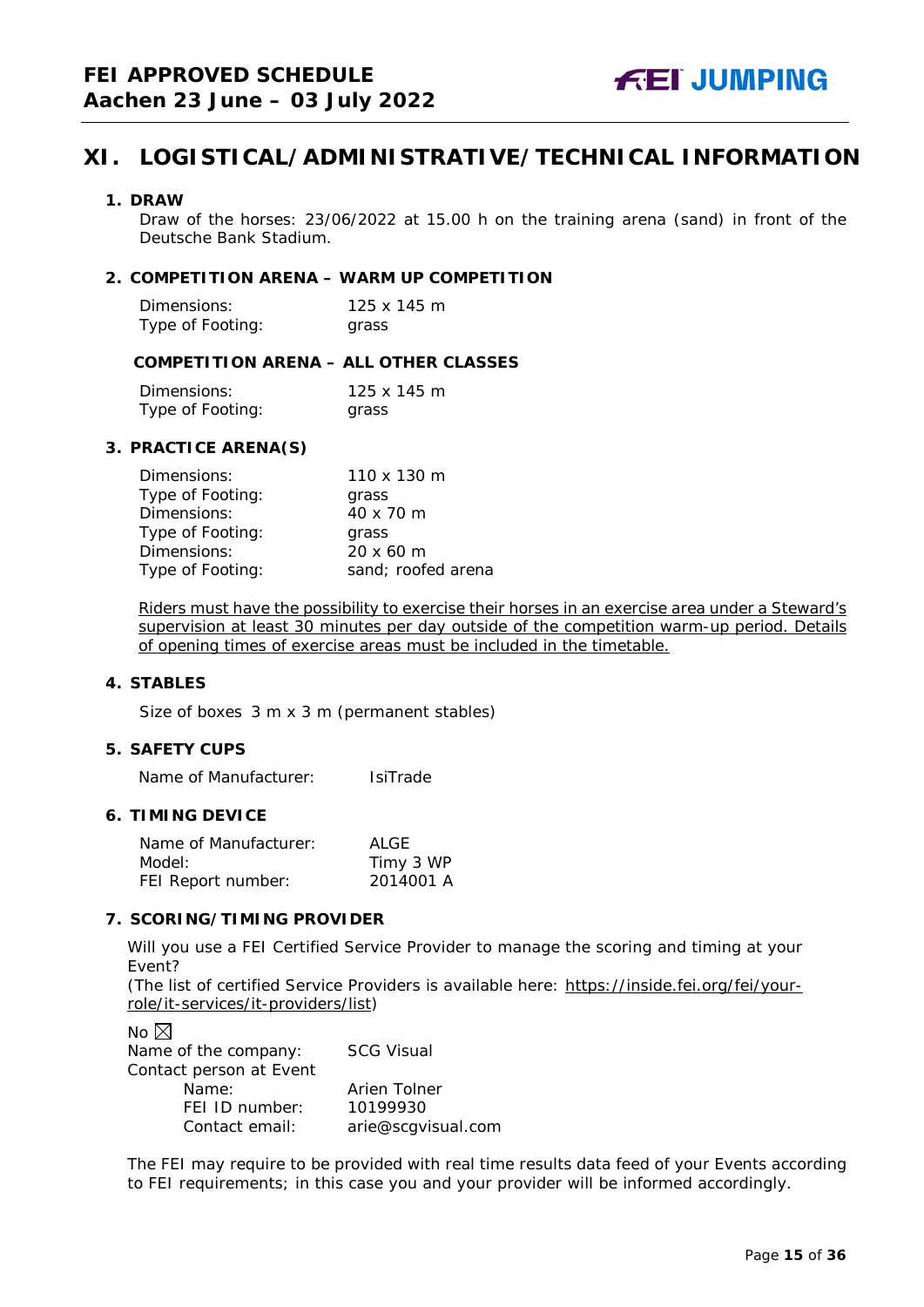#### <span id="page-15-0"></span>**8. OTHER TECHNOLOGY/SERVICE PROVIDER(S)**

Will you use other technology/service provider(s) at your event?

| Yes $\boxtimes$    |                                                                  |
|--------------------|------------------------------------------------------------------|
| Name of Company:   | Hippobase                                                        |
| Contact person:    |                                                                  |
| Name:              | Andreas Steidle                                                  |
| FEI ID number:     | 19987636                                                         |
| Contact email:     | steidle@hippobase.com                                            |
| Activity/Function: | Entry details on hotel and accreditation, entry post-processing. |

#### <span id="page-15-1"></span>**9. PRIZE GIVING CEREMONY**

The owner of the winning horse/pony must be invited to the prize giving ceremony for the Grand Prix, if present at the event.

For the Warm Up Competition all clear rounds can collect a ribbon at the show office.

All Prize Giving Ceremonies must strictly follow the **Covid-19 guidelines for Prize giving protocols and media activities.**

#### <span id="page-15-2"></span>**10.ADVERTISING ON ATHLETES AND HORSES**

At CSI events, and all competitions except for the Nations Cup, athletes are authorised to carry the logo of their personal sponsor in accordance with the articles 256.3 and 257.3 of the FEI Jumping Rules.

The Chief Steward will check that the advertising on athletes and horses complies with these Articles.

#### <span id="page-15-3"></span>**11.TICKETING**

Are you selling tickets for spectators to attend your event: Yes  $\boxtimes$  No  $\Box$ Name of your ticketing provider: SAP<br>Web address to buy ticket: www.chioaachen.de Web address to buy ticket:

#### <span id="page-15-4"></span>**12.BETTING**

Betting will be authorised by the Organiser: Yes  $\Box$  No  $\boxtimes$ 

#### <span id="page-15-5"></span>**13.TRANSPORT REIMBURSMENT HORSES / PONIES**

Transport expenses to be paid by the Organiser.

#### <span id="page-15-6"></span>**14.WELCOME**

The time and date of arrival of athletes, horses and their means of transport must be given to the Organiser in order to facilitate their arrival.

#### <span id="page-15-7"></span>**15.LOCAL TRANSPORTATION - ARRANGEMENTS FROM HOTEL TO SHOWGROUNDS**

A hotel shuttle service will be provided by the OC during the competition.

The hotel is approx. 10 minutes away from the show ground. With the accreditation/ticket all public transport busses (ASEAG) can be used free of charge to get to and from the show ground.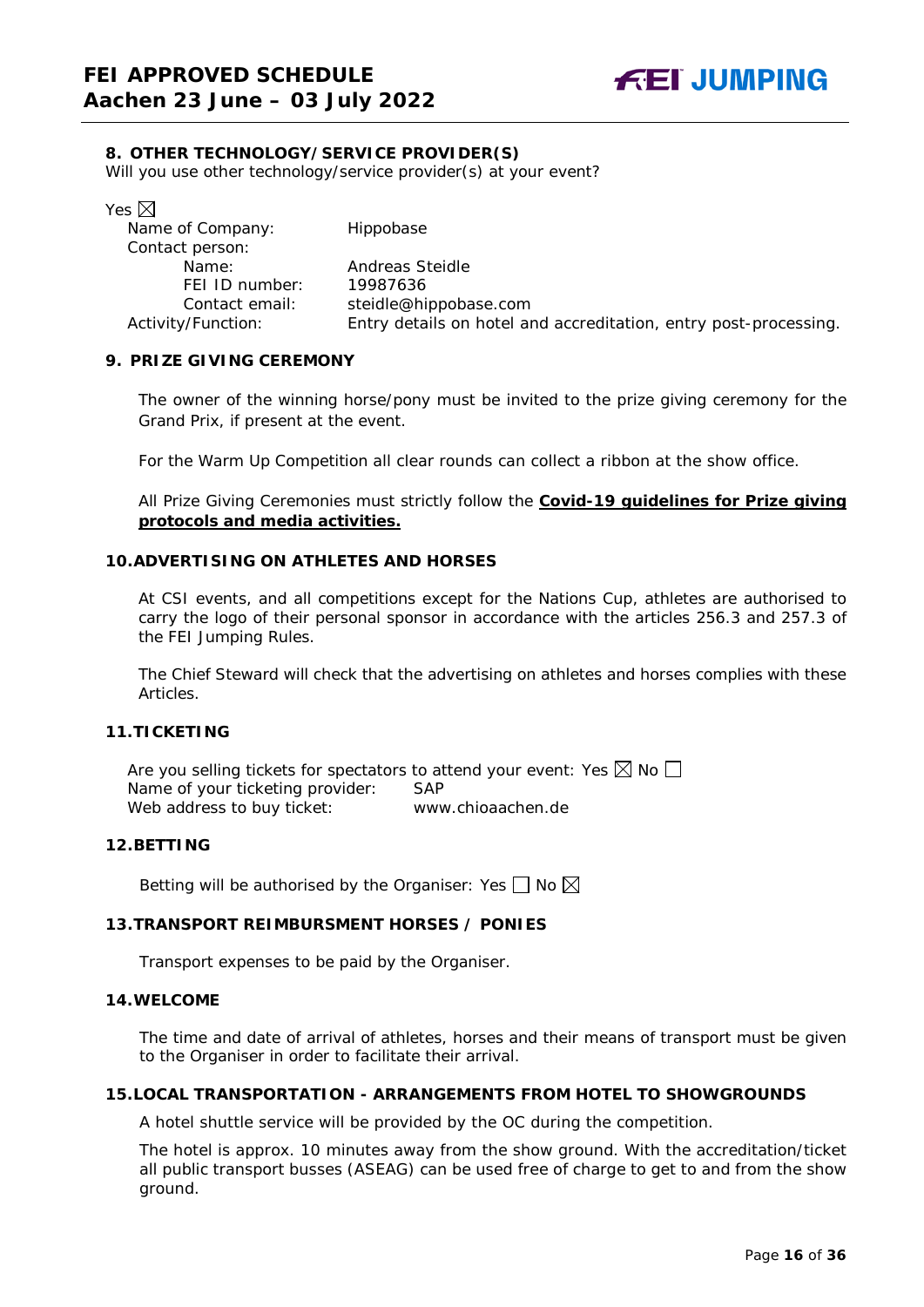#### <span id="page-16-0"></span>**16.ENTRY RIGHT TO SHOWGROUNDS/ACCREDITED PERSONS**

Entry right to the stable area according to FEI Veterinary Regulations Articles 1008-1009.

NUMBER OF ACCREDITED PERSONS:

Athlete: 1<br>Coaches: 1 Coaches: Accompanying people: max. 2

Please see table below.

Opening times of the accreditation office (subject to change): Wednesday, 22/06/2022 to Sunday, 03/07/2022. Please refer to the final opening times at the venue.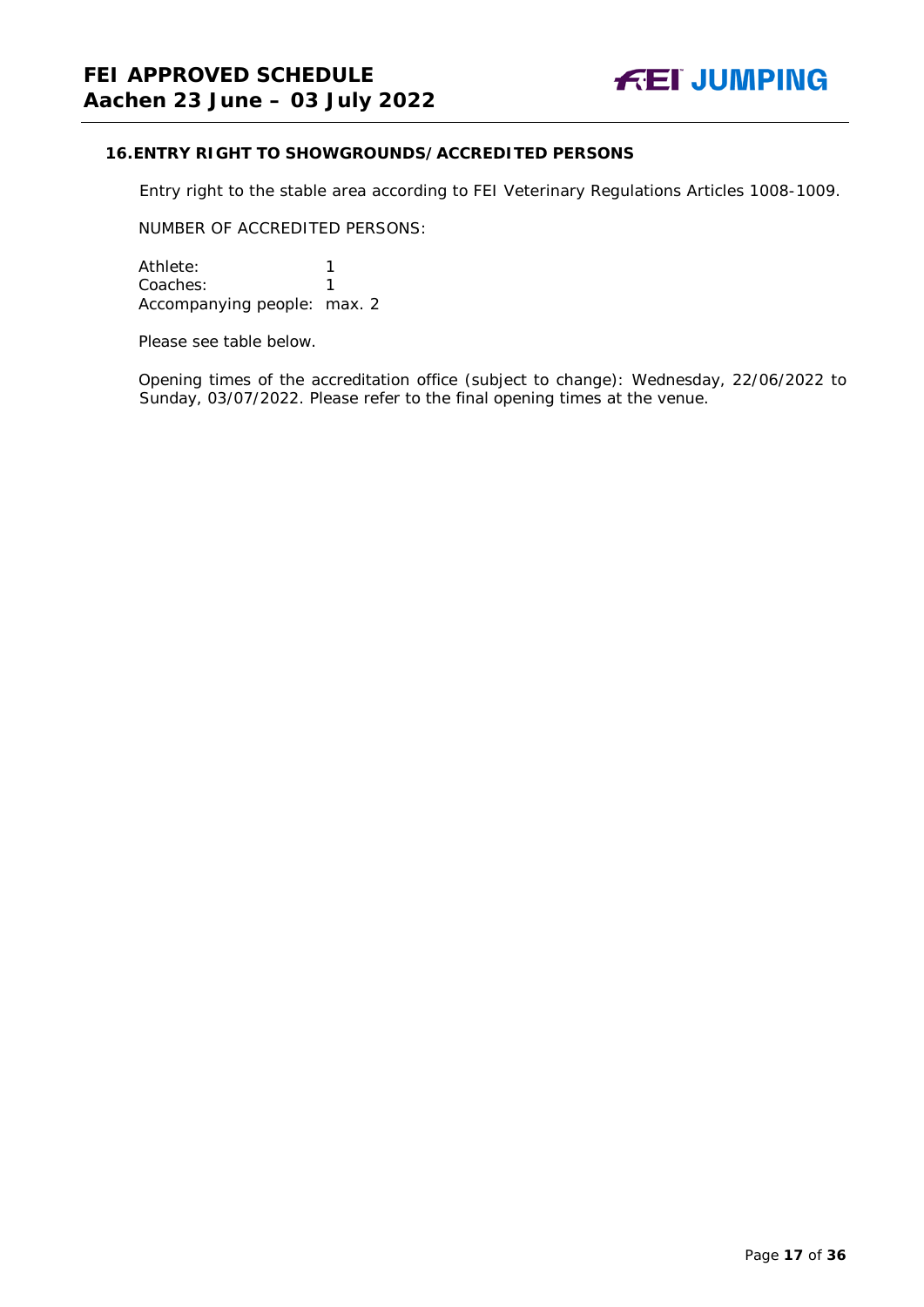# **FEI APPROVED SCHEDULE Aachen 23 June – 03 July 2022**

# **FEI JUMPING**

| <b>NF-Function</b>                                                                                                                  | Maximum number<br>of show passes | Fee | Free<br>Meals<br>$*1$ | Riders' Club <sup>*2</sup><br>Access<br>incl.<br>drinks | Access incl.<br>meals<br>(lunch) | Upgrade(s)<br>Riders' Club<br>a) Fee for<br>access incl.<br>drinks only | b) Add.<br>fee for<br>meals<br>(lunch) | Access<br><b>Stable</b><br>Area | Access<br>Competitors'<br>Stand<br>(Jumping)                 | Access<br>Warm-Up<br>(Jumping) | To be authorized<br>by |
|-------------------------------------------------------------------------------------------------------------------------------------|----------------------------------|-----|-----------------------|---------------------------------------------------------|----------------------------------|-------------------------------------------------------------------------|----------------------------------------|---------------------------------|--------------------------------------------------------------|--------------------------------|------------------------|
| <b>Accreditations per Athlete</b>                                                                                                   |                                  |     |                       |                                                         |                                  |                                                                         |                                        |                                 |                                                              |                                |                        |
| Athlete                                                                                                                             | Number acc. to schedule          | no  | yes                   | yes                                                     | yes                              | no                                                                      | no                                     | yes                             | yes<br>all disciplines                                       | yes                            | NF in advance only     |
| Coach                                                                                                                               | 1 per Athlete                    | no  | yes                   | ves                                                     | yes                              | no                                                                      | no                                     | yes                             | yes<br>all disciplines                                       | yes                            | NF in advance only     |
| Accompanying people<br>(access to the venue, exhibition<br>area, orga zones and<br>showjumping spectators' stand<br>(only standing) | 2 per Athlete                    | no  | no.                   | no                                                      | no                               | no                                                                      | no                                     | no                              | no<br>showjumping<br>spectators'<br>stand (only<br>standing) | no                             | NF or Athlete          |

 $*1$  = Please refer to "X. FACILITIES OFFERED" for meals offered.

 $*2$  = Riders' Club, according to daily opening hours from Tuesday, June 28<sup>th</sup> to Sunday, July 03<sup>rd</sup>, 2022.

**The owner of the show pass:** accept the General Terms and Conditions (GTC), including the Special Ticket Terms and Conditions (TGTC), the Show Ground Regulations, the accreditation rules of the Aachen-Laurensberger Rennverein (OC) and the Data Protection Declaration of the Aachen-Laurensberger Rennverein as well as the protection and hygiene concept applicable at the time of the event (www.chioaachen.com).

In order to meet the current and possibly still to be expected official requirements, the following applies:

Show passes are generally personalized and only valid for the person registered by name. For verification, the presentation of a valid identity card can be requested at the entrance if necessary.

On the show days, the show pass is valid for bus transfer to and from the show grounds with all ASEAG busses. In case of loss, a new show pass will be issued for a fee of €100. Show passes will be revoked if passed on to unauthorized persons.

**Show passes** can only be picked up personally after presentation of a valid ID card. The passes must be worn at all times on the show grounds.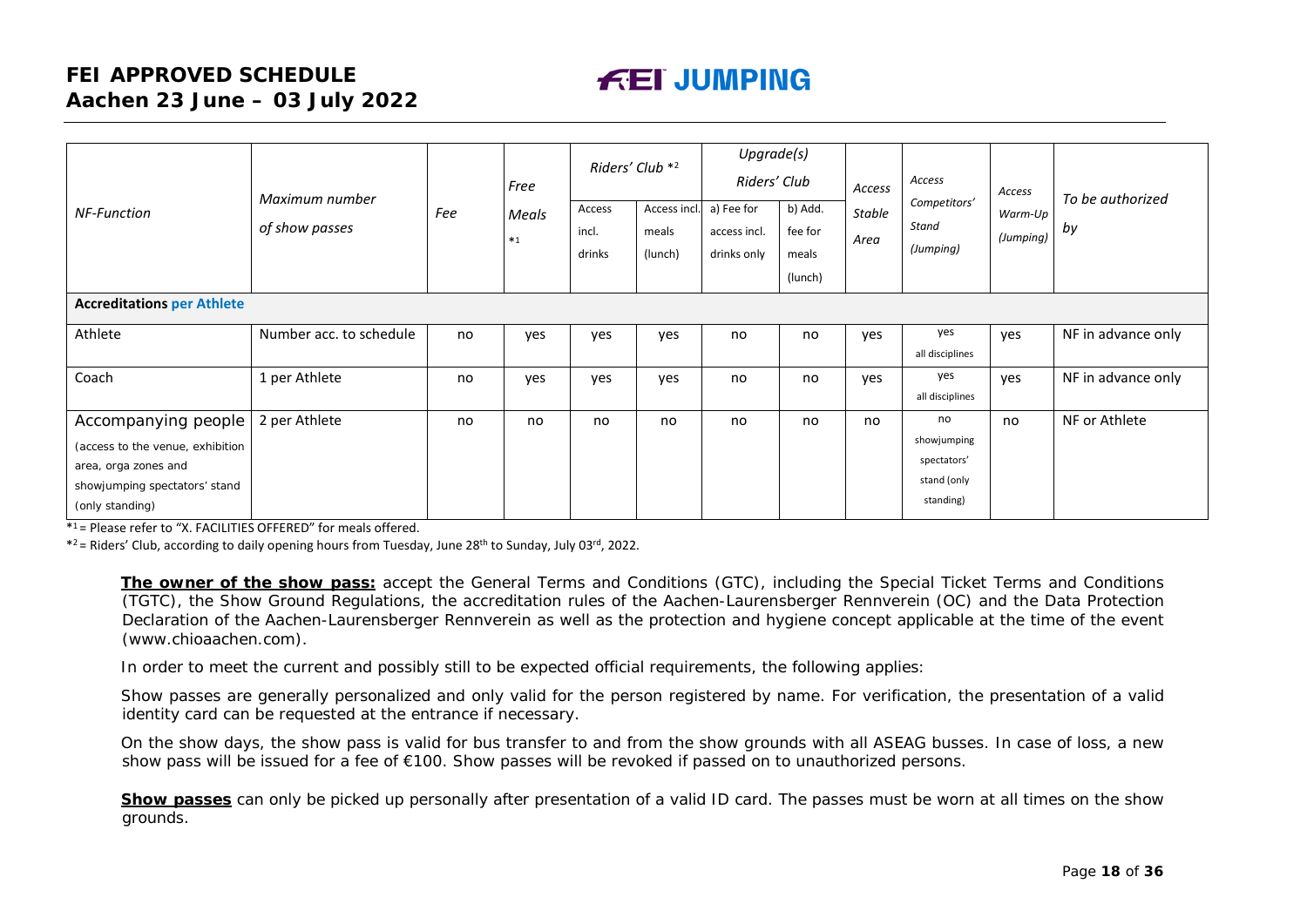

#### <span id="page-18-0"></span>**17.SUSTAINABILITY**

Please consider the environment when organising an FEI Event. Please find useful information on FEI Sustainability here: [http://inside.fei.org/fei/your](http://inside.fei.org/fei/your-role/organisers/handbook)[role/organisers/handbook](http://inside.fei.org/fei/your-role/organisers/handbook)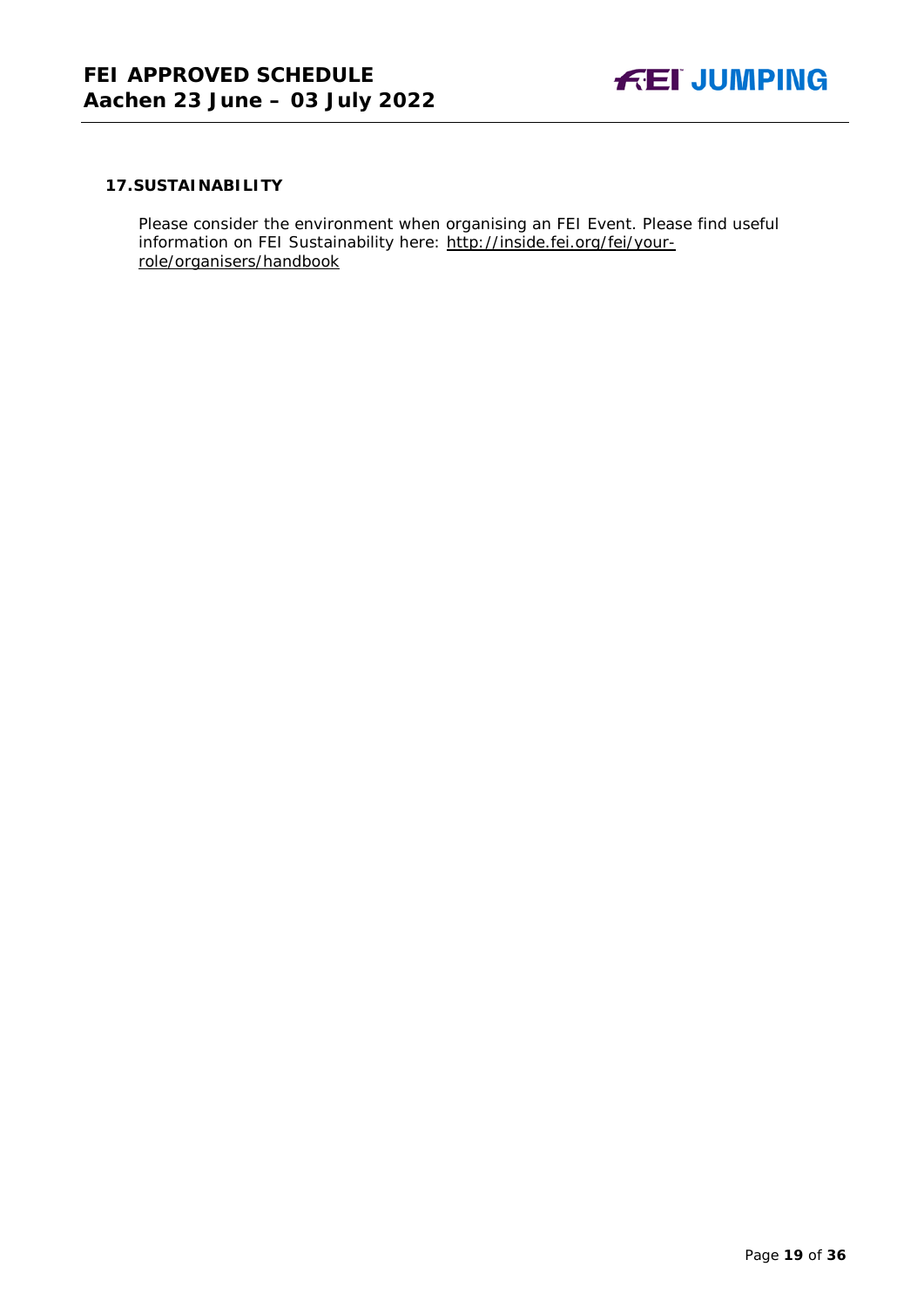## <span id="page-19-0"></span>**XII. VETERINARY MATTERS**

#### <span id="page-19-1"></span>**1. CUSTOMS FORMALITIES**

Contact details for Customs Formalities:

For questions pertaining to the veterinary and animal diseases legislation for horses from abroad and regarding the horses' transportation, the OC is ready to assist.

Customs and veterinary fees will be at the horse owners´ expense.

#### <span id="page-19-2"></span>**2. HEALTH REQUIREMENTS**

#### **GENERAL**

In accordance with the FEI Code of Conduct for the Welfare of the Horse it is imperative that all Horses at FEI Events are physically fit and free from infectious disease before being allowed to compete.

#### **ENTRY OF HORSES**

Required health tests and vaccinations: see below Quarantine period: ./. Specimen Import Licence applied: ./.

For questions or problems, please contact your Government Veterinary Services.

Every horse owner is obliged to deliver all necessary health certificates for the transport to the event or identification of the horses before they come into the stables: a) in case of arrival from an EU member country a health certificate "EQUI-INTRA-IND" according to implementing regulation (EU) 2021/403. From 15<sup>th</sup> of October 2021 onwards the use of TRACES-NT is mandatory.

b) in case of arrival from a country not belonging to the EU a health certificate "EQUI-X" according to implementing regulation (EU) 2021/403.

A certificate must be done in at least one official language of the country of destination and in one official language of the member country. The Athlete must carry with him the original certificate, not a copy.

The organiser sees to it that on the competition site, an official state veterinarian is present to issue the health certificates which are necessary for the transport of the horses to their destination abroad.

In case the OC has entrusted a forwarding agency, the latter is ready to assist regarding the required documents.

Furthermore, questions relating to health requirements for horses can be directed to the veterinary authorities in the country of origin or in Germany.

#### <span id="page-19-3"></span>**3. NATIONAL REQUIREMENTS**

In addition to the Rules and Regulations applicable as set out above the following national regulations apply:

• German Animal Welfare Act (Tierschutzgesetz):

www.gesetze-im-internet.de/bundesrecht/tierschg/gesamt.pdf

• German Law concerning Manufacture and Distribution of Medicines (Arzneimittelgesetz):

www.gesetze-im-internet.de/bundesrecht/amg\_1976/gesamt.pdf

• German Animal Health Act (Tiergesundheitsgesetz):

www.gesetze-im-internet.de/tiergesg/TierGesG.pdf

• German Regulation for Animal-Welfare during Transport

(Tierschutztransportverordnung):

www.gesetze-im-internet.de/bundesrecht/tierschtrv\_2009/gesamt.pdf

• German Regulation regarding Livestock Transport (Viehverkehrsverordnung):

www.gesetze-im-internet.de/bundesrecht/viehverkv\_2007/gesamt.pdf •etc.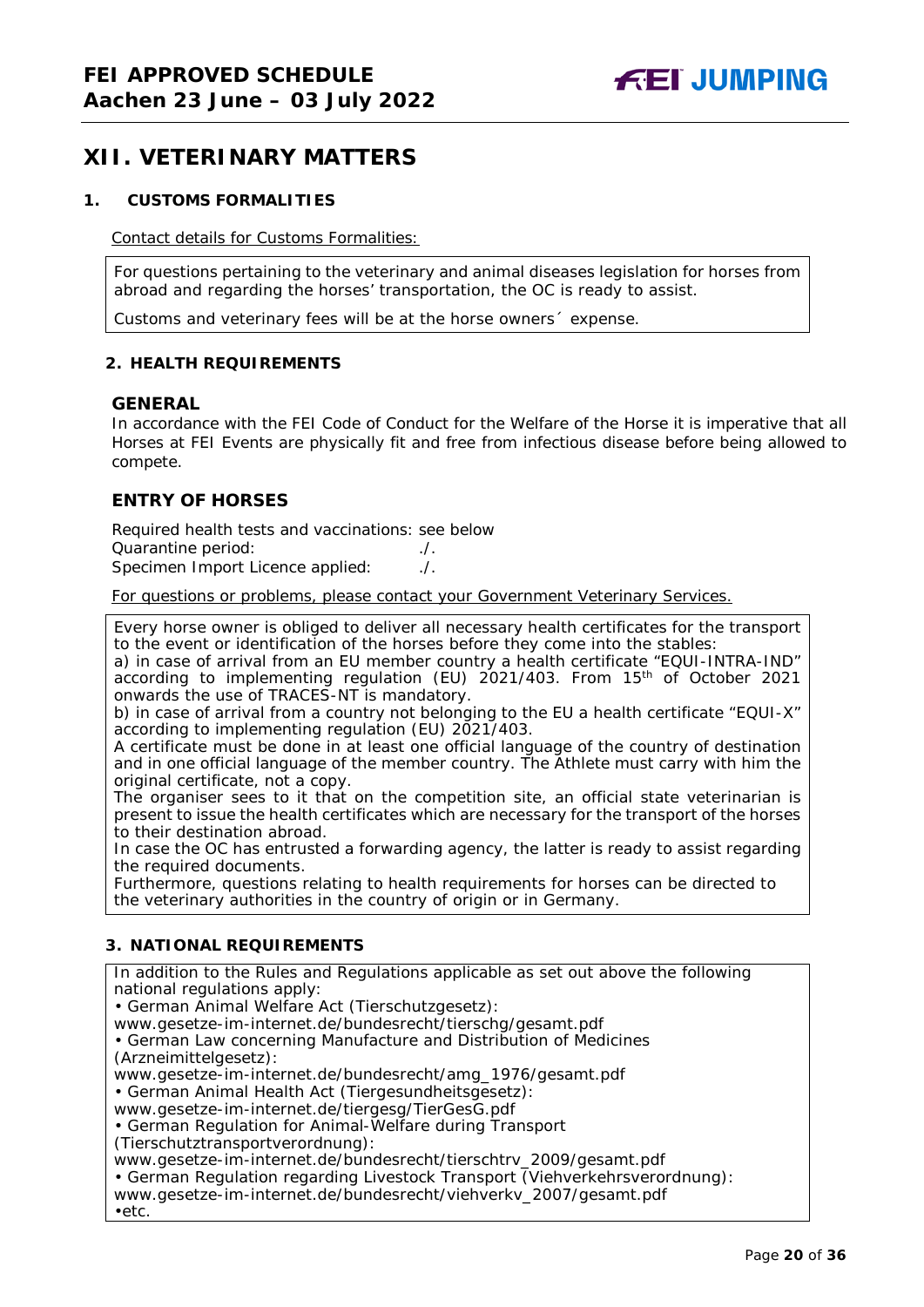#### <span id="page-20-0"></span>**4. PONIES**

FEI Veterinary Regulations, Chapter IX and Annex IX: For all Pony Events, Ponies must be available for Pony Measurement if requested by the FEI.

#### <span id="page-20-1"></span>**5. INJURY SURVEILLANCE**

FEI Veterinary Regulations, Chapter VIII:

Horses participating in FEI Events are subject to injury surveillance protocols; and in the event of fatality, a post mortem examination.

#### <span id="page-20-2"></span>**6. TRANSPORT OF HORSES**

Horses must be fit to travel and be transported in suitable vehicles for the transport of horses. Any government requirements for disease testing and control must be requested well in advance, to ensure that the horse is in compliance by the time of arrival at the border of the country where the Event is taking place. Athletes, or their representatives, have the responsibility to comply with national legislation in both their country of origin and the host nation of the Event. Where necessary athletes must contact local government authorities or veterinary advisors for information regarding animal health requirements and transport legislation. Within the European Union (EU), this includes EU Council Regulation (EC) No 1/2005 concerning the protection of animals during transport within the Member States of the EU.

#### <span id="page-20-3"></span>**7. VENUE ARRIVAL INFORMATION & FITNESS TO COMPETE**

#### **7.1. PASSPORTS. FEI General Regulations, Art. 137**

#### **For all issues relating to FEI Horse Passports/FEI Recognition Cards please contact your National Federation.**

All Horses competing at FEI Events must be registered with the FEI.

FEI Passports or FEI Recognition Cards (for those Horses with a national passport approved by the FEI) are compulsory for FEI Events.

NB: Horses entered in CIMs and in CSIP in their country of residence are not required to have an FEI Passport or FEI Recognition Card but must be properly registered with the FEI and identifiable (FEI General Regulations, Art. 137.2).

Athletes who do not present a Horse's Passport and/or Recognition Card, or one that is not correctly validated or fail to meet other passport requirements will be **subject to Sanctions in accordance with Annex VI of the FEI Veterinary Regulations** and may not be allowed to compete.

**NB** for Horses permanently resident in a Member State of the European Union: all Horses must have a national EU passport in compliance with EU Regulations to which a FEI Recognition card is applied. The exception to this being Horses in possession of an FEI passport which has been continually revalidated without interruption.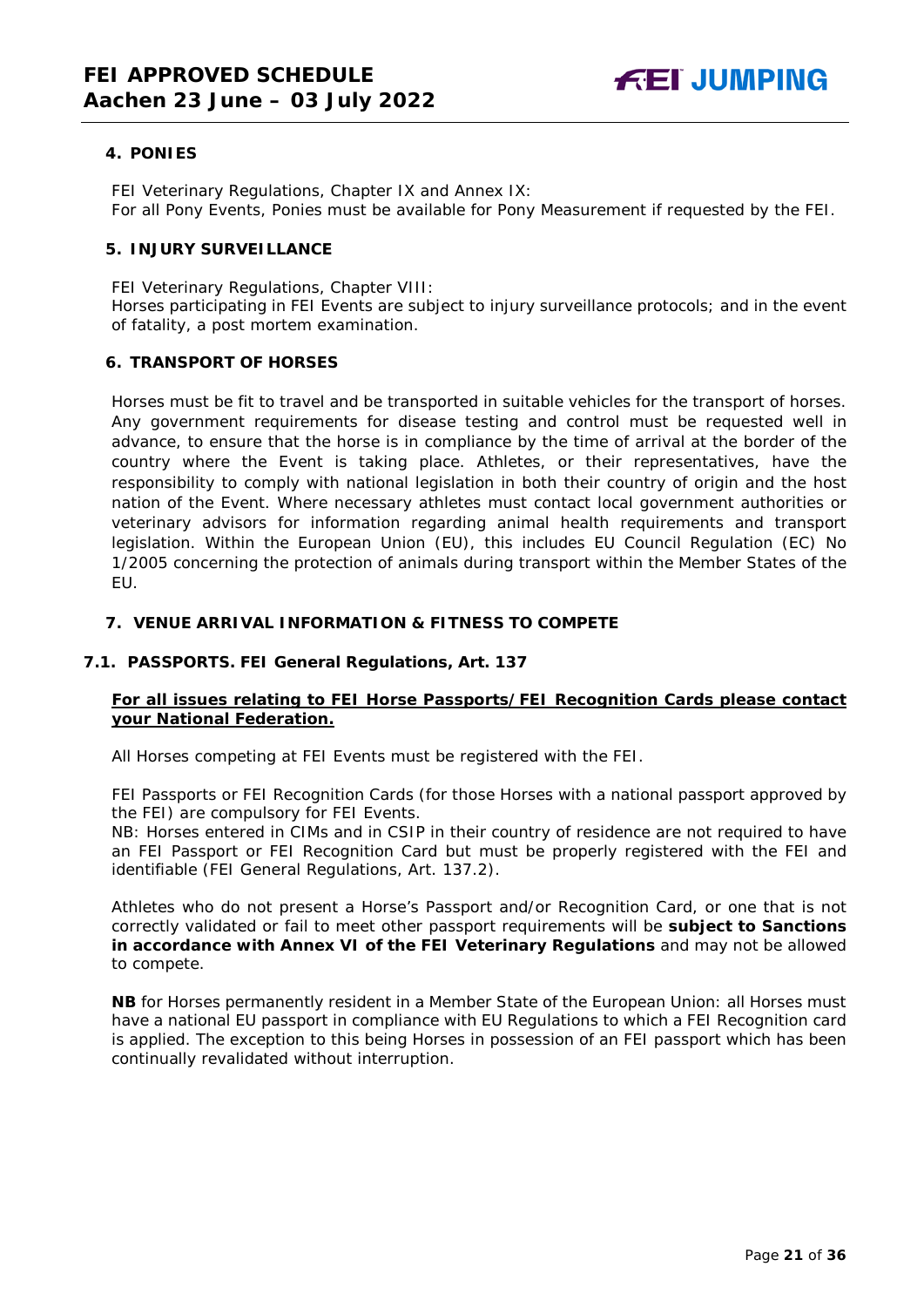#### **7.2. VACCINATIONS - EQUINE INFLUENZA. FEI Veterinary Regulations, Art. 1003**

Horses competing at FEI Events must comply with the requirements for Equine Influenza vaccination in accordance with the Veterinary Regulations and as summarised below.

| <b>VACCINATION</b>    | <b>PROTOCOL</b>                           | <b>ELIGIBILITY TO ENTER</b><br><b>VENUE</b>   |
|-----------------------|-------------------------------------------|-----------------------------------------------|
| <b>Primary Course</b> | 1 <sup>st</sup> Vaccination: day 0        | May compete 7 days after the                  |
|                       | 2 <sup>nd</sup> Vaccination: day 21-92    | 2 <sup>nd</sup> Vaccination                   |
| <b>First Booster</b>  | months of the 2 <sup>nd</sup><br>Within 7 | May compete for 6 months $+21$                |
|                       | vaccination<br>the<br>Primary<br>of       | days after the 2 <sup>nd</sup> vaccination of |
|                       | Course                                    | the Primary Course                            |
|                       |                                           | Must not compete in the 7 days                |
|                       |                                           | after receiving a vaccination                 |
|                       |                                           |                                               |
| <b>Boosters</b>       | <b>MINIMUM:</b> within one year of        | Must have been vaccinated                     |
|                       | previous booster vaccination              | within 6 months $+21$ days                    |
|                       | IF COMPETING: must be in                  | before arriving at the Event                  |
|                       |                                           |                                               |
|                       | the 6 months $+21$ days of the            | Must not compete in the 7 days                |
|                       | booster previous vaccination              | after receiving a vaccination                 |

All FEI registered Horses intending to compete at FEI Events (including CIMs) must be vaccinated against Equine Influenza in accordance with these VRs. The exception being if the applicable domestic legislation prevents the use of Equine Influenza vaccines within the relevant territory

#### **7.3. EXAMINATION ON ARRIVAL. FEI Veterinary Regulations, Art. 1031**

On arrival at an Event venue, all Horses must undergo an examination by a veterinarian to confirm their identification from their passport and micro-chip ID (where present), their vaccination status and general health. To protect all horses attending events, any Horse with a questionable health status concerning vaccination, disease or other concerns, must be stabled within the isolation facilities provided by the Organising Committee pending a decision on entering the venue. PRs must fulfil the Horse Health Requirements via the FEI HorseApp in advance of the event which will be checked at the Examination on Arrival.

#### **7.4. HORSE INSPECTIONS. FEI Veterinary Regulations, Art. 1034-1042**

All Horses will be assessed for their fitness to compete during the Horse Inspection. Any Horse demonstrating questionable fitness may be referred to the Holding Box for further veterinary examination. Horses not deemed fit to compete by the Inspection Panel will not be permitted to compete.

#### **7.5. LIMB SENSITIVITY EXAMINATION. FEI Veterinary Regulations, Art. 1048-1053 and Annex VIII**

All Horses are subject to examination under the protocol for abnormal limb sensitivity throughout the period of an Event. For Jumping that includes, but is not limited to, between rounds and before the Jump Off. Horses may be examined once or on multiple occasions during the Period of an Event.

<span id="page-21-0"></span>Horses may be selected for examination under the protocol randomly or they may be targeted. All Horses selected to be tested must submit promptly to the examination or are subject to immediate disqualification. There is no obligation to examine any specific number of Horses at an Event.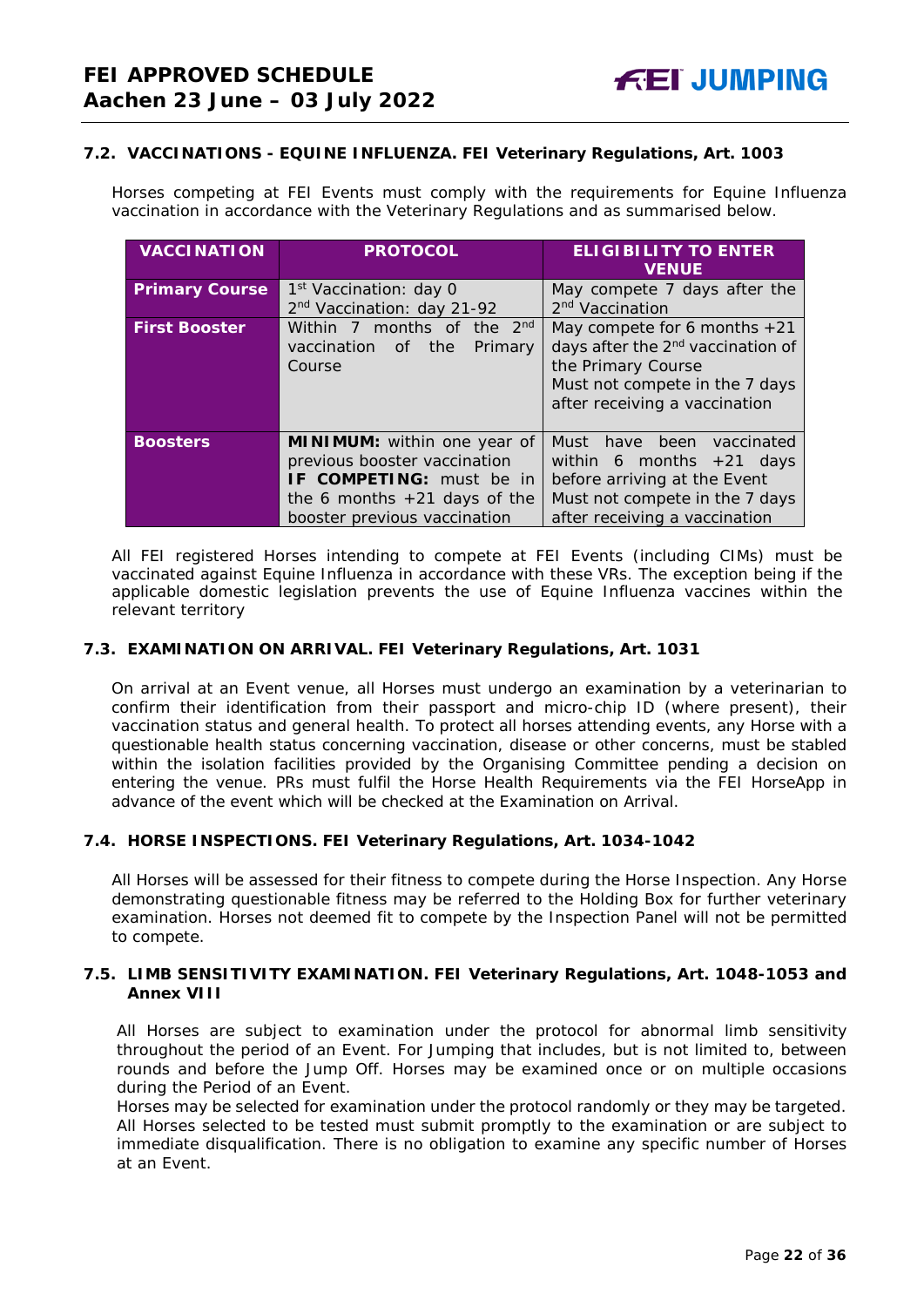#### **8. EQUINE ANTI-DOPING AND CONTROLLED MEDICATION PROGRAMME (EADCMP). FEI VETERINARY REGULATIONS, CHAPTER VII**

#### **8.1. SAMPLING. FEI Veterinary Regulations, Chapter VII**

All horses competing at FEI Events may be subject to sampling for the presence of Prohibited Substances in accordance with the Anti-Doping and Controlled Medication Regulations (EADCMRs). Horses may be selected for sampling in accordance with obligatory testing, targeted or random sampling procedures. Refer to FEI Financial Charges for details of fees relating to Equine and Human Anti-Doping program (EADCMP), which OCs/NFs have the right to charge to the athlete (applicable for all FEI events worldwide).

#### **8.2. ELECTIVE TESTING. FEI VETERINARY REGULATIONS ARTICLES 1058**

Elective Testing may be carried out prior to an Event to check for the presence of Prohibited Substances. Please refer to <https://inside.fei.org/fei/cleansport/horses> for information and details.

## <span id="page-22-0"></span>**XIII. HUMAN ANTI-DOPING**

Athletes can be tested at any FEI Event, by the FEI or by other Anti-Doping Organisations with Testing jurisdiction. Organisers will have the responsibility to provide facilities and staff/volunteers to facilitate such Testing if requested by the FEI as outlined in article 22.3 of the FEI's Anti-doping Rules for Human Athletes (ADRHA).

<span id="page-22-1"></span>The ADRHA rules are published on the FEI website at [http://inside.fei.org/content/anti-doping](http://inside.fei.org/content/anti-doping-rules)[rules.](http://inside.fei.org/content/anti-doping-rules)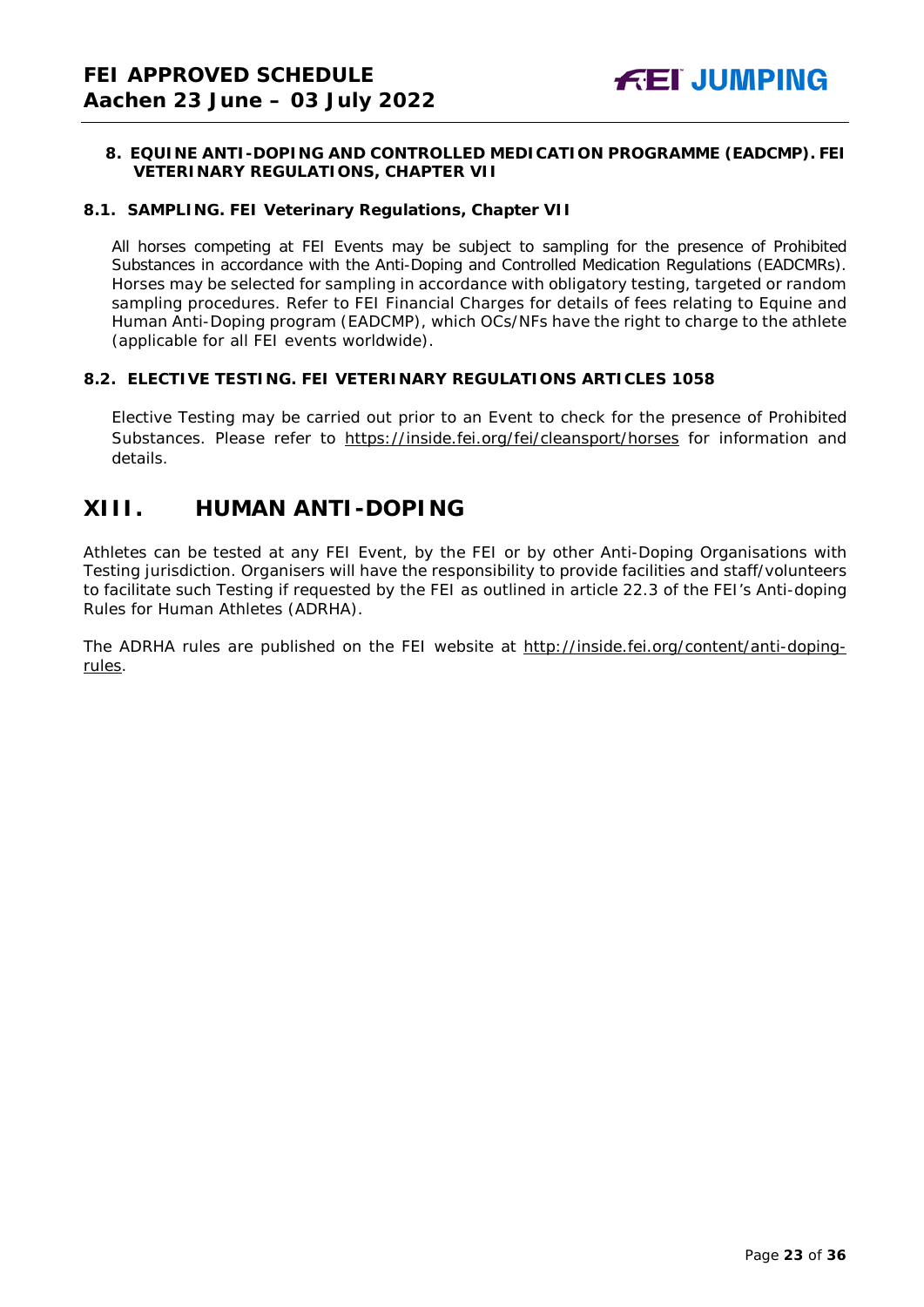# **XIV. ADDITIONAL INFORMATION**

#### <span id="page-23-0"></span>**1. THE FEI POLICY FOR ENHANCED COMPETITION SAFETY DURING THE COVID-19 PANDEMIC**

The FEI Policy for Enhanced Competition Safety during the Covid-19 Pandemic ("Policy") (https://inside.fei.org/system/files/FEI%20Policy%20for%20Enhanced%20Competition%2 0Safety%20during%20the%20Covid-19%20Pandemic%20-

%20Effective%201%20July%202020%20-%20Updated%2012%20October%202020.pdf) is mandatory and applies for any FEI Event taking place **as of 1 July 2020**. The Policy has been developed based on currently accepted best practices by the WHO and US Center for Disease Control (CDC) and will be continually reviewed and updated as more information becomes available. It is not intended to replace the applicable guidance and policies from domestic government and health authorities, but to supplement their recommendations with sport specific considerations.

The OC shall submit the risk assessment and mitigation plan (including name and contact details of the person in charge) to the FEI as an annex to the Event Schedule, **at the latest ten (10) working days before the event's deadline for Definite Entries**.

Events for which the FEI has not received the documented risk assessment and mitigation measures plan in accordance with article 2.1.g) of the Policy **will be removed from the FEI calendar** in accordance with Article 112.3 of the FEI General Regulations.

#### **ASSUMPTION OF RISK / WAIVER OF LIABILITY**

In consideration of being allowed to participate in the Event and related activities, all Participants (as defined in the Policy) acknowledge, appreciate, and agree that:

- 1. Participation includes possible exposure to and illness from infectious diseases including but not limited to COVID-19. While particular rules and personal discipline may reduce this risk, the risk of serious illness and death does exist; and,
- 2. The Participants knowingly and freely assume all such risks, both known and unknown, even if arising from the negligence of the OC or others, and assume full responsibility for their participation; and,
- 3. The Participants willingly agree to comply with the stated and customary terms and conditions for participation as regards protection against infectious diseases. If, however, a Participant observes any unusual or significant hazard during his/her presence or participation, the Participant will remove himself/herself from participation and bring such to the attention of the nearest official immediately; and,
- 4. The Participants, for themselves and on behalf of their heirs, assigns, personal representatives and next of kin, HEREBY RELEASE AND HOLD HARMLESS THE OC AND THE FEI, their officers, officials, agents, and/or employees, other participants, sponsoring agencies, sponsors, advertisers, and if applicable, owners and lessors of premises used to conduct the event ("RELEASEES"), WITH RESPECT TO ANY AND ALL ILLNESS, DISABILITY, DEATH, or loss or damage to person or property, WHETHER ARISING FROM THE NEGLIGENCE OF RELEASEES OR OTHERWISE, to the fullest extent permitted by law.

<span id="page-23-1"></span>The Participants confirm to have read this release of liability and assumption of risk agreement, fully understand its terms, understand that they have given up substantial rights.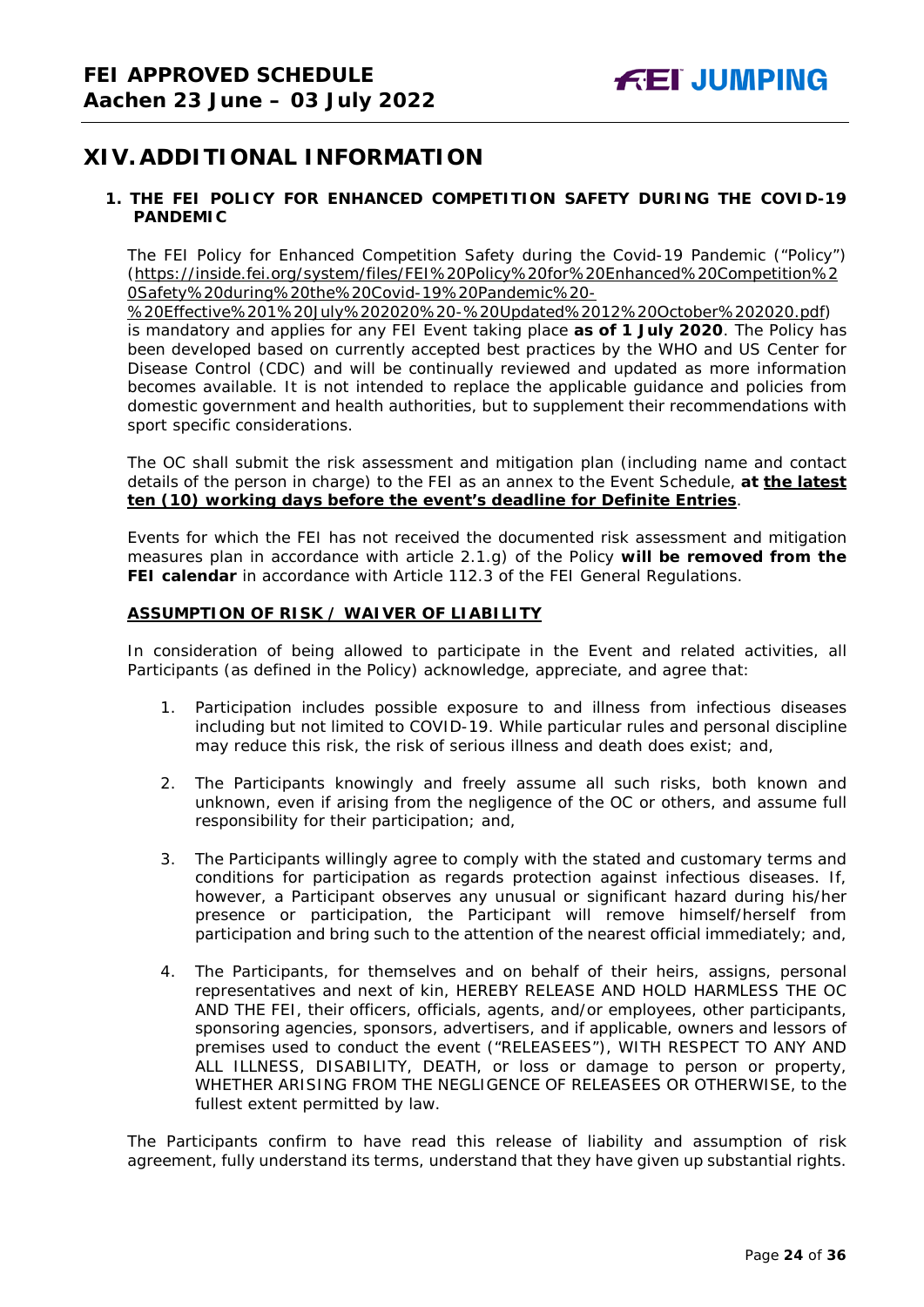#### **2. INSURANCES AND NATIONAL REQUIREMENTS**

Equestrian sports involve inherent dangerous risks. To the greatest extent permitted by law, the FEI and the FEI Event Organiser shall NOT be liable for any damages relating to loss of property or injury of any kind to Athletes, Owners, Support Personnel or Horses at or in connection with an FEI Event and the FEI expressly excludes all such liability.

#### **2.1. ATHLETES, OWNERS AND SUPPORT PERSONNEL**

#### **2.1.1. Personal Accident and Health Insurance**

It is your responsibility as an Athlete/Owner/ Support Personnel to ensure that you have adequate personal accident insurance in place to cover your participation at FEI Events and in particular to insure against any personal injury or medical expenses arising from an accident, injury or illness which may occur at a FEI Event.

You should check with your National Federation to confirm if your National Federation's insurance policy (if any) covers personal accidents and/or illnesses which may occur when you are attending/participating in FEI Events.

If your National Federation does not have a personal accident/health insurance policy or if the National Federation's insurance policy does not cover personal accident or health claims, then you should obtain your own personal accident and health insurance policy to cover your attendance/participation at FEI Events.

#### **2.1.2. Personal Property Insurance**

You should also ensure that you are insured against property loss, theft or damage which may occur at an FEI Event.

Again, the advice is to check with your National Federation to confirm if they have an insurance policy in place which would cover you in case of such property loss, theft or damage. If not, then you should obtain your own personal property insurance to cover such situations.

#### **2.1.3. Press Equipment**

Press equipment and other items left in the Press workroom, Press lockers, the Press Tribune or anywhere on the showgrounds are left entirely at the owner's risk. The Organising Committee does not accept any responsibility for any loss or damage to such equipment or items. Members of the Press are advised not to leave any equipment or personal items unattended.

#### **2.2. ATHLETES AND OWNERS**

#### **2.2.1. Third Party Liability Insurance**

As an Athlete/Owner you are personally responsible for damages to third parties caused by you, your employees, Support Personnel, your agents or your Horses. You are, therefore, strongly advised to take out third-party liability insurance providing full coverage in relation to FEI Events at home and abroad, and to keep the policy up to date.

The FEI and the Organiser will NOT be responsible for any damage caused to third parties by you, your employees, Support Personnel, your agents or your Horses.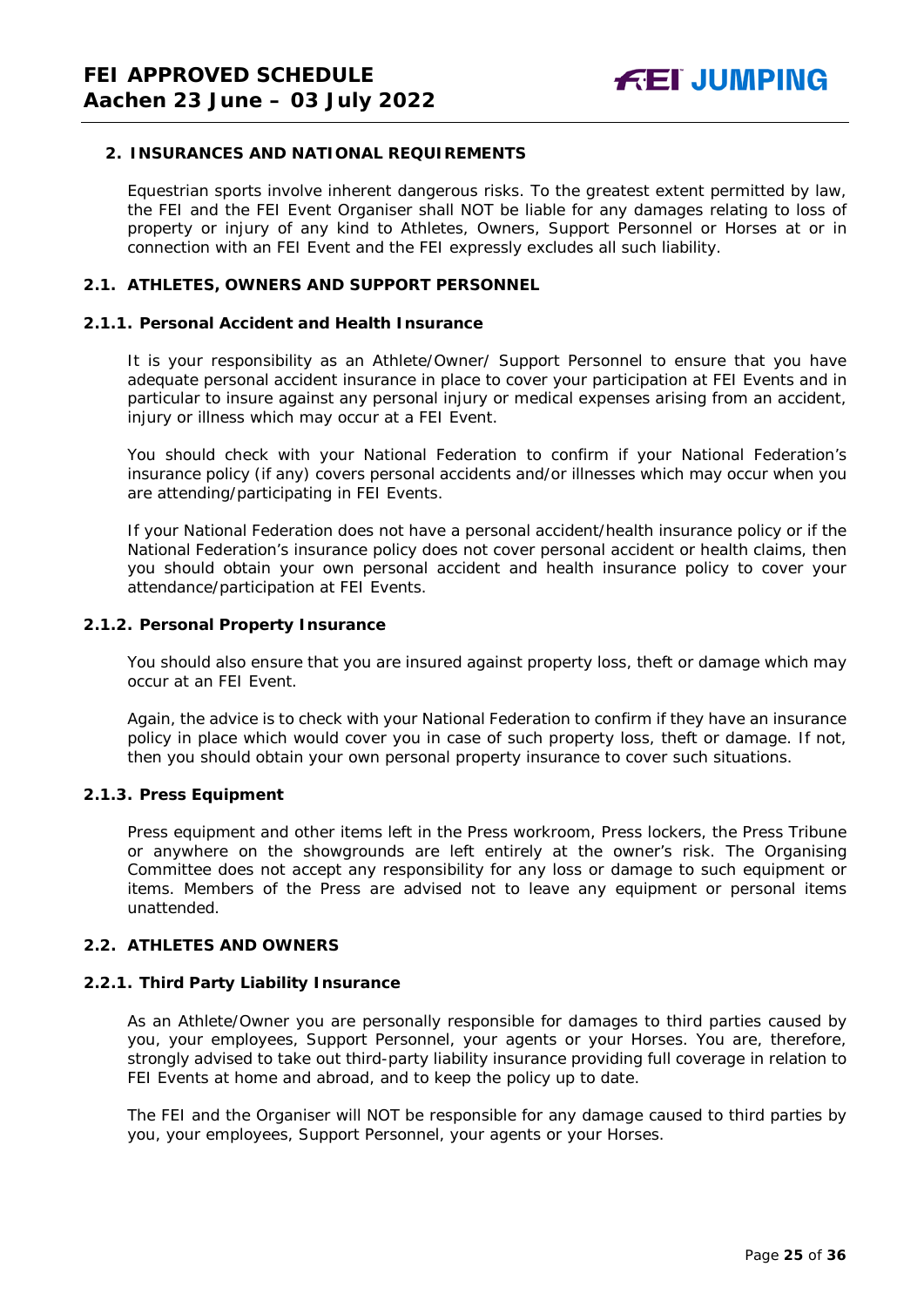#### **2.2.2. Additional Liability Information**

#### 2.2.2.1 Participation at own risk

The athlete and the horse owner are aware that this FEI event can be a dangerous event. The athlete and the horse owner take part in the FEI event at their own risk.

#### 2.2.2.2 Liability of the Organiser

The organizer is liable without limitation only for intent and gross negligence. For simple negligence the organizer is only liable in case of injury of life, body, health or an essential contractual obligation of the organizer. Essential contractual obligations are those whose fulfilment is necessary to achieve the objective of the contract and in whose fulfilment the athlete or the horse owner trusted and could trust.

In the event of a slightly negligent breach of material contractual obligations, the liability of the Organiser shall be limited to the foreseeable typical damage.

The above limitations of liability also apply in favour of the legal representatives and vicarious agents of the organizer.

Otherwise, liability is excluded.

2.2.2.3 Release from liability

The athlete and the horse owner are jointly and severally liable to the organizer to indemnify the organizer against all claims of third parties, in particular visitors of the event and other athletes, regardless of fault, at first request, arising from the fact that a human being is killed or the body or health of a human being or an object is damaged by a horse of the athlete or the horse owner or by a person commissioned by the athlete or the horse owner.

2.2.2.4 Choice of law The liability and indemnity agreement shall be governed by German law.

#### **2.2.3. Horse Insurance**

As an Owner you should ensure that your Horses are adequately insured against any injuries or illnesses they may sustain while participating at a FEI Event.

#### <span id="page-25-0"></span>**3. PROTESTS/APPEALS**

To be valid, all Protests and Appeals must be made in writing and accompanied by a deposit of CHF 150.- or equivalent, as mentioned in the FEI General Regulations (Art. 161-162) available at the following link:

<https://inside.fei.org/content/general-regs-statutes>

#### **4. SCHOOLING DURING COMPETITIONS**

<span id="page-25-1"></span>Athletes wishing to school during speed competitions (Table A and Table C) must inform the OC before these competitions begin. These athletes will start first in these competitions.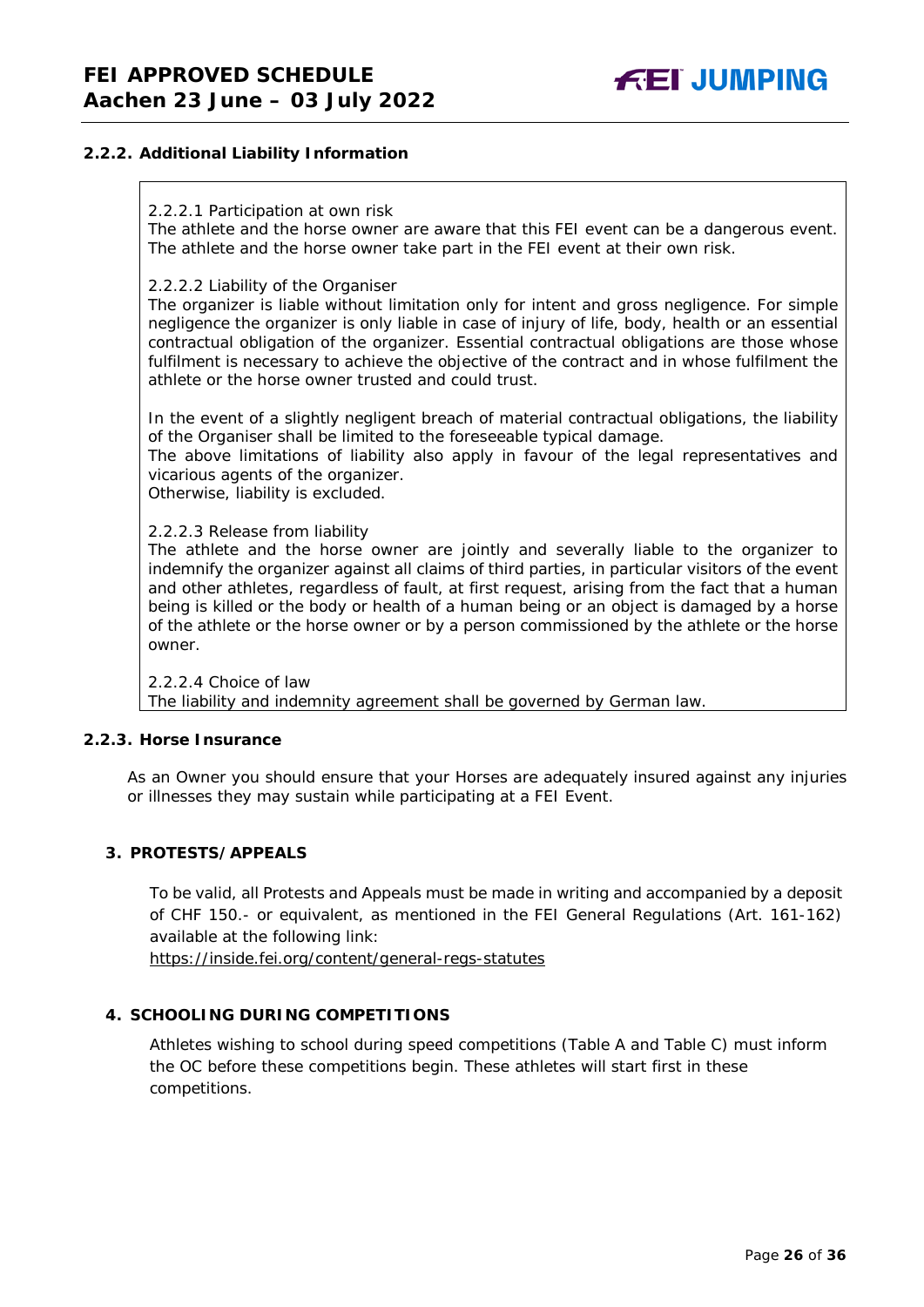#### **5. STEWARDING**

- If an athlete is uncertain as to whether the boots they intends to use during an event are allowed, they or their representative should show the boots to the Chief Steward for their opinion before the boots are used in training or in competition.
- In addition, athletes are to be made aware that hind boots must be removed and placed again on the horse's legs in the presence of a Steward while in the warm-up arena prior to entering the competition arena for certain competitions. (If bandages are used in place of boots, athletes are not required to remove the bandages in the warm-up arena.) This procedure is compulsory for competitions for which boot and bandage control is mandatory, that is the Nations Cup, Grand Prix, and the competition with the highest prize money, and is at the discretion of the Chief Steward for other competitions.
- As an alternative to carrying out this procedure at the time designated by the Steward an athlete may ask their groom to take the boots to the in-gate and place them on the horse's legs in front of the Steward prior to the combination entering the arena.
- The Steward has the authority to intervene if a boot is deemed excessively tight by instructing that the boot be removed and put on again correctly. *[Stewards are to note that it is normal for a horse's gait to be somewhat affected immediately after boots have been removed and re-placed.]* If an athlete or his/her groom refuses to remove and replace the boot(s) when instructed to do so by the Steward, a Yellow Warning Card will be issued to the athlete in question.
- · If it is deemed impossible or unsafe to remove the hind boots in the warm-up arena prior to the combination entering the competition arena, due to an extremely excited or nervous horse, the boots of the horse in question are to be removed by the athlete/groom following the athlete's round upon leaving the arena and inspected by the Steward. This inspection may be carried out during the boot and bandage control if the boot and bandage control is carried out for the competition in question.
- This procedure does not replace boot and bandage control after completion of an athlete's round for competitions for which boot and bandage control is mandatory (refer to JRs Art. 244.1).

#### <span id="page-26-0"></span>**6. DISPUTES**

In the event of any discussion concerning the interpretation of the schedule (in translated languages), the English version will be decisive.

#### <span id="page-26-1"></span>**7. MODIFICATION TO SCHEDULE**

<span id="page-26-2"></span>In exceptional circumstances, together with the approval of Chefs d'Equipe, host NF delegate, if any, and the Ground Jury, the Organiser may change the schedule in order to clarify any matter arising from an omission or due to unforeseen circumstances. Any such changes must be notified to all athletes and officials as soon as possible and they must be reported to the FEI Secretary General by the Technical Delegate, the President of the Ground Jury or the Foreign Judge, as applicable.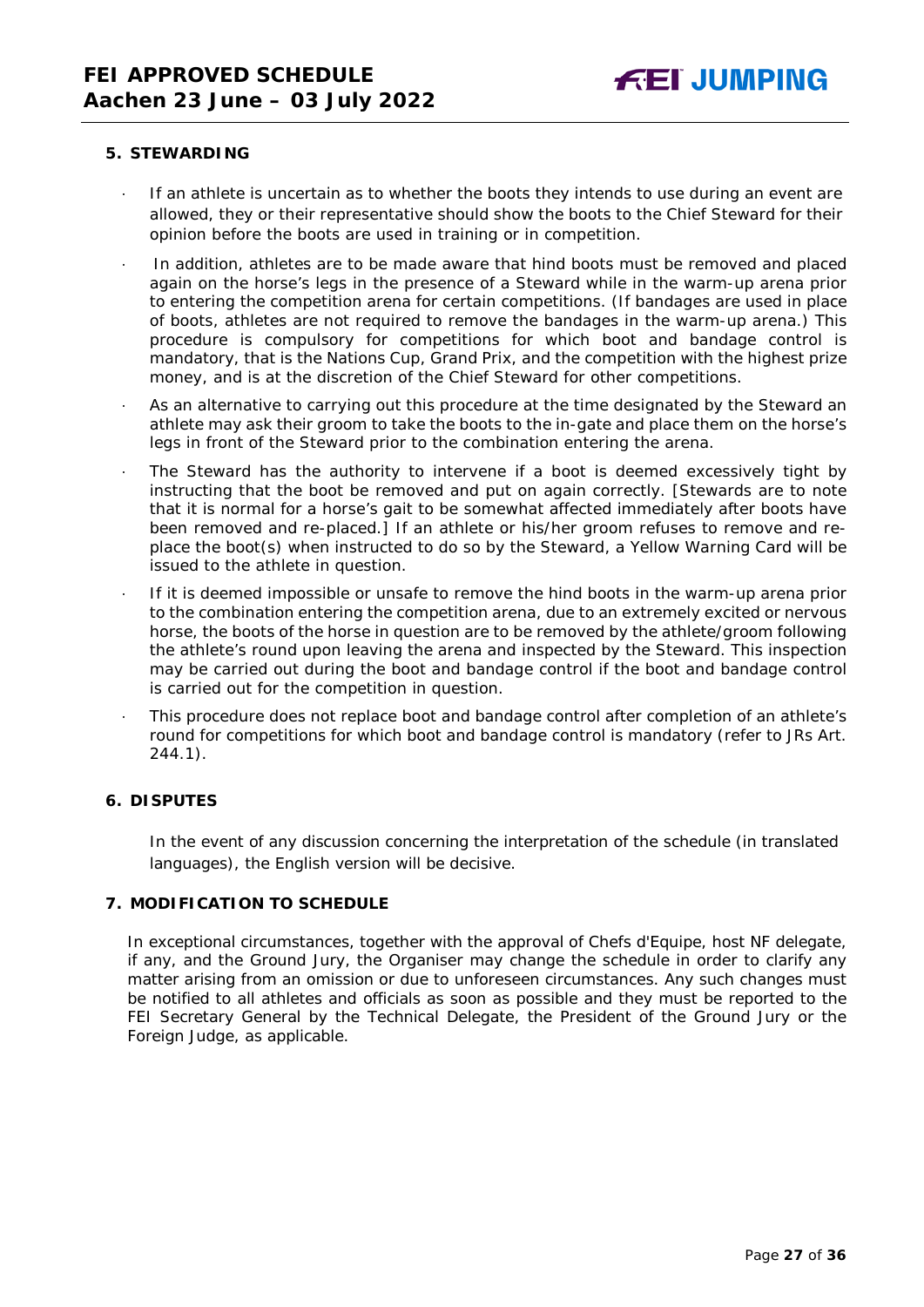#### **8. ADDITIONAL INFORMATION FROM THE OC**

#### **8.1 GERMAN SHOW RULES**

The OC acknowledges that para 1.4 LPO (German Show Rules) is binding for international events in Germany.

#### **8.2 TIMETABLE**

The times stated under "VIII. TIMETABLE" are subject to alterations.

#### **8.3 FEI-PASSPORTS**

Horses entered in CIMs (CSI1\*/CSI2\*/CSIP/CSIU25 A+B/CSIJY A+B/CSIAm A+B/CSICh A+B) in their country of residence are not required to have an FEI Passport or FEI Recognition Card but must be properly registered with the FEI and identifiable (GRs 137.2).

#### **8.4 GERMAN ANIMAL WELFARE ACT**

According to paragraph 6 of the German Animal Welfare Act, trimming the vibrissae around eyes and muzzle as well as clipping or cutting the hairs inside the ears of horses are prohibited.

#### **8.5 ACKNOWLEDGEMENT of the General Terms & Conditions (GTC), the Special-GTCT, the Show Ground Regulations, the Accreditation Rules as well as the German Animal and Welfare Laws and Guidelines**

As soon as NFs have presented their entries, all Chefs d'Equipe, athletes, also on behalf of the horse owners, as well as their employees/grooms, representatives and accompaniments are obliged, from the moment of arrival on the show grounds, to acknowledge and keep within the ALRV General Terms and Conditions (GTC), including the Special Ticket Terms and Conditions (Special TGTC), the Show Ground Regulations, the accreditation rules of the Aachen-Laurensberger Rennverein (OC) and the Data Protection Declaration of the Aachen-Laurensberger Rennverein as well as the protection and hygiene concept applicable at the time of the event (www.chioaachen.com), to acknowledge and keep within the German Animal and Welfare Laws and Guidelines, and to behave according to the ethical principles in common practice. Violations will be dealt with by the respective Ground Jury or Appeal Committee. This is to be confirmed in writing upon receipt of the show pass.

As soon as NFs have presented their entries, all Chefs d'Equipe, competitors, also on behalf of the horse owners, as well as their employees/grooms, representatives and accompaniments, are obliged, from the moment of arrival on the show grounds, to acknowledge and keep within the "Code of Conduct". Violation of this code will be dealt with by the respective Ground Jury or Appeal Committee, in accordance with the Rules and Regulations of the FEI.

#### **8.6 HYGIENE MEASURES IN CONNECTION WITH THE EHV-1**

For all measures in place at the time of the Event, please refer to: https://inside.fei.org/fei/ehv-1.

#### **8.7 DATA PROTECTION BASIC REGULATION**

With the entry declaration the athlete agrees that the Organizer is permitted to save their data and uses photo and film footages made at the event of the athletes for publications.

#### **8.8 INFORMATION ON COVID19**

FEI: see Covid-19 Frequently Asked Questions (FAQs): https://inside.fei.org/fei/covid-19/faqs

NF GER: see "Coronavirus: "Impact on Equestrian Sport" (Auswirkungen auf den Pferdesport): https://www.pferd-aktuell.de/coronavirus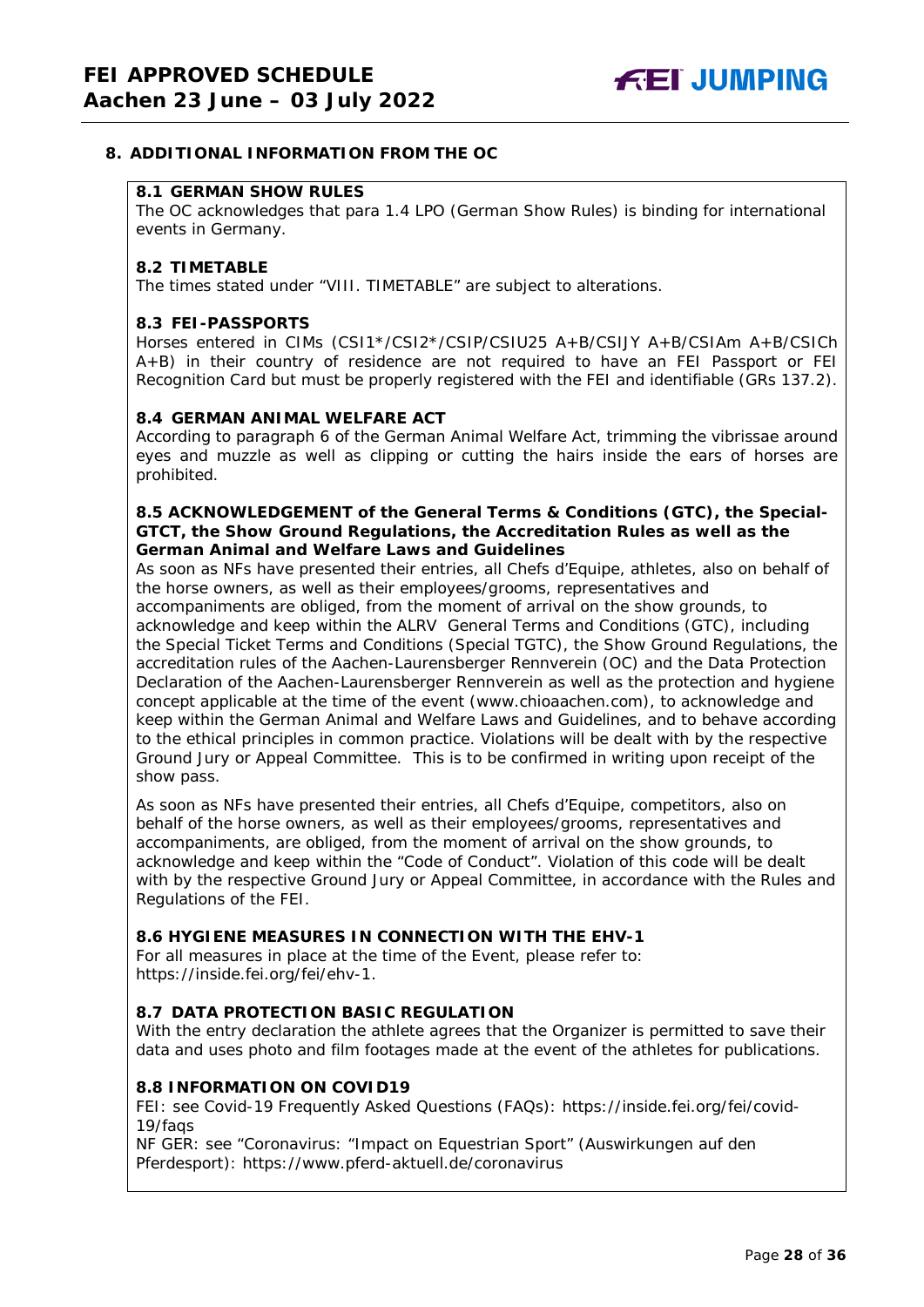

#### **8.9 CLOSING CEREMONY - FAREWELL OF NATIONS**

All athletes are obliged to take part at the closing ceremony (Farewell of Nations) on Sunday, 03/07/2022.

#### **8.10 DOGS**

Dogs are strictly prohibited on the entire show grounds, the stables and the cross-country course.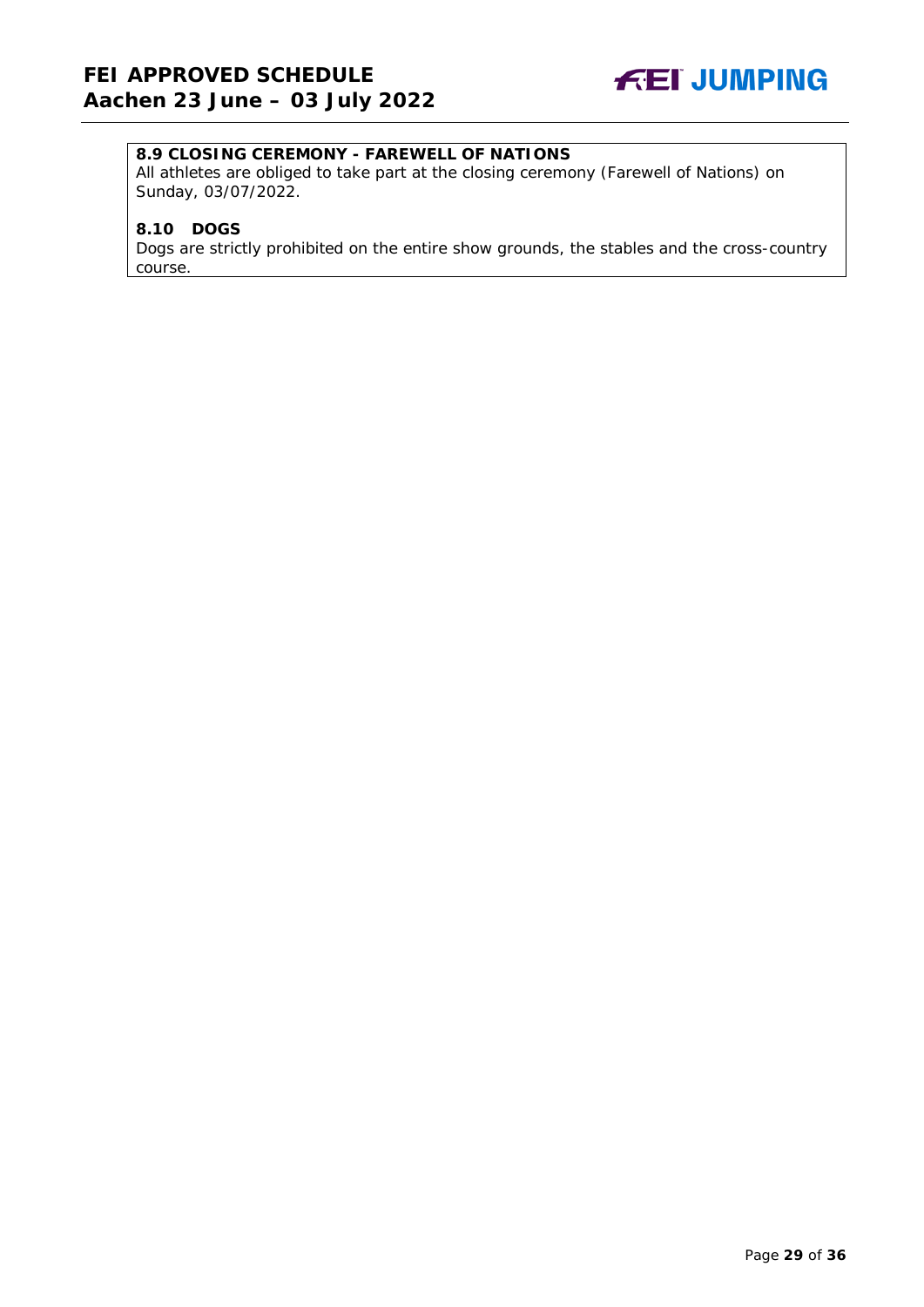#### **Age of Athletes and Horses according to the Event's Category**

| <b>Event's Category</b>                                                                       | Age of Athletes (Refer to JRs 255)                                                   | <b>Age of Horses</b>      |
|-----------------------------------------------------------------------------------------------|--------------------------------------------------------------------------------------|---------------------------|
| <b>Olympic Games/WEG</b>                                                                      | As of 18 <sup>th</sup> year                                                          | Min 9 y.o.                |
| <b>Continental Championships Senior</b>                                                       | As of 18 <sup>th</sup> year                                                          | Min 8 y.o.                |
| Regional Championships/Games                                                                  | As of 18 <sup>th</sup> year                                                          | Min. 8 y.o.               |
|                                                                                               | As of 16 <sup>th</sup> year if height of obstacles max.1.40m (JRs                    | Min. 7 y.o. if height of  |
|                                                                                               | Annex IX, Art. 6.1)                                                                  | obstacles max. 1.40m      |
|                                                                                               |                                                                                      | (JRs Art. 254.1.1)        |
| <b>World Cup Final</b>                                                                        | As of 18 <sup>th</sup> year                                                          | Min. 9 y.o.               |
| <b>Nations Cup Final</b>                                                                      | As of 18th year                                                                      | Min. 8 y.o.               |
| CSIO(-W)3*-5*/CSI-W3*-5*                                                                      |                                                                                      |                           |
| Grand Prix, World Cup, Nations Cup, Power and Skill, Derby or                                 |                                                                                      |                           |
| Competition with the highest prize money                                                      | As of 18 <sup>th</sup> year                                                          | Min. 7 y.o.               |
| <b>Other Competitions</b>                                                                     | As of 16 <sup>th</sup> year                                                          |                           |
| Other Competitions if height max. 1.40m                                                       | As of 14 <sup>th</sup> year                                                          |                           |
| Other Competitions if height max. 1.30m                                                       | As of 12 <sup>th</sup> year                                                          |                           |
| CSIO-W1*-2*                                                                                   |                                                                                      |                           |
| Grand Prix, World Cup, Nations Cup, Power and Skill, Derby or                                 |                                                                                      |                           |
| Competition with the highest prize money                                                      | As of 18 <sup>th</sup> year<br>As of 16 <sup>th</sup> year                           | Min. 7 y.o.               |
| <b>Other Competitions</b><br>Other Competitions if height max. 1.40m                          | As of 14 <sup>th</sup> year                                                          |                           |
| Other Competitions if height max. 1.30m                                                       | As of 12 <sup>th</sup> year                                                          |                           |
| CSI01*-2*                                                                                     |                                                                                      |                           |
| Grand Prix, Nations Cup, Power and Skill, Derby or Competition                                |                                                                                      |                           |
| with the highest prize money                                                                  | As of 18 <sup>th</sup> year                                                          |                           |
| <b>Other Competitions</b>                                                                     | As of 16 <sup>th</sup> year                                                          | Min. 6 y.o. $*$           |
| Other Competitions if height max. 1.40m                                                       | As of 14 <sup>th</sup> year                                                          |                           |
| Other Competitions if height max. 1.30m                                                       | As of 12 <sup>th</sup> year                                                          |                           |
| CSI-W2*                                                                                       |                                                                                      |                           |
| World Cup, Power and Skill or Derby                                                           | As of 18 <sup>th</sup> year                                                          |                           |
| Grand Prix, if not the World Cup Competition and other                                        |                                                                                      |                           |
| Competitions                                                                                  | As of 16 <sup>th</sup> year                                                          | Min. 7 y.o.               |
| Grand Prix, if not the World Cup Competition and other                                        |                                                                                      |                           |
| Competitions if height max. 1.40m                                                             | As of 14 <sup>th</sup> year                                                          |                           |
| Grand Prix, if not the World Cup Competition and other                                        |                                                                                      |                           |
| Competitions if height max. 1.30m                                                             | As of 12 <sup>th</sup> year                                                          |                           |
| CSI-W1*                                                                                       |                                                                                      |                           |
| World Cup, Power and Skill or Derby<br>Grand Prix, if not the World Cup Competition and other | As of 18 <sup>th</sup> year                                                          |                           |
| Competitions if height max. 1.40m                                                             | As of 14 <sup>th</sup> year                                                          | Min. 7 y.o.               |
| Grand Prix, if not the World Cup Competition and other                                        |                                                                                      |                           |
| Competitions if height max. 1.30m                                                             | As of 12 <sup>th</sup> year                                                          |                           |
| CSI3*-5*                                                                                      |                                                                                      |                           |
| Grand Prix, Power and Skill, Derby or Competition with the                                    |                                                                                      |                           |
| highest prize money                                                                           | As of 18 <sup>th</sup> year                                                          |                           |
| <b>Other Competitions</b>                                                                     | As of 16 <sup>th</sup> year                                                          | Min. 7 y.o.               |
| Other Competitions if height max. 1.40m                                                       | As of 14 <sup>th</sup> year                                                          |                           |
| Other Competitions if height max. 1.30m                                                       | As of 12 <sup>th</sup> year                                                          |                           |
| $CSI2*$                                                                                       |                                                                                      |                           |
| Power and Skill or Derby                                                                      | As of 18th year                                                                      |                           |
| Grand Prix and other Competitions                                                             | As of 16 <sup>th</sup> year                                                          | Min. 6 y.o.               |
| Grand Prix and other Competitions if height max. 1.40m                                        | As of 14 <sup>th</sup> year                                                          |                           |
| Grand Prix and other Competitions if height max. 1.30m<br>$CSI1*$                             | As of 12 <sup>th</sup> year                                                          |                           |
| Power and Skill or Derby                                                                      | As of 18 <sup>th</sup> year                                                          |                           |
| Grand Prix and other Competitions if height max. 1.40m                                        | As of 14 <sup>th</sup> year                                                          | Min. 6 y.o.               |
| Grand Prix and other Competitions if height max. 1.30m                                        | As of 12 <sup>th</sup> year                                                          |                           |
| CH-Y                                                                                          | As of 16 <sup>th</sup> year to end 21 <sup>st</sup> year                             | Min. 7 y.o.               |
| CSI/CSIO-Y                                                                                    | As of 16 <sup>th</sup> year to end 21 <sup>st</sup> year                             | Min. 7 y.o.               |
| CH-J                                                                                          | As of 14 <sup>th</sup> year to end 18 <sup>th</sup> year                             | Min. 7 y.o.               |
| CSI/CSIO-J                                                                                    | As of 14 <sup>th</sup> year to end 18 <sup>th</sup> year                             | Min. 6 y.o.               |
| CSI/CSIO-Ch/CH-Ch                                                                             | As of 12 <sup>th</sup> year to end 14 <sup>th</sup> year                             | Min. 6 y.o.               |
| CSI/CSIOP/CH-P                                                                                | As of 12 <sup>th</sup> year to end 16 <sup>th</sup> year                             | Min. 6 y.o.               |
|                                                                                               | Ponies must be registered as ponies with FEI                                         |                           |
| <b>CSIU-25</b>                                                                                | As of 16 <sup>th</sup> year to end 25 <sup>th</sup> year for all CSIU-25 comp.       |                           |
|                                                                                               | As of 14 <sup>th</sup> year if height max. 1.40m (to end 25 <sup>th</sup> year)      | Min. 7 y.o.               |
| <b>CSIV</b>                                                                                   | As of 45 <sup>th</sup> year                                                          | Min. 6 y.o.               |
| <b>CSIAm</b>                                                                                  | As of 14 <sup>th</sup> year for all CSIAm comp.                                      |                           |
|                                                                                               | As of 12 <sup>th</sup> year until end of 13 <sup>th</sup> year if competition height | Min. 6 y.o.               |
|                                                                                               | is max. 1.30m                                                                        |                           |
| <b>CSIYH</b>                                                                                  | Per Art. 255.2                                                                       | Min. 5 y.o. - Max. 8 y.o. |
| CH-M-YH-S                                                                                     | As of 18 <sup>th</sup> year or 16 year for athletes qualified with the               | 5 y.o. / 6 y.o. / 7 y.o.  |
|                                                                                               | same horse                                                                           |                           |

\*Art. 254.1.1: Horses entered for CSIO2\* Events at which the Nations Cup is built to the dimensions set forth in JRs Art. 264.3 for 2\* Events must be at least 6 years old; Horses entered for CSIO2\* Events at which the Nations Cup is built to the dimensions set forth in JRs Art. 264.3 for 3\* Events or higher must be at least 7 years old.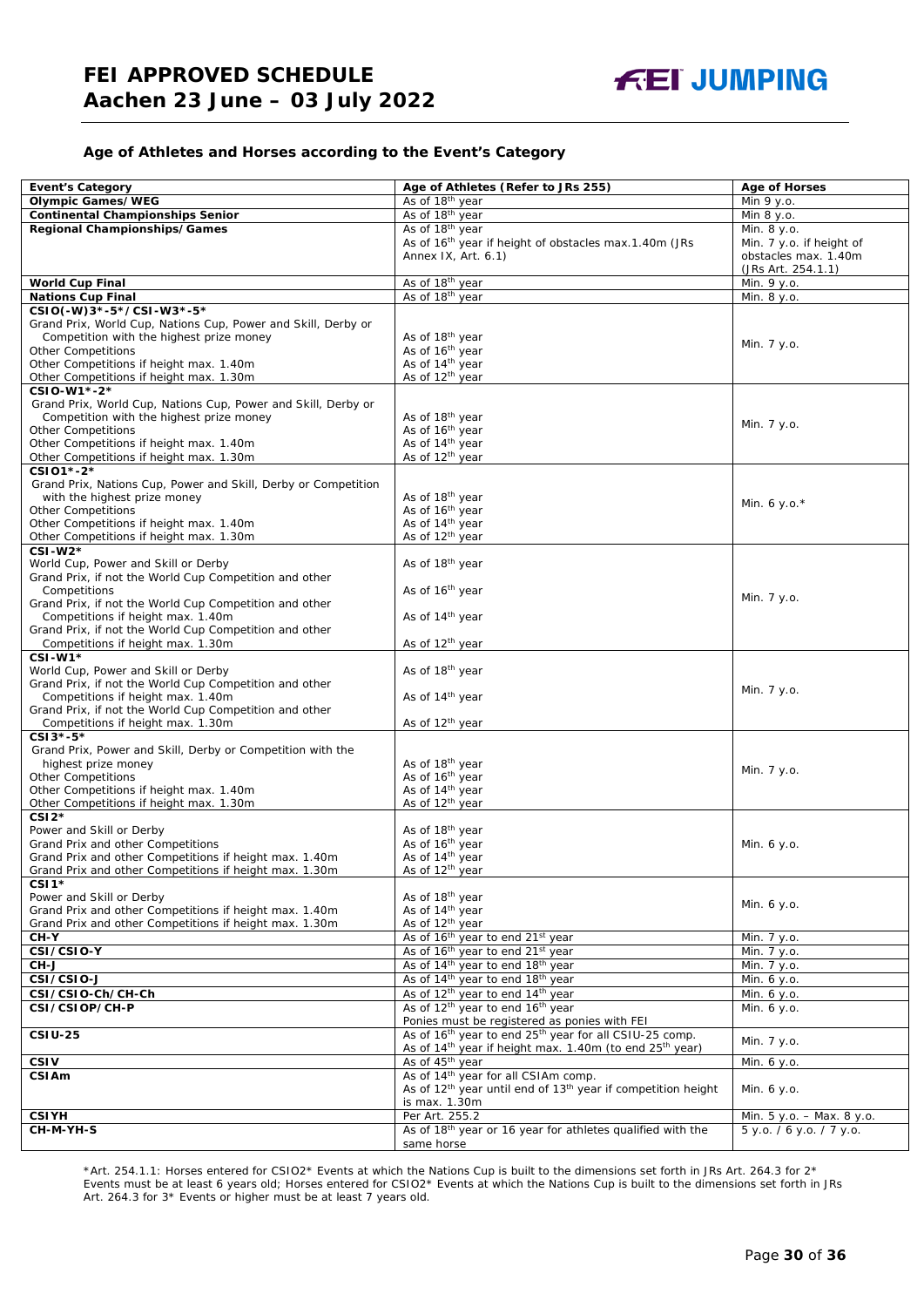#### <span id="page-30-0"></span>**9. PRIZE MONEY DISTRIBUTION**

Prize Money Distribution Chart 1: Prize money distribution with 25% of prize money for the winner updated 06.12.2021

| N° of<br>starters       | $12 - 48$<br>up to 11                                                                                                                                                                                                                                                           |      |        |                                                                                           | 49-100                            |  |
|-------------------------|---------------------------------------------------------------------------------------------------------------------------------------------------------------------------------------------------------------------------------------------------------------------------------|------|--------|-------------------------------------------------------------------------------------------|-----------------------------------|--|
| N° of<br>prizes         | Same as the number of starters who finish the competition                                                                                                                                                                                                                       | 12   |        | First 12 acc. to<br>percentages be-<br>low; extra prizes<br>for 13 <sup>th</sup> to last* |                                   |  |
| Prize<br>money          | Example: Competition prize money = $40'000$ .-                                                                                                                                                                                                                                  |      |        |                                                                                           | $100\% = 40'000$ $100\% = 40'000$ |  |
|                         |                                                                                                                                                                                                                                                                                 | %    |        | %                                                                                         |                                   |  |
| $\mathbf{1}$            | All athletes who complete the competition receive prize money,                                                                                                                                                                                                                  | 25   | 10'000 | 25                                                                                        | 10'000                            |  |
| $\overline{2}$          | to be distributed according to the percentages at right from the                                                                                                                                                                                                                | 20   | 8000   | 20                                                                                        | 8000                              |  |
| $\overline{\mathbf{3}}$ | 1st placed to the last placed athlete. The remaining prizes, i.e.<br>the prizes foreseen up to 12 <sup>th</sup> place, are then distributed in                                                                                                                                  | 15   | 6000   | 15                                                                                        | 6000                              |  |
| 4                       | descending order starting again with the 1st placed athlete until                                                                                                                                                                                                               | 10   | 4000   | 10                                                                                        | 4000                              |  |
| 5                       | there are no more prizes to be distributed. See examples below.                                                                                                                                                                                                                 | 7    | 2800   | $\overline{7}$                                                                            | 2800                              |  |
| 6                       | 5 athletes: winner gets prize for 1 <sup>#</sup> (25%) and the other athletes get the                                                                                                                                                                                           | 5.5  | 2200   | 5.5                                                                                       | 2200                              |  |
| $\overline{7}$          | relevant percentages down to the last athlete, i.e. 5th place (7%). The prize for<br>$6th$ (5.5%) is then given to the winner, the prize for 7 <sup>th</sup> (4%) is given to the 2 <sup>nd</sup>                                                                               | 4    | 1600   | 4                                                                                         | 1600                              |  |
| 8                       | placed athlete, the prize for 8th (3%) is given to the 3rd placed athlete, the prize                                                                                                                                                                                            | 3    | 1200   | 3                                                                                         | 1200                              |  |
| $\mathbf{Q}$            | for 9 <sup>th</sup> (3%) is given to the 4 <sup>th</sup> placed athlete and the prize for 10 <sup>th</sup> (2.5%) is<br>given to the 5 <sup>th</sup> placed athlete. The prize for 11 <sup>th</sup> (2.5%) is then given to the 1 <sup>th</sup>                                 | 3    | 1200   | $\overline{3}$                                                                            | 1200                              |  |
| 10                      | place athlete and the prize for 12 <sup>th</sup> (2.5%) is given to the 2 <sup>nd</sup> placed athlete.                                                                                                                                                                         | 2.5  | 1000   | 2.5                                                                                       | 1000                              |  |
| 11                      | 10 athletes: winner gets prize for 1st (25%) and 11th (2.5%), second placed<br>gets prize for 2 <sup>nd</sup> (20%) and 12 <sup>th</sup> (2.5%); the remaining athletes receive the<br>prize money for their placing as per the percentages from 3rd to 10 <sup>th</sup> place. | 2.5  | 1000   | 2.5                                                                                       | 1000                              |  |
| 12                      | n/a                                                                                                                                                                                                                                                                             | 2.5  | 1000   | 2.5                                                                                       | 1000                              |  |
| Total                   | 40'000                                                                                                                                                                                                                                                                          | 100% | 40'000 | 100%                                                                                      | 40'000                            |  |
| 13                      |                                                                                                                                                                                                                                                                                 |      |        | to last place*                                                                            | Extra prizes for 13th             |  |
| 14                      |                                                                                                                                                                                                                                                                                 |      |        |                                                                                           |                                   |  |
| 15                      |                                                                                                                                                                                                                                                                                 |      |        |                                                                                           |                                   |  |
| 16<br>Total             |                                                                                                                                                                                                                                                                                 |      |        |                                                                                           |                                   |  |
|                         |                                                                                                                                                                                                                                                                                 |      |        |                                                                                           |                                   |  |
|                         | * The OC must provide additional prizes for the remaining placed athletes to fulfil quota of one prize<br>per four athletes. The amount to be given to each of these athletes must be stated in the Schedule.                                                                   |      |        |                                                                                           |                                   |  |
|                         |                                                                                                                                                                                                                                                                                 |      |        |                                                                                           |                                   |  |

Prize Money Distribution Chart 2: Prize money distribution with 33% of prize money for the winner updated 06.12.2021

| N° of<br>starters | up to $11$                                                                                                                                                                                                                                                          | $12 - 48$      | 49-100 |                                                                                           |                                   |
|-------------------|---------------------------------------------------------------------------------------------------------------------------------------------------------------------------------------------------------------------------------------------------------------------|----------------|--------|-------------------------------------------------------------------------------------------|-----------------------------------|
| N° of<br>prizes   | Same as the number of starters who finish the competition                                                                                                                                                                                                           | 12             |        | First 12 acc. to<br>percentages be-<br>low; extra prizes<br>for 13 <sup>th</sup> to last* |                                   |
| Prize<br>money    | Example: Competition prize money = 40'000.-                                                                                                                                                                                                                         |                |        |                                                                                           | $100\% = 40'000$ $100\% = 40'000$ |
|                   |                                                                                                                                                                                                                                                                     | $\frac{9}{6}$  |        | %                                                                                         |                                   |
| $\mathbf{1}$      | All athletes who complete the competition receive prize money,                                                                                                                                                                                                      | 33             | 13'200 | 33                                                                                        | 13'200                            |
| $\overline{2}$    | to be distributed according to the percentages at right from the                                                                                                                                                                                                    | 20             | 8000   | 20                                                                                        | 8000                              |
| 3                 | 1st placed to the last placed athlete. The remaining prizes, i.e.<br>the prizes foreseen up to 12 <sup>th</sup> place, are then distributed in                                                                                                                      | 15             | 6000   | 15                                                                                        | 6000                              |
| 4                 | descending order starting again with the 1st placed athlete until                                                                                                                                                                                                   | 10             | 4000   | 10                                                                                        | 4000                              |
| 5                 | there are no more prizes to be distributed. See examples below.                                                                                                                                                                                                     | 6              | 2400   | 6                                                                                         | 2400                              |
| 6                 | 5 athletes: winner gets prize for $1st$ (25%) and the other athletes get the                                                                                                                                                                                        | 4.5            | 1800   | 4.5                                                                                       | 1800                              |
| $\overline{7}$    | relevant percentages down to the last athlete, i.e. 5 <sup>th</sup> place (7%). The prize for<br>6 <sup>th</sup> (5.5%) is then given to the winner, the prize for 7 <sup>th</sup> (4%) is given to the 2 <sup>nd</sup>                                             | 3              | 1200   | $\overline{3}$                                                                            | 1200                              |
| 8                 | placed athlete, the prize for 8th (3%) is given to the 3 <sup>rd</sup> placed athlete, the prize                                                                                                                                                                    | 2.5            | 1000   | 2.5                                                                                       | 1000                              |
| $\mathbf Q$       | for 9th (3%) is given to the 4th placed athlete and the prize for 10th (2.5%) is<br>given to the 5 <sup>th</sup> placed athlete. The prize for 11 <sup>th</sup> (2.5%) is then given to the 1 <sup>st</sup>                                                         | $\overline{2}$ | 800    | $\overline{2}$                                                                            | 800                               |
| 10                | place athlete and the prize for 12 <sup>th</sup> (2.5%) is given to the 2 <sup>rd</sup> placed athlete.                                                                                                                                                             | $\overline{2}$ | 800    | $\overline{2}$                                                                            | 800                               |
| 11                | 10 athletes: winner gets prize for 1st (25%) and 11th (2.5%), second placed<br>gets prize for 2 <sup>nd</sup> (20%) and 12 <sup>th</sup> (2.5%); the remaining athletes receive the<br>prize money for their placing as per the percentages from 3rd to 10th place. | $\mathbf{1}$   | 400    | $\mathbf{1}$                                                                              | 400                               |
| 12                | n/a                                                                                                                                                                                                                                                                 | 1              | 400    | 1                                                                                         | 400                               |
| Total             | 40'000                                                                                                                                                                                                                                                              | 100%           | 40'000 | 100%                                                                                      | 40'000                            |
| 13                |                                                                                                                                                                                                                                                                     |                |        |                                                                                           | Extra prizes for 13th             |
| 14                |                                                                                                                                                                                                                                                                     |                |        | to last place*                                                                            |                                   |
| 15                |                                                                                                                                                                                                                                                                     |                |        |                                                                                           |                                   |
| 16                |                                                                                                                                                                                                                                                                     |                |        |                                                                                           |                                   |
| Total             |                                                                                                                                                                                                                                                                     |                |        |                                                                                           |                                   |
|                   | * The OC must provide additional prizes for the remaining placed athletes to fulfil quota of one prize<br>per four athletes. The amount to be given to each of these athletes must be stated in the Schedule.                                                       |                |        |                                                                                           |                                   |

In case of a tie for the 12<sup>th</sup> place in a competition with 12 to 48 starters, the prize money foreseen for the 12<sup>th</sup> place will be divided equally among the athletes concerned.

#### **For Competitions run in two rounds with more than 12 starters in 2nd round:**

*OCs that indicate in the schedule that a specific number (that is more than 12) of athletes will return for the second round will be permitted to distribute the prize money for that competition among all the athletes taking part in the second round, even if the second round is followed by a jump-off in case of a tie on penalties for first place after the second round.*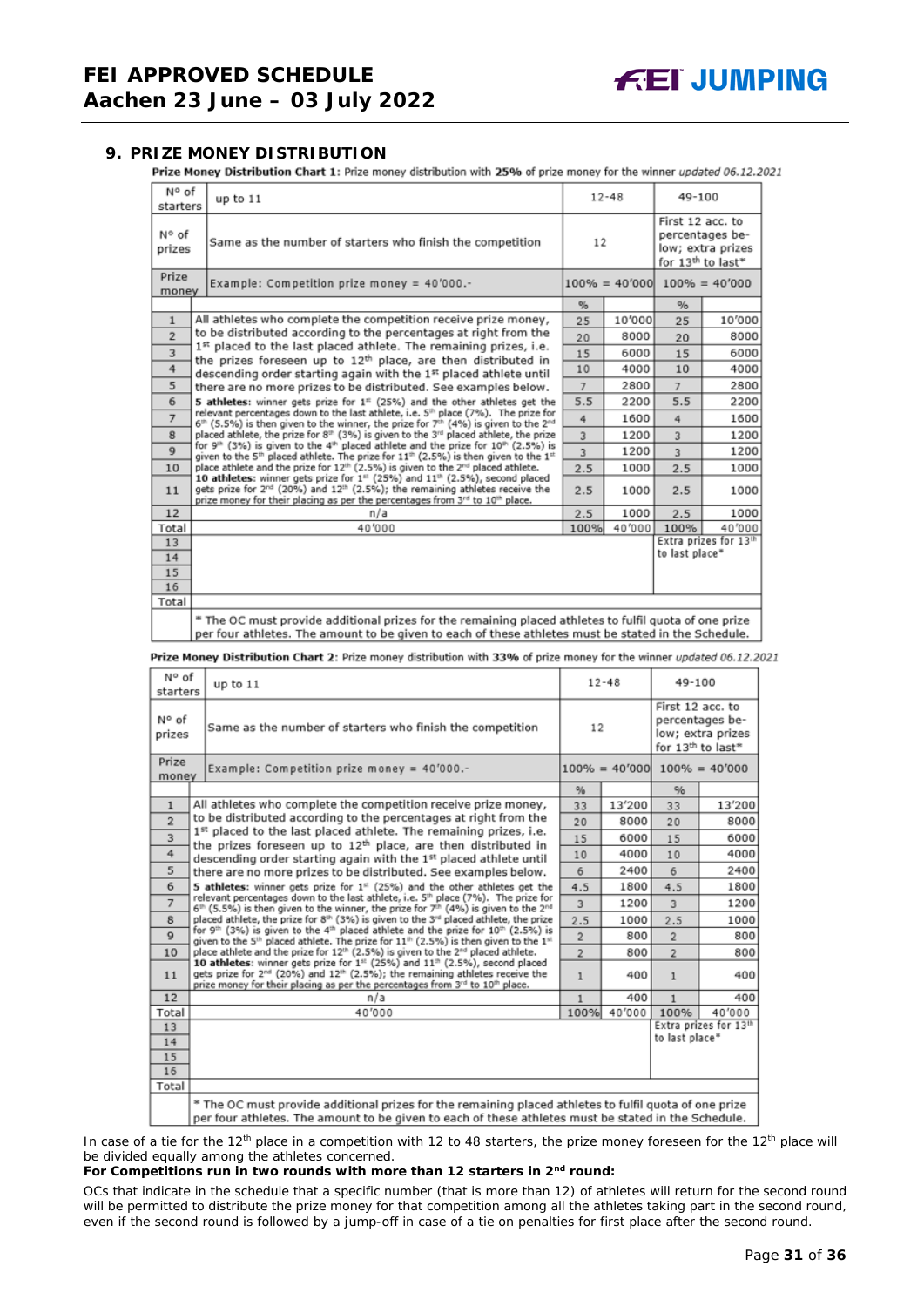#### **DEDUCTIONS FROM PRIZE MONEY AT COMPETITIONS:**

#### Distribution of Prizes and Indemnities

All prize money and all prizes in kind rewarded instead of prize money as well as reimbursements (e. g. transport charges, travelling expenses) will be distributed acc. to FEI-RG Art. 127/128 following the last competition at the latest.

Settlement will be done per athlete. Depending on the agreement with the horse owner, each athlete binds himself to pass on to the horse owners the prize money or prizes in kind rewarded instead of prize money. The organizer is allowed to deduct possibly outstanding debts of the athlete. Acc. to § 50a EstG this also applies to foreign horse owners. Taxes are due on prize money as well as on prizes given in kind instead of prize money and on reimbursements. As a rule, the deduction (based on the amount received per day) is 0 % on amounts up to and including 250 EUR, 15 % plus solidarity surcharge (currently 0,82 % on the prize money or 5,5 % on the amount of tax deduction) on amounts above 250 EUR.Travelling expenses being taken over or reimbursed are only regarded as revenues if they exceed the actual costs and the reimbursement for additional meal allowances acc. to § 4 Abs. 5 Satz 1 Nr. 5 EstG. The tax deduction has to be certified on demand. Those foreign athletes being exempted from tax deduction are kindly asked to submit an exemption certificate either with the entry or on the first show day at the latest. Athlete themselves are responsible for the correctness of the details they submits

If Athletes have to be placed equally, the money value of possible prizes in kind (e. g. a car) is divided accordingly.

#### **The tax form must be provided to the athletes upon arrival and returned to the Organiser prior to departing.**

#### **IMPORTANT**

#### **The total amount of prize money shown for each Competition in the schedule must be distributed. (FEI General Regulations articles 127 and 128)**

For details of the prize money breakdown for each competition please refer to the tables at the end of this document; the Organiser must specify which of the two (2) tables will be used. The total prize money for the Competition must be distributed among the first twelve (12) placed athletes.

<span id="page-31-0"></span>The Organiser must provide additional created prizes for athletes placed beyond twelfth  $(12<sup>th</sup>)$  place. The minimum amount for each of these additional prizes, for athletes placed from thirteenth (13<sup>th</sup>) to last place, must be clearly specified in the approved schedule and not exceed the prize money of the athlete placed twelfth  $(12<sup>th</sup>)$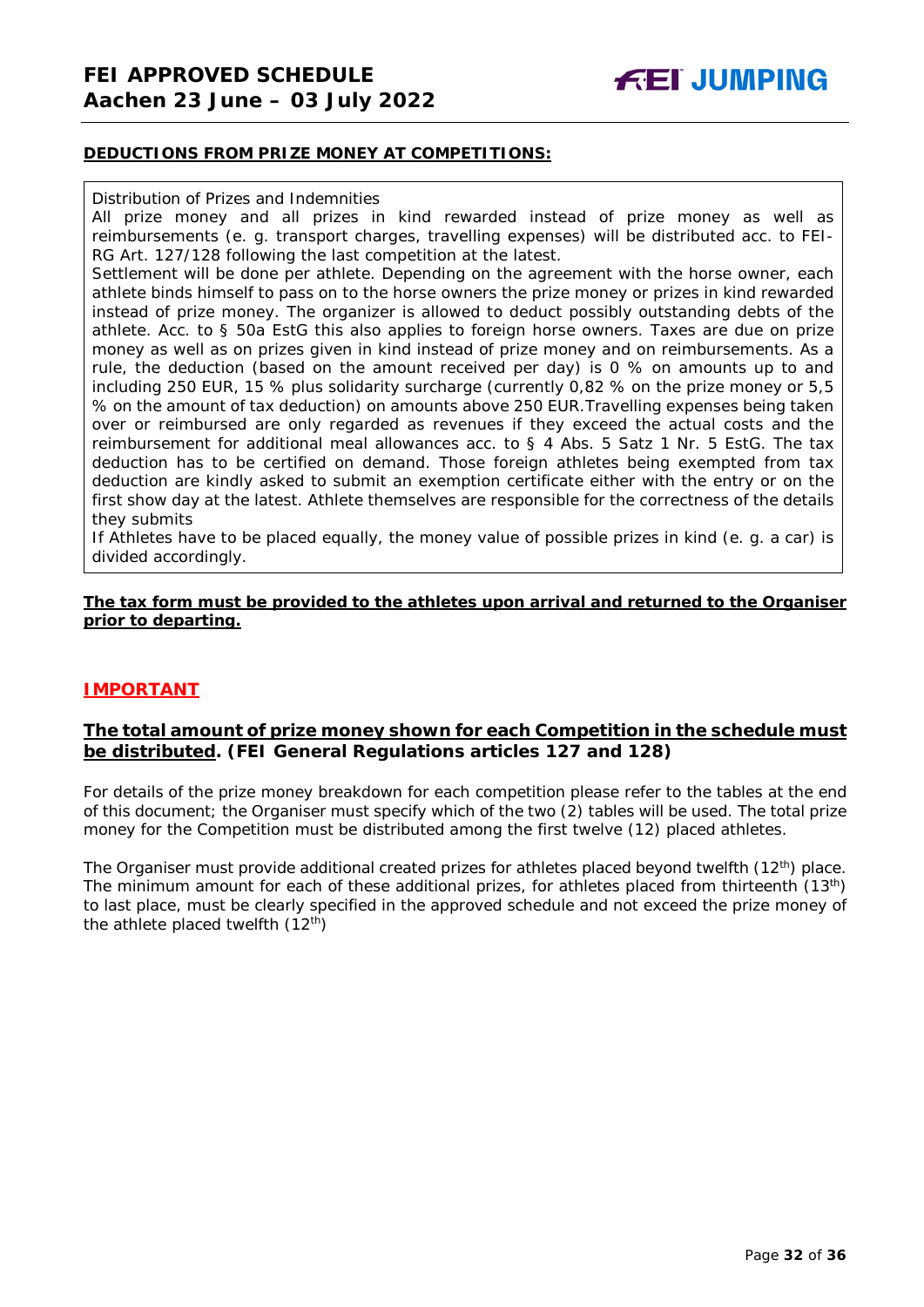#### **10.MAXIMUM NUMBER OF STARTERS PER COMPETITION**

#### **\*Annex VI FEI Jumping Rules:**

Maximum 100 starters per Competition other than the GP. If more than 100 starters are declared, the OC must split the Competition into the number of groups required to ensure that there are no more than 100 starters in any group, and provide the same amount of prize money as indicated for the original Competition for each group. The additional prize money provided by the OC is not taken into consideration with regard to the overall prize money that determines the star level of the Event or the Longines Ranking point group of the Competition, if applicable.

OCs may apply either of the following methods for splitting the Competition:

The competition is split into the number of groups required before it starts. There may be athletes with multiple horses in each group but all horses of any one athlete must be in the same group. If it is not possible to have groups of equal size there may be a different number of starters in each group;

OR

The competition is run as one single competition and split afterward into the number of groups required to ensure that there are no more than 100 starters in any group, and the classification established as follows: the athlete with the best score is the winner of the first group, the athlete with the second best score is the winner of the second group and so on until prizes have been allocated to 25% of the total number of starters. *NB: In this case separate results must be sent to the FEI for each of the groups, e.g. results for Competition 1a and for Competition 1b (and for Competition 1c if the original Competition was split into three groups, etc).*

In both cases above each group must offer the same amount of prize money as indicated for the original Competition. For the avoidance of doubt, it is the number of declared starters in the Competition, not the final number of starters that determines whether the Competition must be split.

As all FEI World Cup™ Competitions have the status of a Grand Prix, the minimum prize money requirements for the Grand Prix are applicable to the FEI World Cup™ Competition. For CSI-W Events with a Grand Prix Competition in addition to the FEI World Cup™ Competition, the minimum prize money requirements for the Grand Prix apply only to the FEI World Cup™ Competition; the Grand Prix Competition at such Events cannot offer more prize money than the prize money offered for the FEI World Cup™ Competition.

<span id="page-32-0"></span>**11.**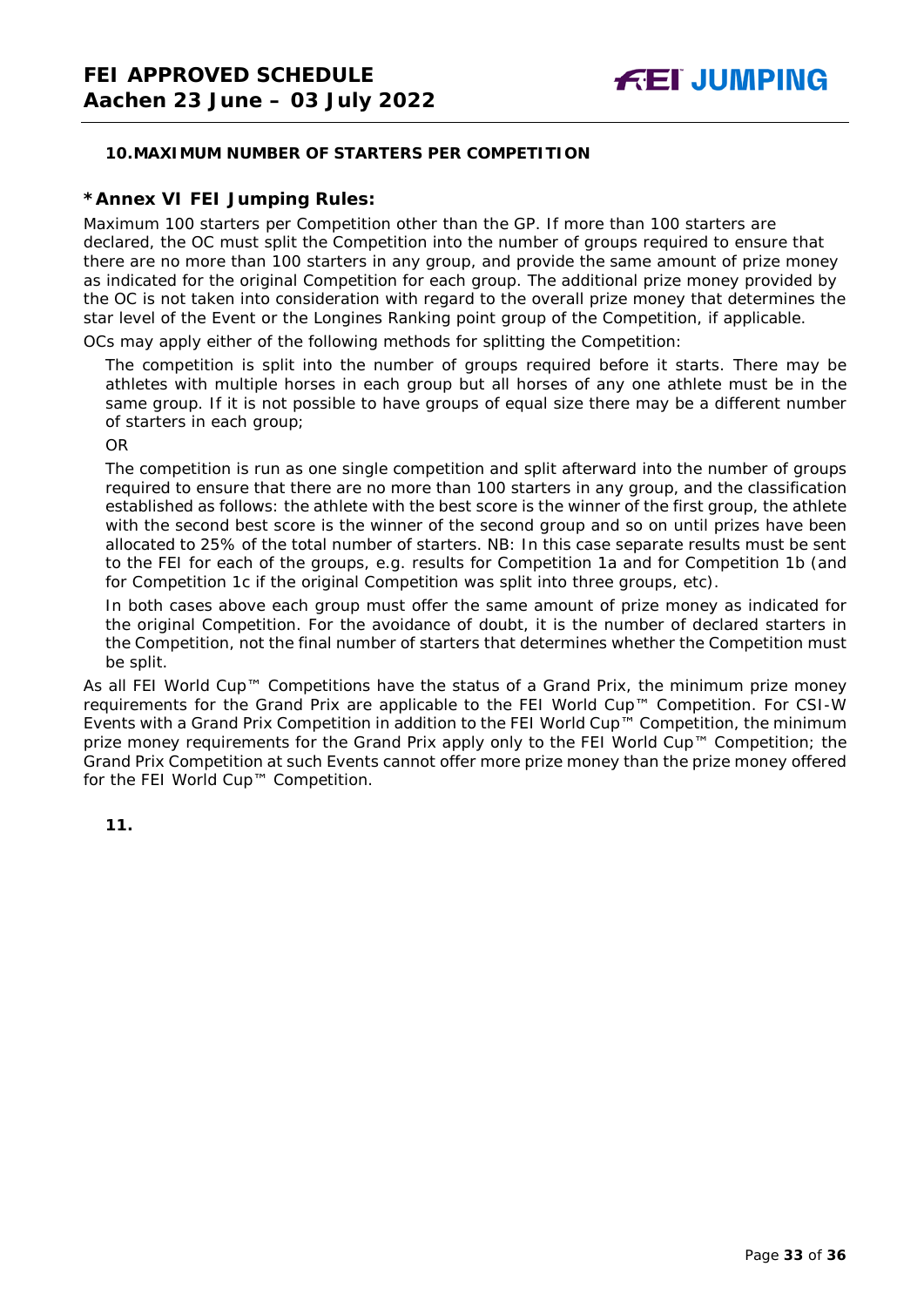#### **12.GLOSSARY**

#### **\*Glossary FEI Jumping Rules:**

#### **Fees:**

- Compulsory Fee: Compulsory Fees are fees that may be charged by the OC for costs/services not included in the Entry Fee. Compulsory Fees, if charged, must be paid by the Athletes concerned as outlined below. Only the following Compulsory Fees may be charged by the OC, providing full details of the amount to be charged is included in the Schedule and approved by the FEI:
	- NF fee if applicable
	- NF medication control programme fee if applicable
	- FEI EADCMR fee if applicable (OC to indicate in the Schedule if the EADCMR fee is included in the Entry Fee or not)
	- Fee for health/customs-related documents for Horses if these have been requested by the Athlete.
	- Fee for manure disposal (maximum  $\epsilon$  40 per horse per Event)
	- Fee for lorry parking if applicable (The fee indicated in the Schedule may only be charged per lorry not per Athlete.)
	- Fee for electric hook-up for lorry (The fee indicated in the Schedule may only be charged per lorry, not per Athlete.)
- Discretionary Fee: Discretionary Fees are fees that may be charged for optional commodities/services that may be purchased by an Athlete if he so chooses and that do not affect the equity of the Athlete's right to compete at the Event or the well-being of the Horse, such as:
	- VIP or premium parking
	- VIP table
	- Extra box for tack or for non-competing Horse
	- Extra bedding and/or fodder (details to be included e.g. shavings, straw, hay)
	- Premium stabling (all stabling at the Event must meet minimum FEI requirements)
- Entry Fee: The Entry Fee is the fee charged to participate in an Event with one Horse and covers the following:
	- Stabling of one Horse for the duration of the Event (includes cleaning and disinfecting stables before the event, including between Events that are part of Tours, water and electricity in the stables, first bedding or a fixed amount of bedding depending on the type of event and 24 hour security services for the stables)
	- Use of all facilities at the Event (no infrastructure fees may be charged)
	- Right to participate in all Competitions in accordance with the conditions in the Schedule (no nomination fees or start fees may be charged)
	- Administrative/Office fees (includes all services relating to administration of the Event and running of the Competitions: data/results/timing services, bookkeeping and accreditation services)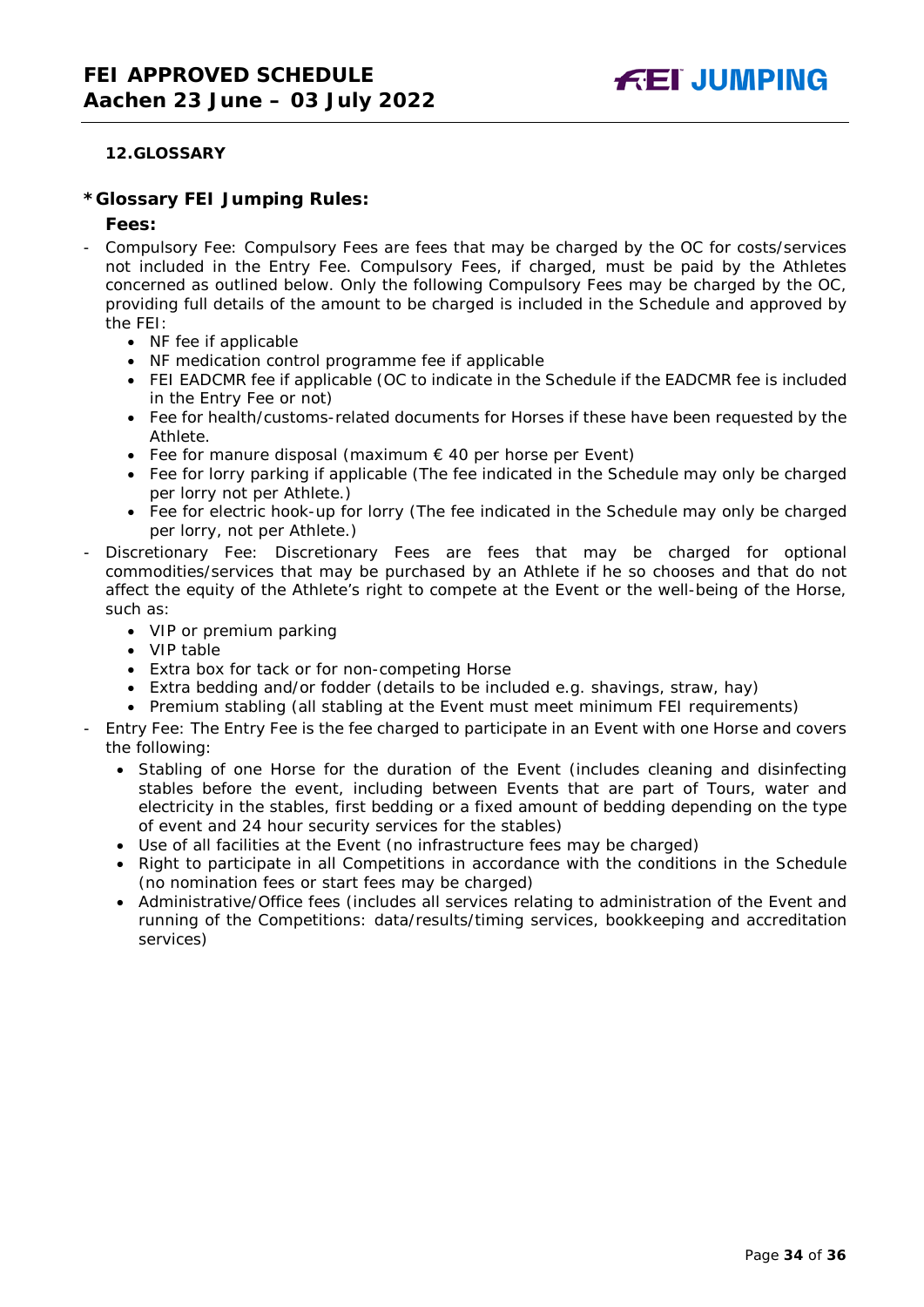## <span id="page-34-0"></span>**XV. ANNEXES**

### **1. FEI ENTRY SYSTEM**

Please fill the form below in order to provide you and the other members of your committee or your IT Providers access to the FEI Entry System.

| FEI $1D^1$ :<br>Name $*$ :<br>First Name*:<br>E-Mail*:<br>Access Rights*:<br>Events <sup>4</sup> :         | 10003250<br>Fremer<br>Jana<br>jana.fremer@chioaachen.de<br>$\boxtimes$ Admin <sup>2</sup><br>CSIO5*/CSIYH1*/CSI1*                  | $\Box$ Consult <sup>3</sup>      |
|------------------------------------------------------------------------------------------------------------|------------------------------------------------------------------------------------------------------------------------------------|----------------------------------|
| FEI $1D^1$ :<br>Name $*$ :<br>First Name*:<br>$E$ -Mail*:<br>Access Rights*:<br>Events <sup>4</sup> :      | 10105436<br>Rosenberg<br><b>Birgit</b><br>birgit.rosenberg@chioaachen.de<br>$\boxtimes$ Admin <sup>2</sup><br>CSIO5*/CSIYH1*/CSI1* | Consult $3$                      |
| FEI ID <sup>1</sup> :<br>Name*:<br>First Name*:<br>$E$ -Mail*:<br>Access Rights*:<br>Events <sup>4</sup> : | 10051247<br>Kemperman<br>Frank<br>frank.kemperman@chioaachen.de<br>$\Box$ Admin <sup>2</sup><br>CSIO5*/CSIYH1*/CSI1*               | $\boxtimes$ Consult <sup>3</sup> |
| FEI $1D^1$ :<br>Name*:                                                                                     | 10108166                                                                                                                           |                                  |
| First Name*:<br>$E$ -Mail*:<br>Access Rights*:<br>Events <sup>4</sup> :                                    | <b>Nielsen</b><br>Janine<br>janine.nielsen@chioaachen.de<br>$\Box$ Admin <sup>2</sup><br>CSIO5*/CSIYH1*/CSI1*                      | $\boxtimes$ Consult <sup>3</sup> |
| FEI ID <sup>1</sup> :<br>Name*:<br>First Name*:<br>$E$ -Mail*:<br>Access Rights*:<br>Events <sup>4</sup> : | 10051247<br>Tolner<br>Arien<br>arie@scqvisual.com<br>$\Box$ Admin <sup>2</sup><br>CSIO5*/CSIYH1*/CSI1*                             | $\boxtimes$ Consult <sup>3</sup> |

<sup>1</sup> If already have an FEI user account.

<sup>2</sup> Provides you the required access to manage entries and substitutions and download entries/lists.

<sup>3</sup> You are just able to consult and download the entries/lists.

<sup>4</sup> Leave the field blank if the user deals with the entries of all events in the show.

**\* Mandatory Fields**